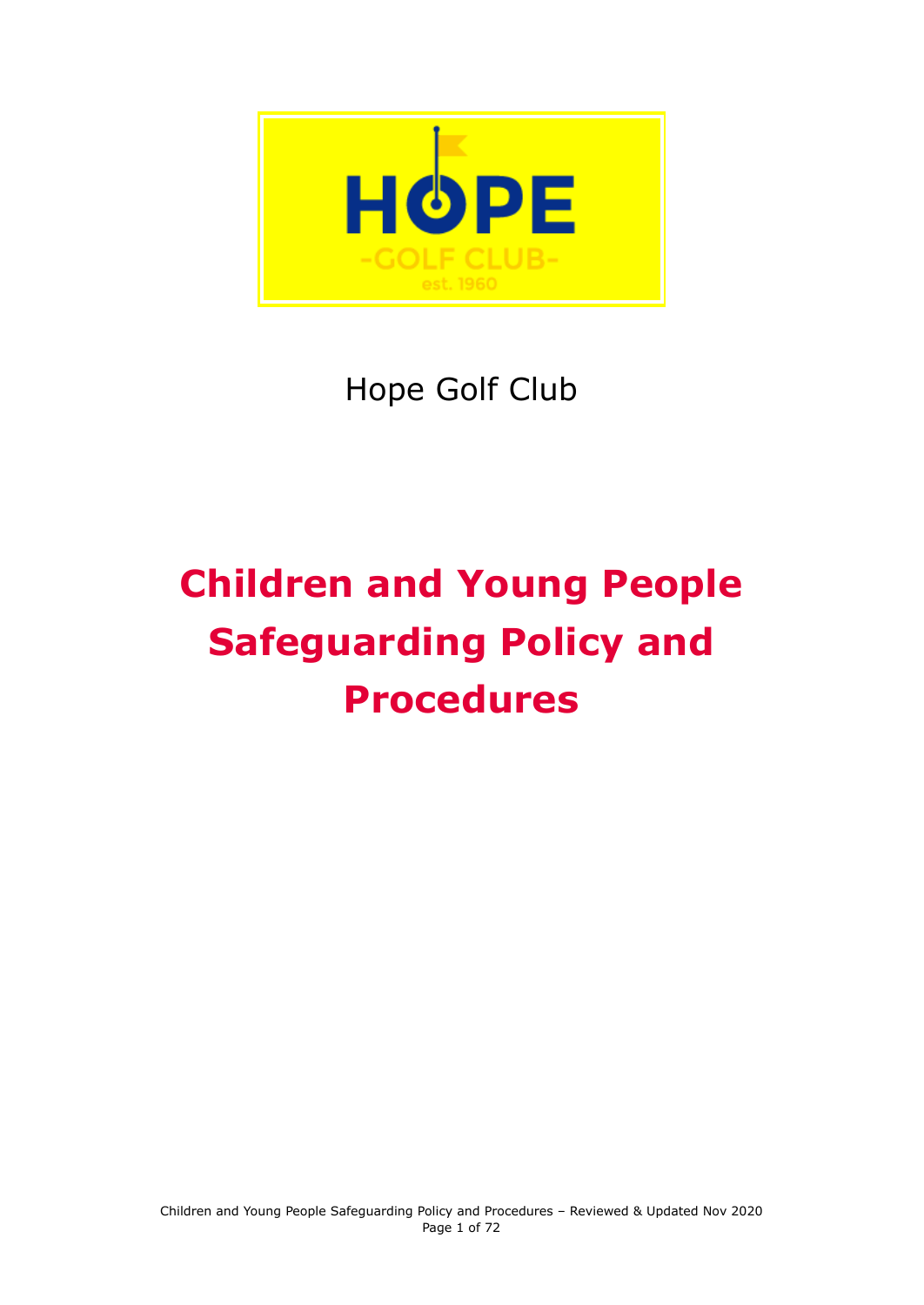## **Contents**

|                | <b>Safeguarding Policy Statement</b>          |                           |
|----------------|-----------------------------------------------|---------------------------|
| Procedures:    |                                               |                           |
| $1_{\cdot}$    | Recruitment and training                      | 5                         |
| 2.             | Complaints, concerns and allegations          | 6                         |
| 3 <sub>1</sub> | <b>Flow Charts</b>                            | $\overline{9}$            |
| 4.             | Emergencies and incidents                     | $\mathbf{\underline{11}}$ |
| 5.             | Supervision                                   | 12                        |
| 6.             | <b>Good Practice Guidelines</b>               | 12                        |
| 7 <sup>1</sup> | <b>Useful Contacts</b>                        | <u>16</u>                 |
|                | <b>Supporting Documents</b>                   |                           |
| $1_{\cdot}$    | Volunteer/Staff Job Application form          | <b>View</b>               |
| 2 <sup>1</sup> | Self-disclosure                               | <b>View</b>               |
| 3 <sub>1</sub> | References                                    | <b>View</b>               |
| $4_{\odot}$    | Code of Conduct for coaches and volunteers    | <b>View</b>               |
| 5.             | Code of Conduct for Young Golfers             | <b>View</b>               |
| 6.             | Code of Conduct for Parents/Carers            | <b>View</b>               |
| $7_{\cdot}$    | Managing Challenging Behaviour                | <b>View</b>               |
| 8.             | Incident Report Form                          | <b>View</b>               |
|                | 9. Accident Report Form                       | <b>View</b>               |
|                | 10. Junior Profile and Parental Consent Forms | <u>View</u>               |
|                | 11. Photography Consent                       | <b>View</b>               |
|                | 12. Parental Guidance                         | <b>View</b>               |
|                | 13. Managing Young People on Away Trips       | <b>View</b>               |
|                | 14. Social Media Guidance                     | <b>View</b>               |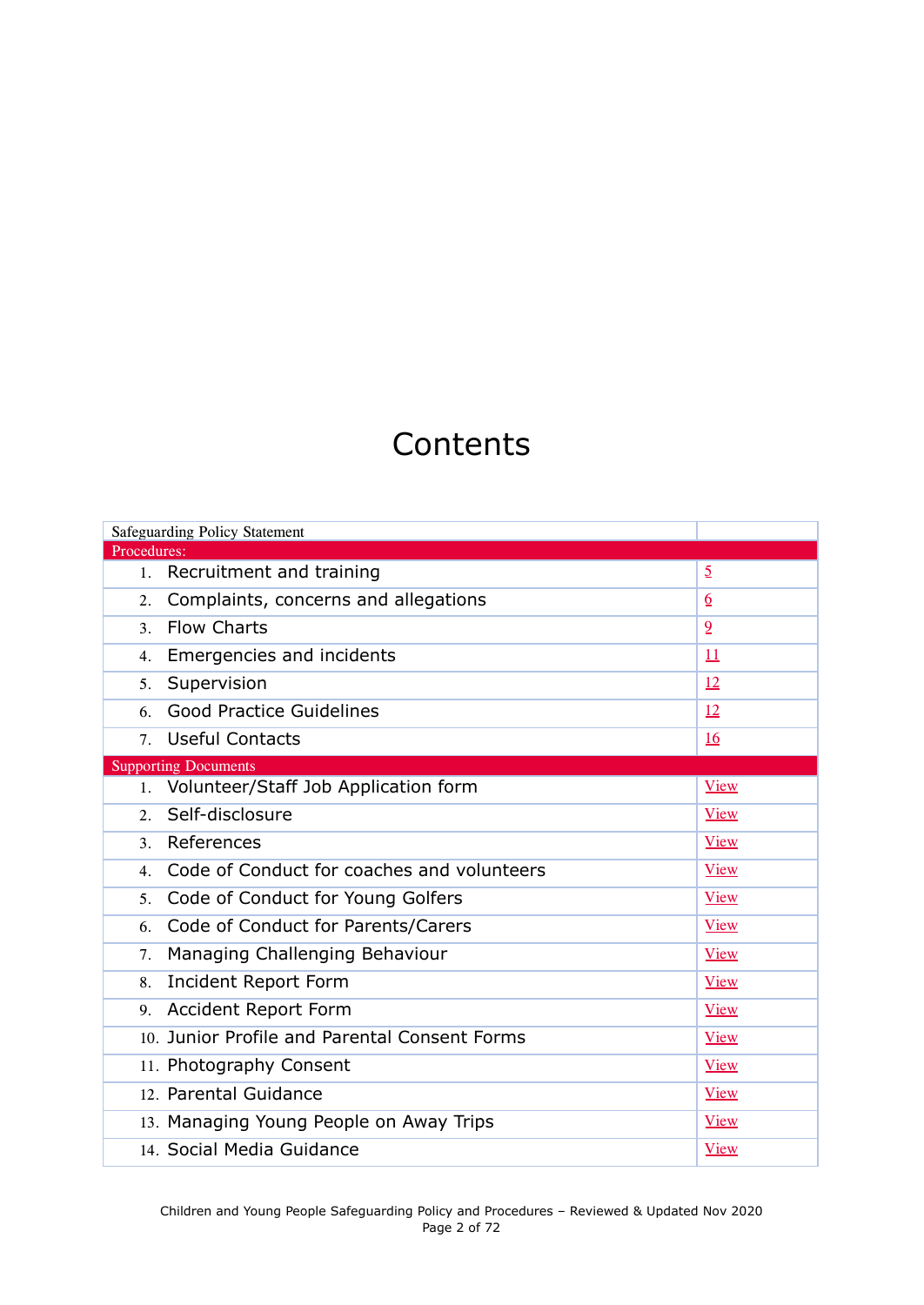| 15. Whistleblowing Policy                                                      | <b>View</b> |
|--------------------------------------------------------------------------------|-------------|
| 16. England Golf DBS Flowchart                                                 | <b>View</b> |
| 17. Categories of Child Abuse                                                  | <b>View</b> |
| 18. Club Welfare Officer Poster                                                | <b>View</b> |
| 19. Safeguarding Children and Young People - a short guide for<br>club members | <b>View</b> |
| 20. Photography Policy                                                         | <b>View</b> |
| 21. Anti-Bullying Policy                                                       | <b>View</b> |

### Children and Young People Safeguarding Policy

### **Introduction**

Everyone working with children and young people has a responsibility for keeping them safe, irrespective of their role, whether they are paid members of staff or volunteers.

England Golf is committed to ensure that the sport of golf is one within which all participants can thrive in a safe environment and that all children and young people have an enjoyable and positive experience when playing golf.

### Key principles

- The welfare of children is paramount.
- A child is defined by law in England and Wales as a person under the age of 18 years.
- All children, regardless of their Age, Race, Religion or Belief, Disability, Gender identity or Sexual Orientation, have the right to protection from abuse.
- All concerns and allegations of abuse and poor practice will be taken seriously and responded to swiftly and appropriately.
- All children have the right to be safe.
- All children have the right to be treated with dignity and respect.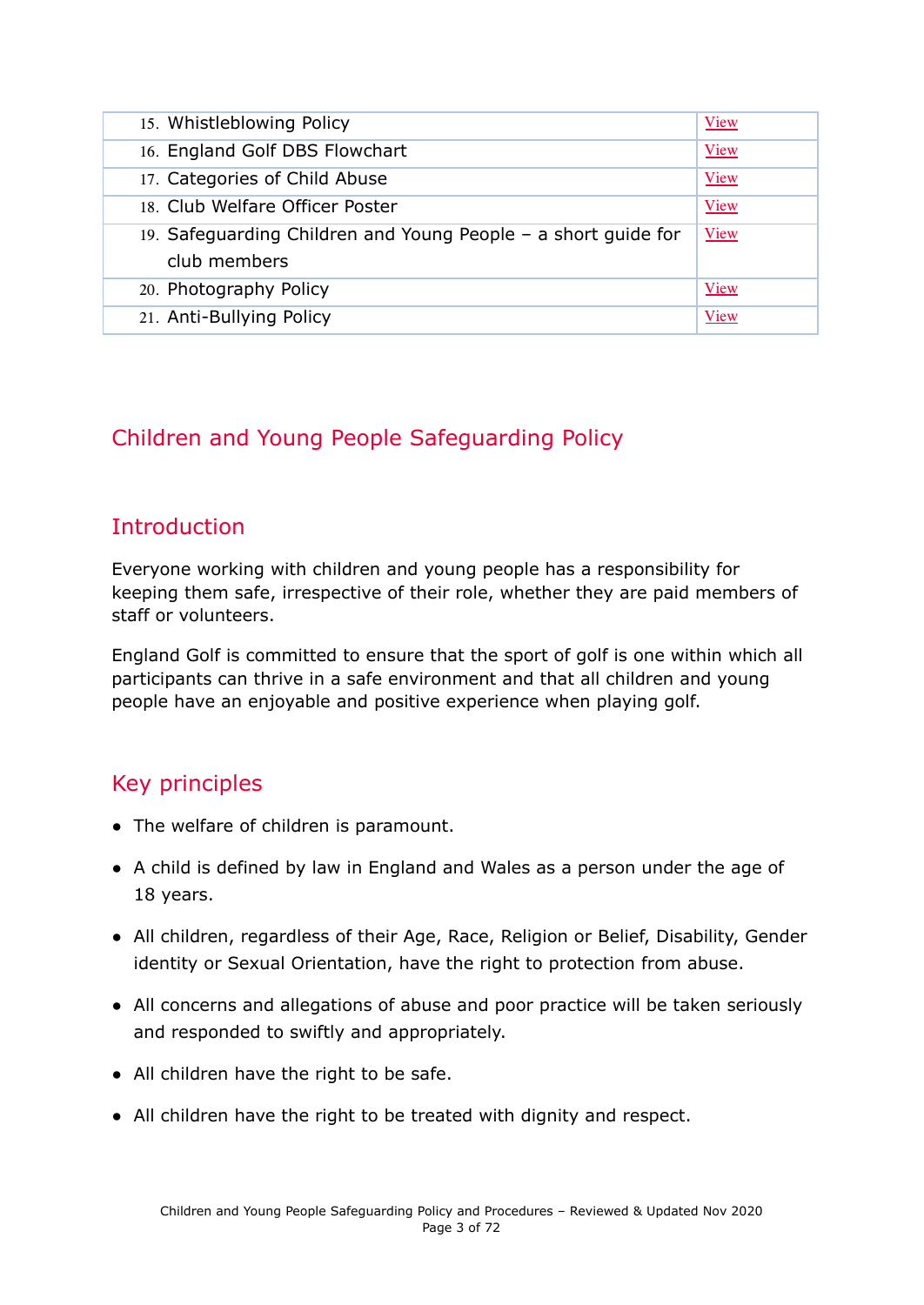- The HOPE GC will work with children, their parents/carers and external organisations to safeguard the welfare of children participating in golf.
- We recognise the authority of the statutory agencies and are committed to complying with Local Safeguarding Children Board Guidelines (LSCB), Working Together under the Children Act 2004, and any legislation and statutory guidance that supersedes these.
- The HOPE GC is committed to working in partnership with other key UK Golf Bodies to continually improve and to promote safeguarding initiatives across the sport.
- The HOPE GC owes a legal duty of care to children on their premises or engaged in their activities. That duty is to take reasonable care to ensure their reasonable safety and the duty is higher than it would be for adults.

### **Objectives**

The HOPE GC aims to:

- Provide a safe environment for children and young people participating in golfing activities and try to ensure that they enjoy the experience.
- Ensure robust systems are in place to manage any concerns or allegations.
- Support adults (staff, volunteers, PGA Professionals, coaches, members and visitors) to understand their roles and responsibilities with regard to their duty of care and protection of children.
- Provide appropriate level training, support and resources for staff, volunteers & coaches to make informed and confident responses to specific safeguarding issues and fulfill their role effectively.
- Ensure that children and their parents/carers are informed and consulted and, where appropriate, fully involved in decisions that affect them.
- Reassure parents and carers that all children and young people will receive the best care possible whilst participating in club activities and communicate Policy and Procedure to them through website/letter/consents.

### Responsibilities and implementation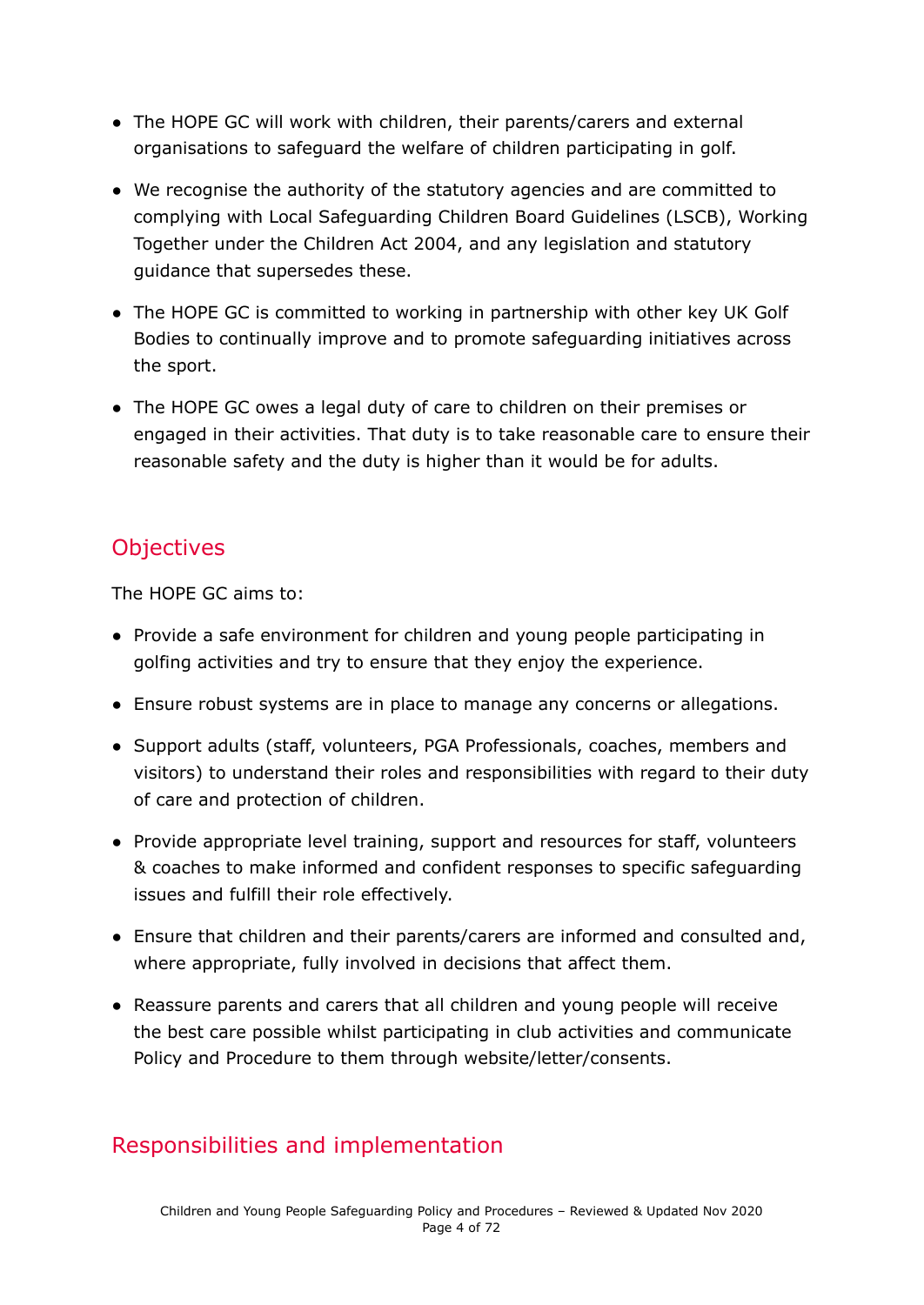The HOPE GC will seek to promote the principles of safeguarding children by:

- Reviewing their policy and procedures every three years or whenever there is a major change in legislation. Guidance from England Golf will be sought as part of the review process.
- Conducting a risk assessment of club activities with regard to safeguarding and take appropriate action to address the identified issues within suitable timescales.
- Using appropriate recruitment procedures to assess the suitability of volunteers and staff working with children and young people in line with guidance from England Golf.
- Following National Governing Body (NGB) procedures to report concerns and allegations about the behaviour of adults and ensuring that all staff, volunteers, parents and children are aware of these procedures.
- Directing staff, volunteers & coaches to appropriate safeguarding training and learning opportunities, where this is appropriate to their role.

### <span id="page-4-0"></span>1. Recruitment and training

The HOPE GC will endeavour to ensure that all volunteers and staff working with children and young people are appropriate and suitable to do so, and that they have all the information they require to undertake their job effectively and appropriately.

Each role which involves an element of responsibility with regard to children, particularly those involving the regular supervision of children, whether voluntary or paid, should be assessed by the recruiting body to establish which qualifications, checks and other requirements are necessary. These will include the following:

- An application form **(Appendix 1)**
- A self-disclosure form **(Appendix 2)**
- References from 2 people **(Appendix 3)**
- A signed Code of Conduct **(Appendix 4)**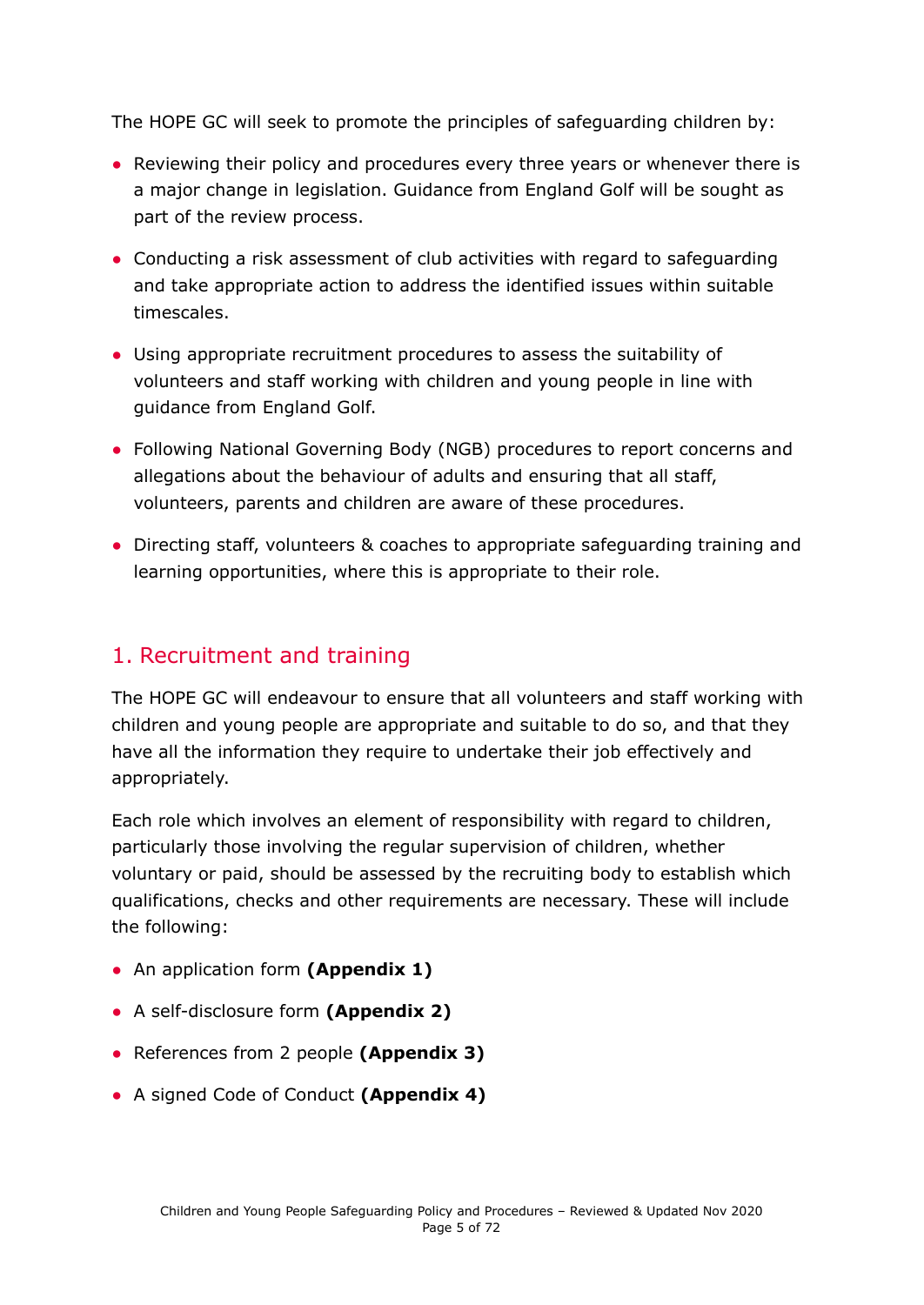**●** A Disclosure & Barring Service (DBS) check on people involved in 'regulated activity' with children **(Guidance on Regulated Activity & DBS- Appendix 16)**

Details of the requirements and the qualifications and checks of individuals will be recorded by the Club Welfare Officer/Secretary/Manager who will also hold copies of the necessary Safeguarding and Protecting Children (SPC) certificates. The nominated person will possess all relevant and appropriate contact details of all staff / volunteers and other relevant bodies.

All staff, volunteers & coaches will be offered access to appropriate child protection training. The HOPE GC recommends attendance at the UK Coaching Safeguarding and Protecting Children (SPC) workshop and will ensure that all volunteers and staff who have significant contact with children attend. An online UK Coaching refresher course should be completed and repeated every three years for those involved in "Regulated Activity."

All staff, volunteers & coaches working with children and young people will be asked to read and become familiar with the HOPE GC Safeguarding Policy and Procedures.

All staff, volunteers & coaches involved with children and young people will be asked to read the HOPE GC Code of Conduct relevant to their role, and sign to indicate their understanding and agreement to act in accordance with the code. The code is linked to the HOPE GC's Disciplinary Procedures. **(Codes of Conduct-Appendix 4,5,6)**

The HOPE GC are committed to the fact that every child and participant in golf should be afforded the right to thrive through being involved in sporting activity for life, in an enjoyable, safe environment, and be protected from harm. The HOPE GC acknowledge the additional vulnerability of some groups of children (e.g. disabled, looked after children, those with communication differences). The HOPE GC will ensure that the environment is appropriate for the child, and tailored to their needs so that they have a positive experience of their sport without risk of harm.

### <span id="page-5-0"></span>2. Complaints, concerns and allegations

2.1 If a player, parent/carer, member of staff or volunteer has a concern about the welfare of a child, or the conduct of another child/young person or an adult (whether they are a parent, coach, member, or otherwise), these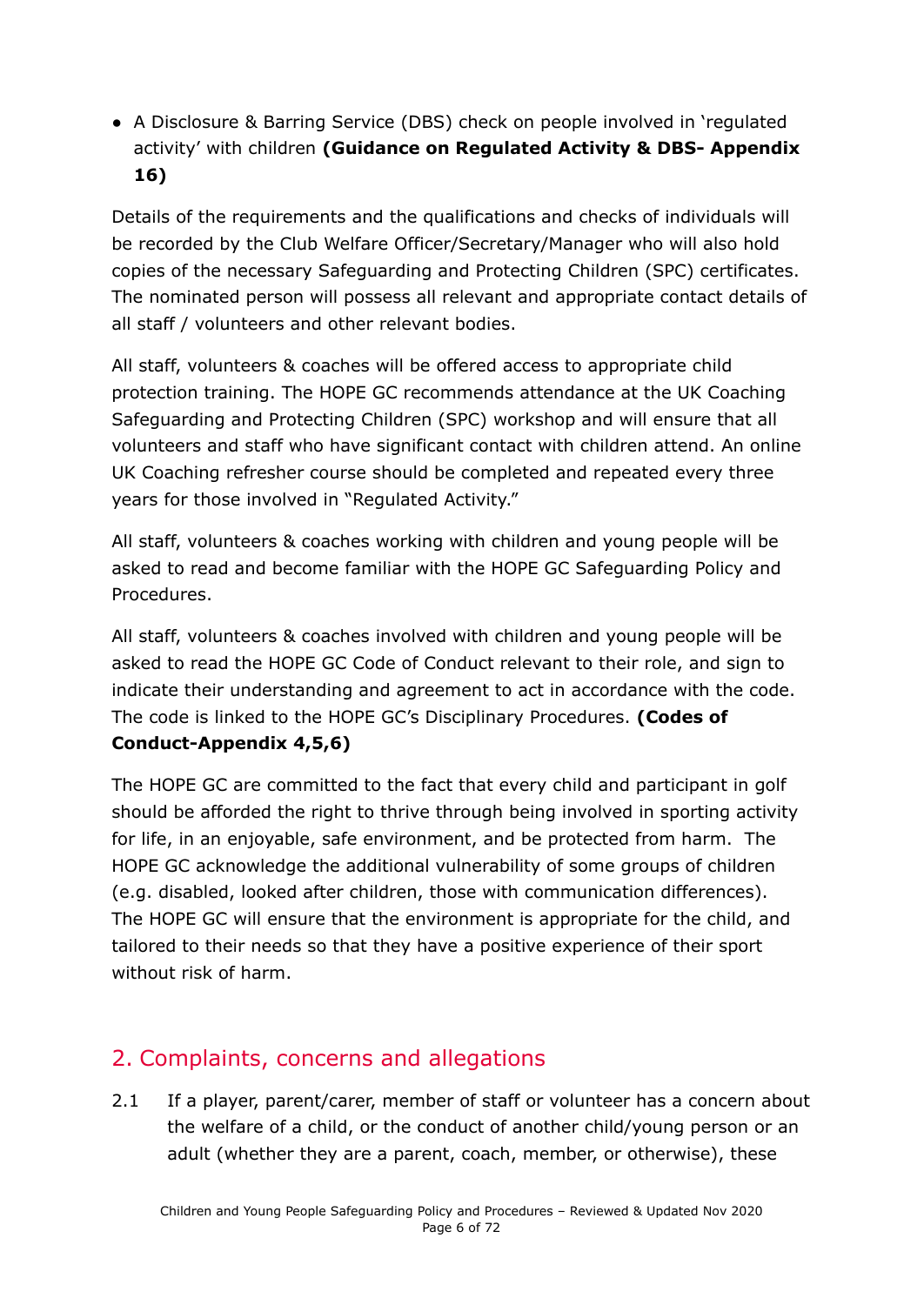concerns should be brought to the attention of the Club Welfare Officer without delay. The person reporting the concern is not required to decide whether abuse has occurred, but simply has a duty to pass their concerns and any relevant information to the Welfare Officer. Please refer to Flowcharts 1 & 2 for further details (see below).

- 2.2 All concerns will be treated in confidence. Details should only be shared on a "need to know" basis with those who can help with the management of the concern.
- **2.3** Concerns will be recorded on an Incident Report Form and sent to the England Golf Lead Safeguarding Officer and retained confidentially within the club. The England Golf Lead Safeguarding Officer can assist with completion of this form if required, tel: 01526 351824. **(Incident Report Form-Appendix 8)**
- 2.4 The HOPE GC will work with England Golf and other external agencies to take appropriate action where concerns relate to potential abuse or serious poor practice. The HOPE GC disciplinary procedures will be applied and followed where possible.
- 2.5 In the event of a child making a disclosure of any type of abuse, the following guidance is given:
	- Reassure them that they have done the right thing to share the information
	- Listen carefully
	- Do not make promises that cannot be kept, such as promising not to tell anyone else
	- Do not seek to actively question the child or lead them in any way to disclose more information than they are comfortably able to: this may compromise any future action. Only ask questions to clarify your understanding where needed e.g. can you tell me what you mean by the word bully?
	- Record what the child has said as soon as possible on an incident report form.
	- You should explain to children, young people and families at the outset, openly and honestly, what and how information will, or could be shared and why, and seek their agreement.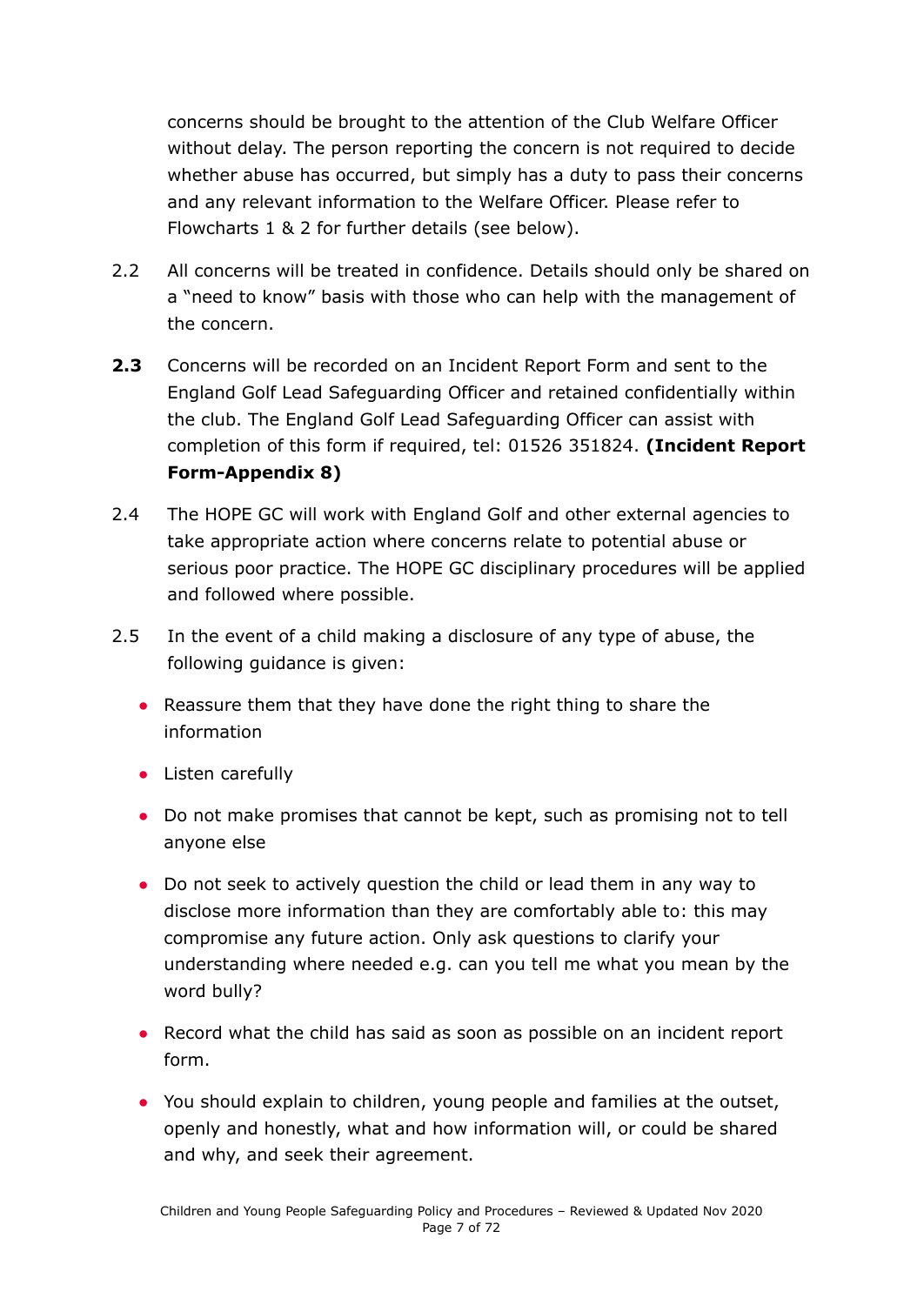- Parents or Carers should be informed if the allegation does not involve them.
- 2.6 The NSPCC Helpline is available to discuss concerns regarding poor practice and abuse in confidence with members of the public who need support. Those with concerns are encouraged to use this service. The Helpline number is 0808 800 5000.
- 2.7 Safeguarding children and young people requires everyone to be committed to the highest possible standards of openness, integrity and accountability. The HOPE GC supports an environment where staff, volunteers, parents/carers and the public are encouraged to raise safeguarding and child protection concerns. Anyone who reported a legitimate concern to the organisation (even if their concerns subsequently appear to be unfounded) will be supported. All concerns will be taken seriously. **(Whistleblowing Policy-Appendix 15)**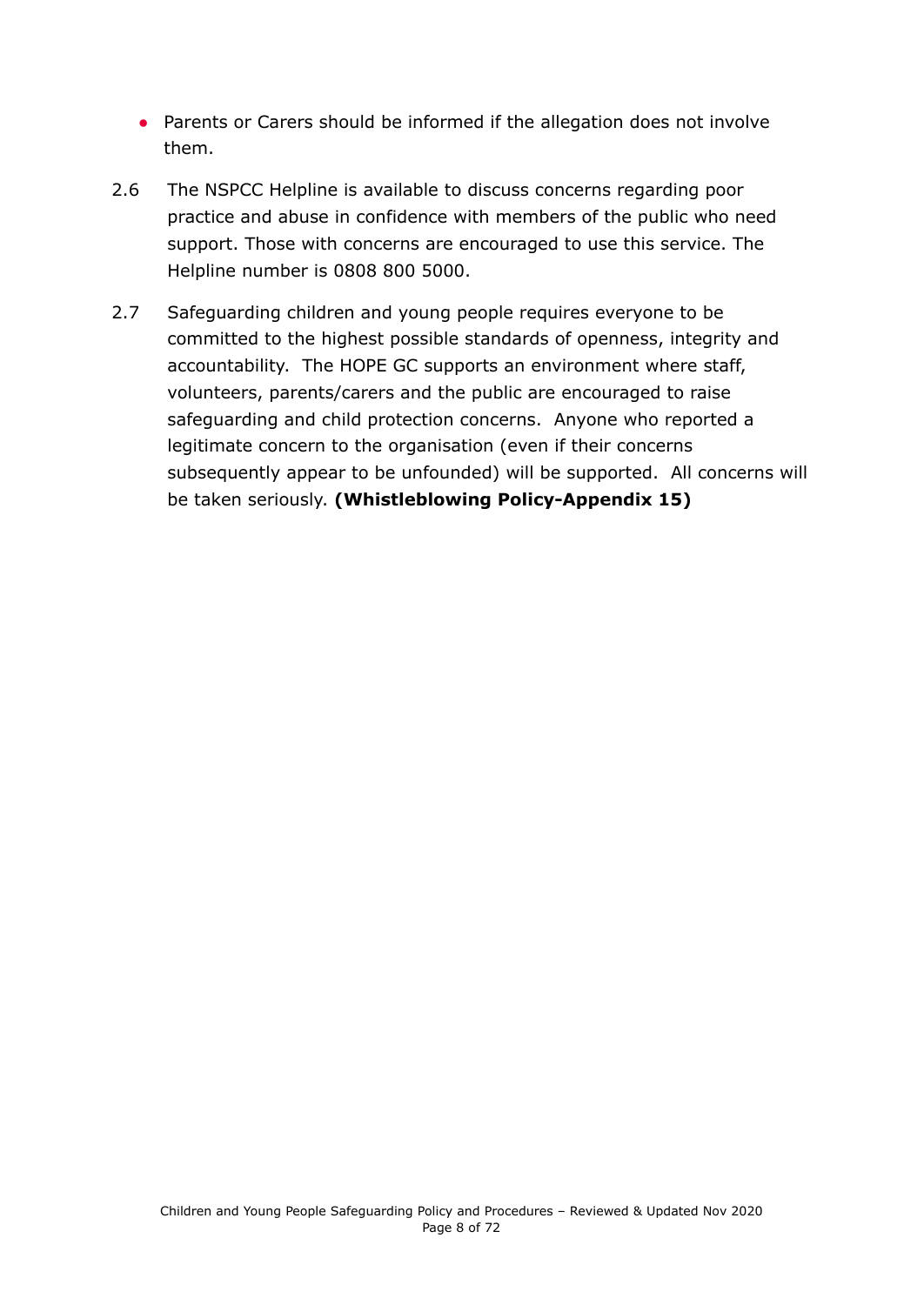### <span id="page-8-0"></span>3. FLOWCHART 1

### **What to do if you are worried about what is happening to a child outside of the Club (but the concern is identified through the child's involvement in golf)**

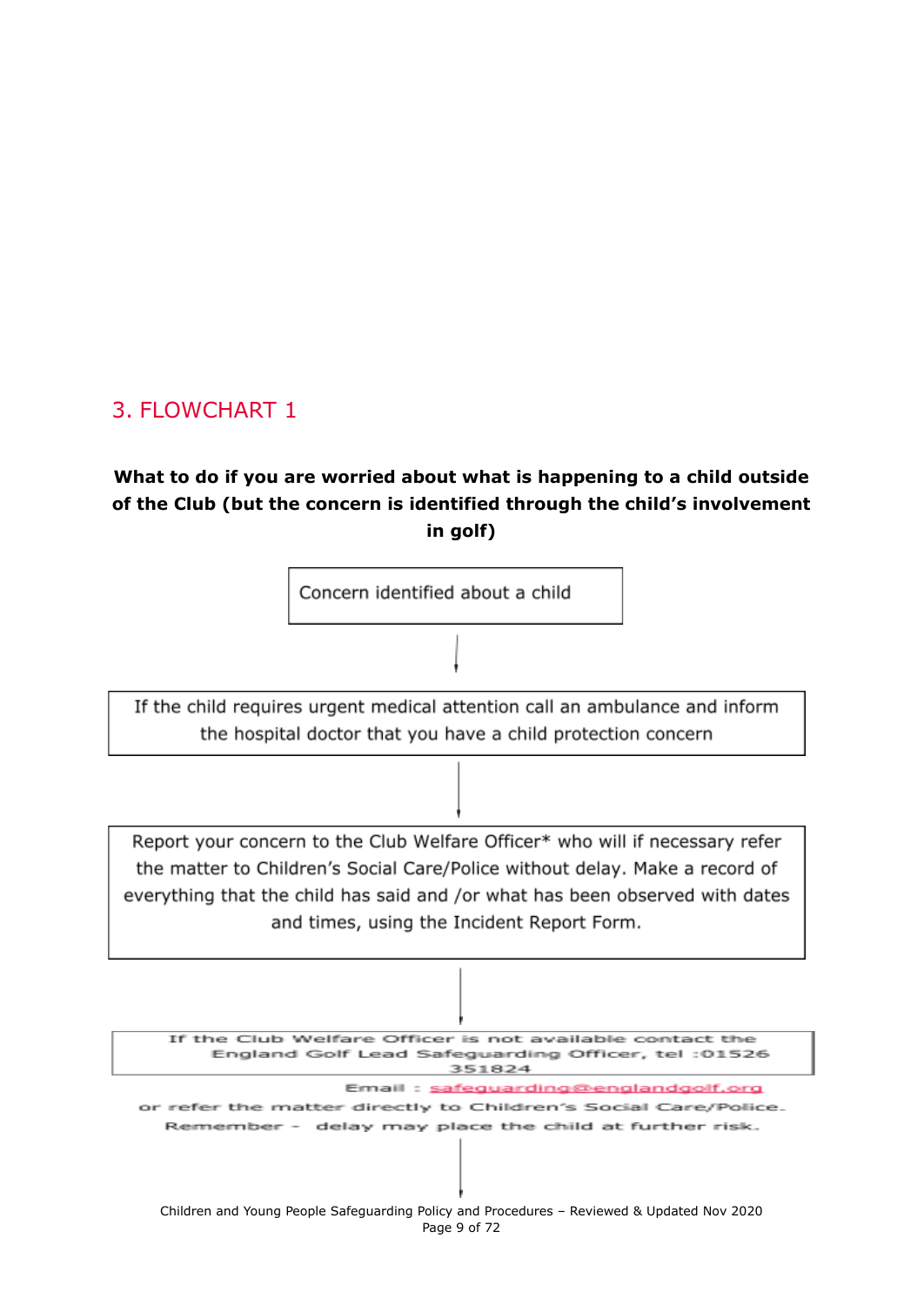Complete a report form and copy it to Children's Social Care/Police and to the England Golf Governance Department within 24 hours.

\* If for any reason a Club Welfare Officer is not in post or is unavailable a principle of least delay is important. Please contact the England Golf Lead Safeguarding Officer 01526 351824 [safeguarding@englandgolf.org](mailto:safeguarding@englandgolf.org)

### FLOW CHART 2

### **What to do if you are worried about the behaviour of any member, parent/carer, volunteer, staff, Professional, coach or official in golf or affiliated organisations**

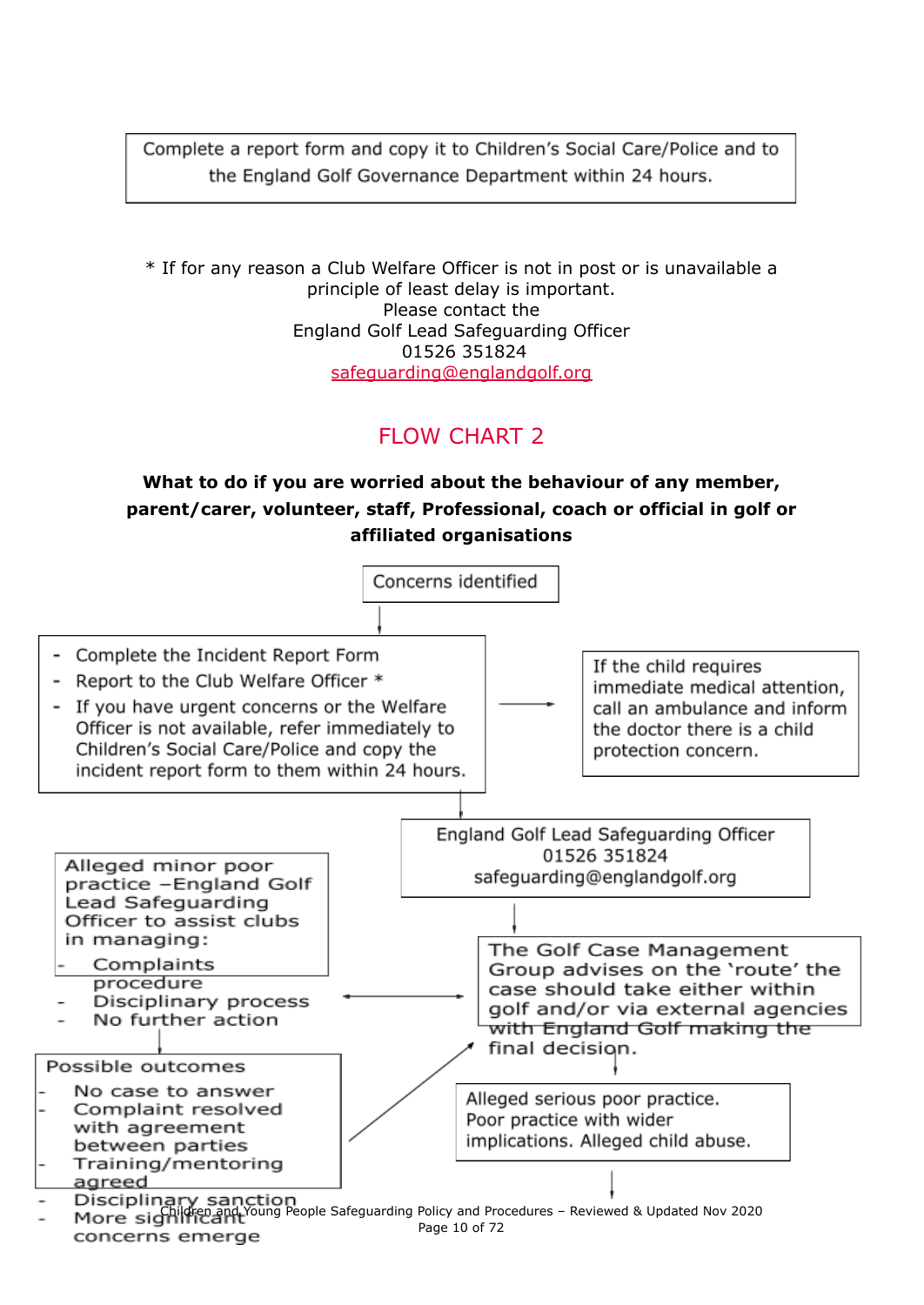

Possible processes

- Child protection investigation
- Criminal investigation/proceedings
- Investigation under disciplinary proceedings including possible temporary suspension of person accused

Golf's investigation dependent upon outcome of advice from the Local Authority Designated Officer (LADO)/Team or Children's Social Care/Police investigation

Possible Outcomes:

- No case to answer
- Less serious referred to complaints procedure
- Disciplinary hearing sanctions

<span id="page-10-0"></span>4. Emergencies and incidents

- Civil proceedings
- **4.1** Parental Consent Forms will be obtained and retained by the HOPE GC for all children who are participating in events or activities, or attending coaching organised by the club. These forms will be treated in confidence and only shared with those who require the information they contain to perform their role effectively. **(Junior Profile and Parental Consent Forms-Appendix 10)**
- 4.2 In the event of a child requiring medical attention:
	- The parents will be contacted immediately.
	- In the event of failure to contact parents, the alternative emergency contacts will be used.
	- The consent form will be consulted to establish whether parents have given their consent for a club representative to act in loco parentis.
	- An adult club representative will accompany the child to seek medical attention, if appropriate, ensuring that they take the consent form with them.
	- A record of the action taken will be made and retained by a club representative.
- **4.3** Where a parent is late in collecting their child the following procedure will apply:
	- Attempt to contact the parent/carer using the contact details on the Parental Consent Form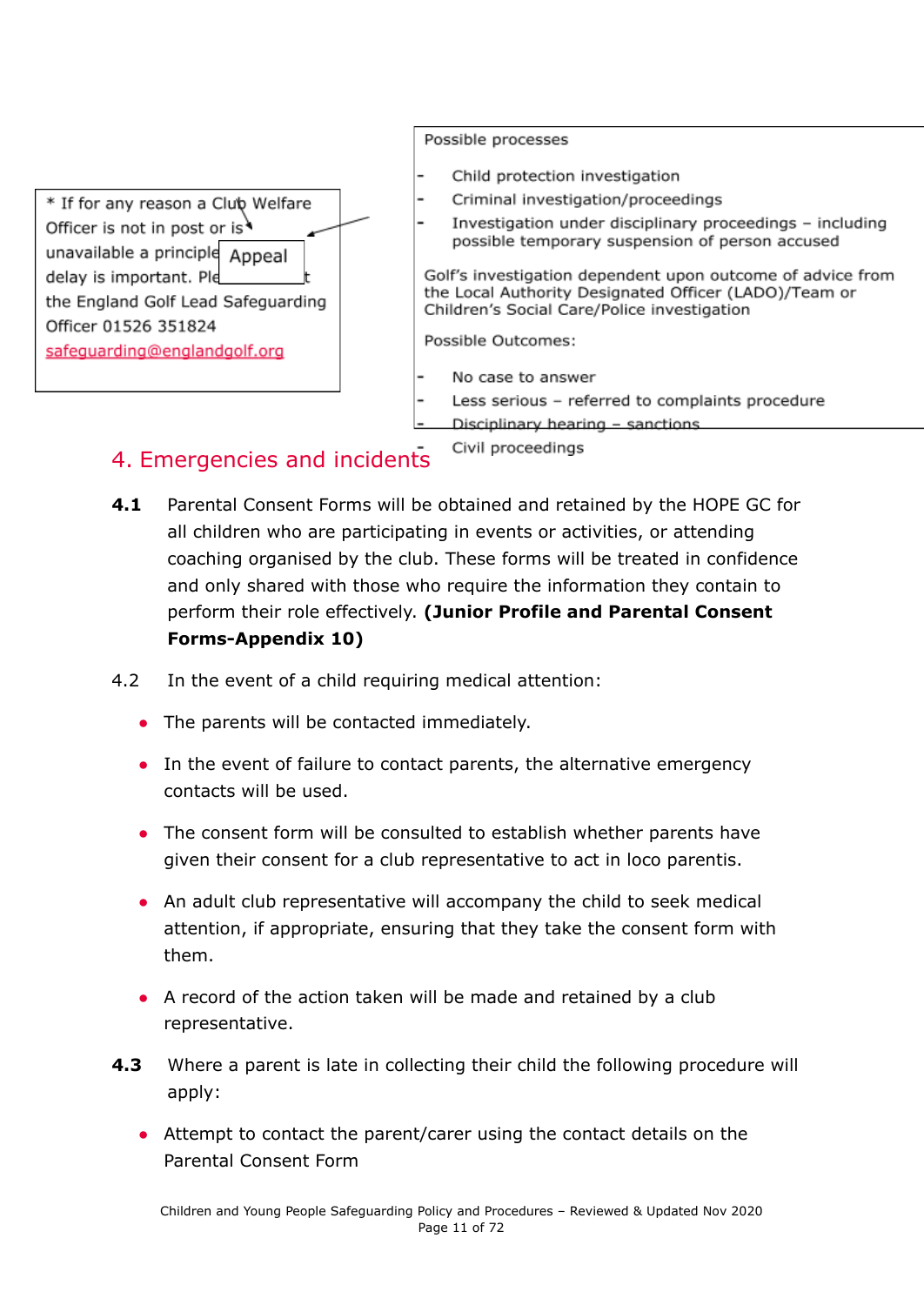- Attempt to contact the first, then the second emergency contact nominated on the Consent Form
- Wait with the young person(s) at the venue with, wherever possible, other staff/volunteers or parents.
- If no one is reachable, contact the Club's Welfare Officer for advice.
- If all attempts to make contact fail, consideration should be given to contacting the police for their advice.
- Staff, volunteers and coaches should try to avoid:
- Taking the child home or to another location without consent.
- Asking the child to wait in a vehicle or the club with them alone.
- Sending the child home with another person without permission.

### <span id="page-11-0"></span>5. Supervision

- **5.1** During coaching sessions, coaches should conduct a risk assessment to inform decision making about appropriate supervision levels. Regardless of the recommended ratio of adults to participants, it is recommended that a minimum of two adults should be present. This ensures at least basic cover in the event of something impacting on the availability of one of the adults during the activity.
- **5.2** Parents may be encouraged to stay for coaching/competitions & other events where their children are of an age where greater levels of parental supervision are required.
- **5.3** Wherever possible adults will avoid changing or showering at the same time as children but parents will be made aware that with limited changing room space there will be occasions when adults and children may need to share the facilities.
- **5.4** Parents should be aware that if children are left at a venue unsupervised, other than to attend specific coaching sessions, competitions, or other organised events, the club cannot accept supervisory responsibility.
- **5.5** Special arrangements will be made for away trips. Parents will receive full information about arrangements for any such trip and will be required to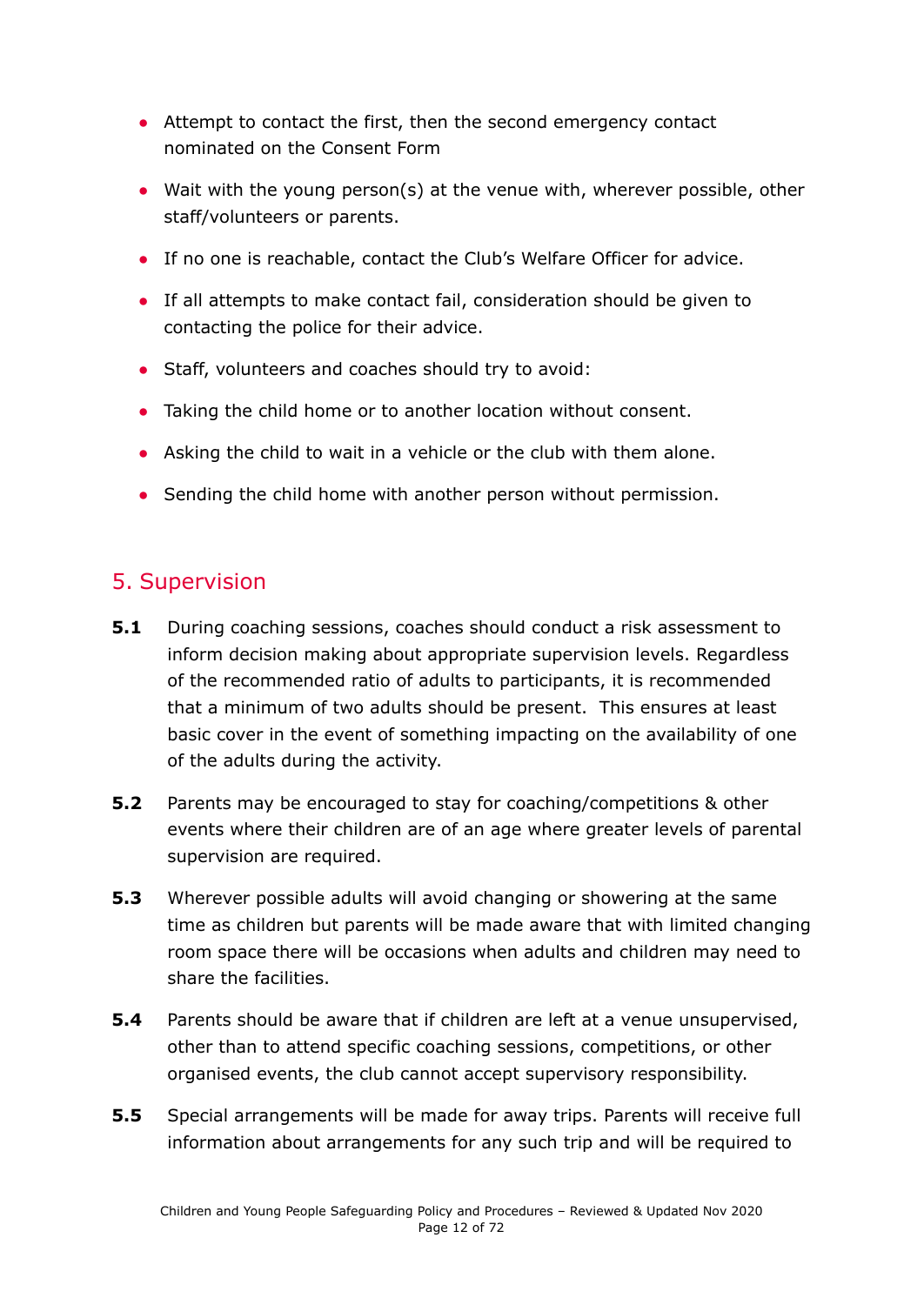provide their consent for their child's participation. **(Managing Young People on Away Trips-Appendix 13)**

### <span id="page-12-0"></span>6. Good practice Guidelines

#### **6.1 Behaviour of adults and children**

- **6.1.1** Adults who work with children are placed in a position of trust in relation to children, and therefore it is important they behave appropriately and provide a strong positive role model for children, both to protect children and those working with children from false allegations of poor practice. Codes of conduct will be issued to junior members & adults working with them to promote good practice.
- **6.1.2** The HOPE GC requires that all staff and volunteers working with children and young people adhere to the standards set out in the Code of Conduct relevant to their role. Similarly, children are expected to follow their own Code of Conduct to ensure the enjoyment of all participants and assist the club in ensuring their welfare is safeguarded.
- **6.1.3** The HOPE GC requires that all staff and volunteers working with children adhere to the guidelines on Managing Challenging Behaviour. **(Managing Challenging Behaviour-Appendix 7).**
- **6.1.4** Parents and carers should also work together with the club to ensure that the welfare of all children is safeguarded. A sheet on "Parental Guidance" is provided to assist them in understanding how they can best assist the club **(Parental Guidance-Appendix 12)**

#### **6.2 Adults and Children playing golf together**

One of the reasons for the popularity of golf is that the game is not restricted by ability, age or gender. Responsible interaction between adults and children helps bring mutual respect and understanding and will be encouraged as part of club activities. Adults should always be aware however that age related differences do exist and conduct themselves in a manner that both recognises this and prioritises the welfare of any children involved.

#### **6.3 Physical Contact**

Physical contact with children by coaches or volunteers should always be intended to meet the needs of the child and the sport, not the adult. That is, to develop golf technique, to protect the child from injury, to provide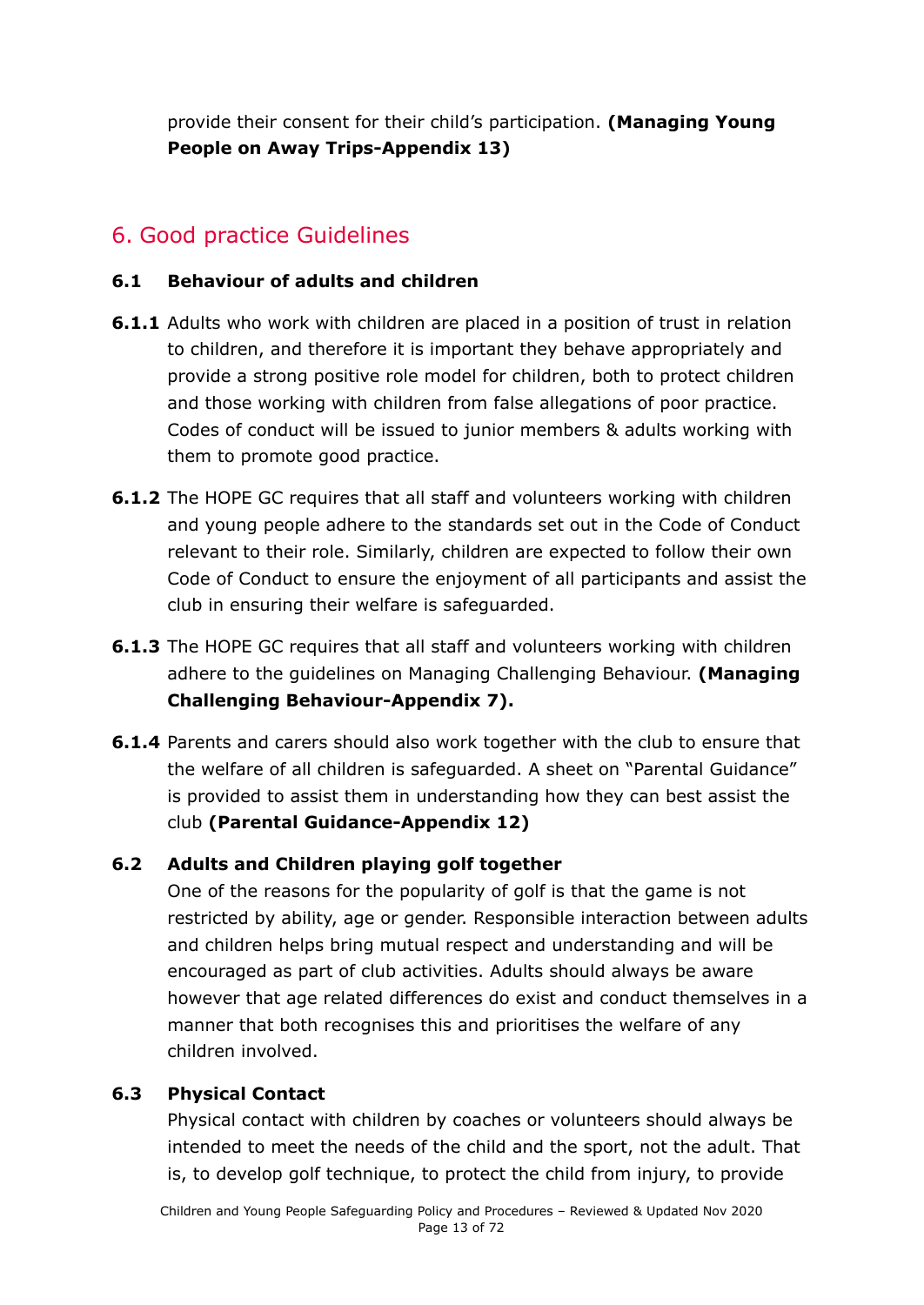first aid or treat an injury. It should always take place in an open environment, and should not, as a general principle, be made gratuitously or unnecessarily.

#### **6.4 Transport**

- **6.4.1** The club believes it is primarily the responsibility of parents/carers to transport their child/children to and from events. It is not the responsibility of club volunteers or coaches to transport children and young people to and from events, activities, tournaments or matches.
- **6.4.2** The club may make arrangements for transport in exceptional circumstances, such as team events. Where this is the case, the written permission of the parents of the relevant children will be sought. The drivers used will be checked for their suitability to transport and supervise children (see Section 1 Recruitment and Training) and their insurance arrangements verified.
- **6.4.3** Children and young people are often involved in competition. When taking young people away from their home club, consideration and planning needs to be paramount to ensure the duty of care for the young people within the team is fulfilled.

### **6.5 Photography/ Videoing**

- **6.5.1** Permission will be sought from parents prior to the publication or use of any video or photographic images of their child, for instance in newspapers, websites or for coaching purposes. The personal details of the child will not be used in any promotional material. **(Photography Consent-Appendix 11)**
- **6.5.2** Any press/official photographers attending events will be required to seek permission from the club before taking photographs and also permission of parents to use the images. **(Photography Policy – Appendix 20)**

### **6.6 Social Media**

Social media provides unique opportunities for the club to engage and develop relationships with people in a creative and dynamic forum where users are active participants. It is important that all staff, volunteers, coaches, officials/referees, board members, or anyone working on behalf of the club are aware of the club Social Media policy **(Social Media Guidance–Appendix 14)**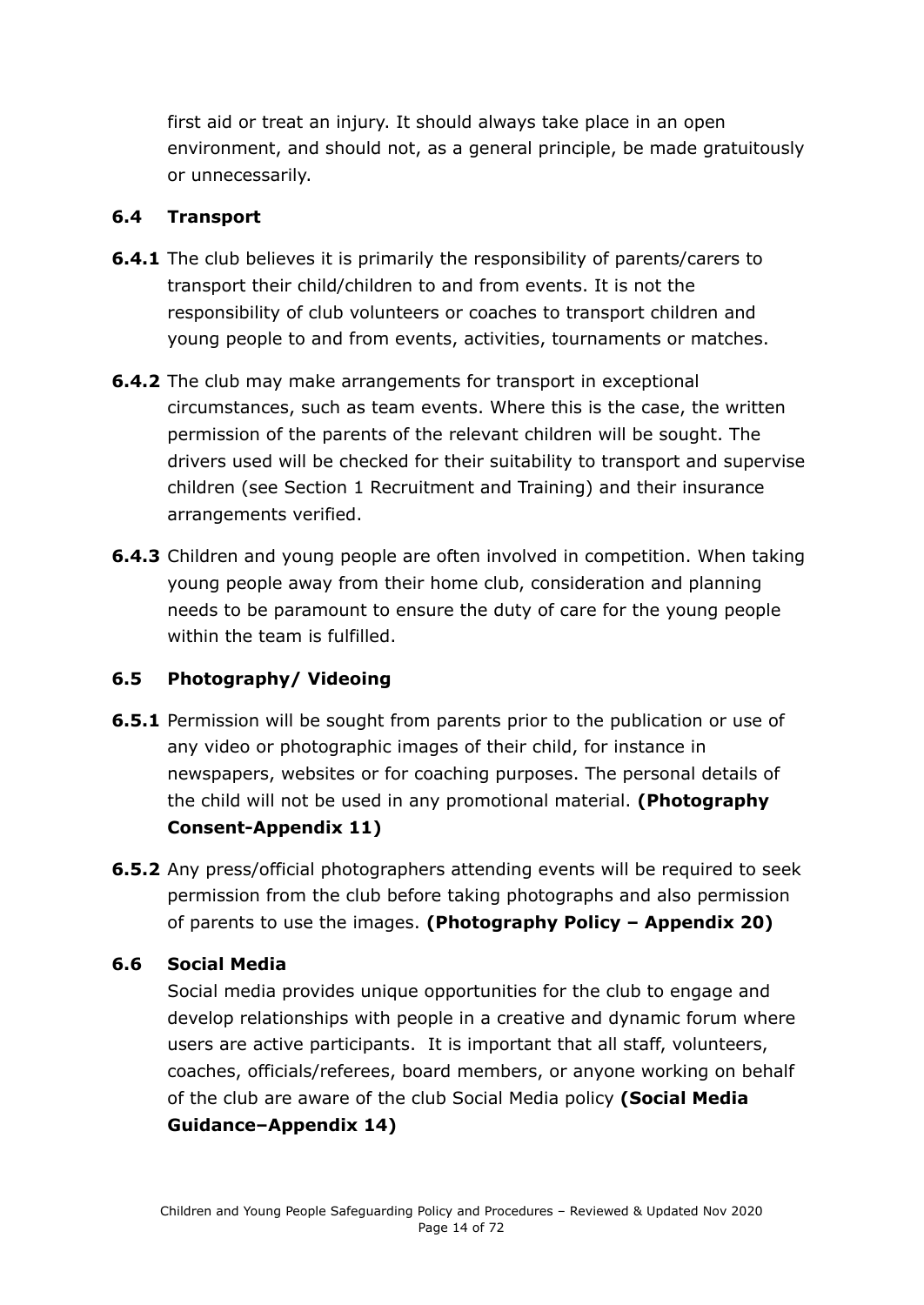### **6.7 Anti-Bullying Procedures**

- **6.7.1** We believe that every effort must be made to eradicate bullying in all its forms. Bullying can be difficult to define and can take many forms which can be categorised as;
	- $\bullet$  Physical hitting, kicking, theft
	- Verbal homophobic or racist remarks, threats, name calling
	- $\bullet$  Emotional isolating an individual from activities or a group

All forms of bullying include;

- Deliberate hostility & aggression towards an individual(s)
- A victim who is weaker and less powerful than the bully or bullies
- An outcome which is always painful & distressing for the victim

Bullying behaviour may also include;

- Other forms of violence
- Sarcasm, spreading rumours, persistent teasing
- Tormenting, ridiculing, humiliation
- Racial taunts, graffiti, gestures
- Unwanted physical contact or abusive or offensive comments of a sexual nature.

The Club and its Staff, Volunteers & Coaches will not tolerate bullying in any of its forms during club matches, competitions, coaching or at any other time while at the club. **(Anti-Bullying Policy -Appendix 21)**

#### **6.7.2** We will:

- Provide a point of contact where those being bullied can report their concerns in confidence – The Club Welfare Officer.
- Take the problem seriously.
- Investigate any and all incidents and accusations of bullying.
- Talk to bullies and their victims separately along with their parents/carers.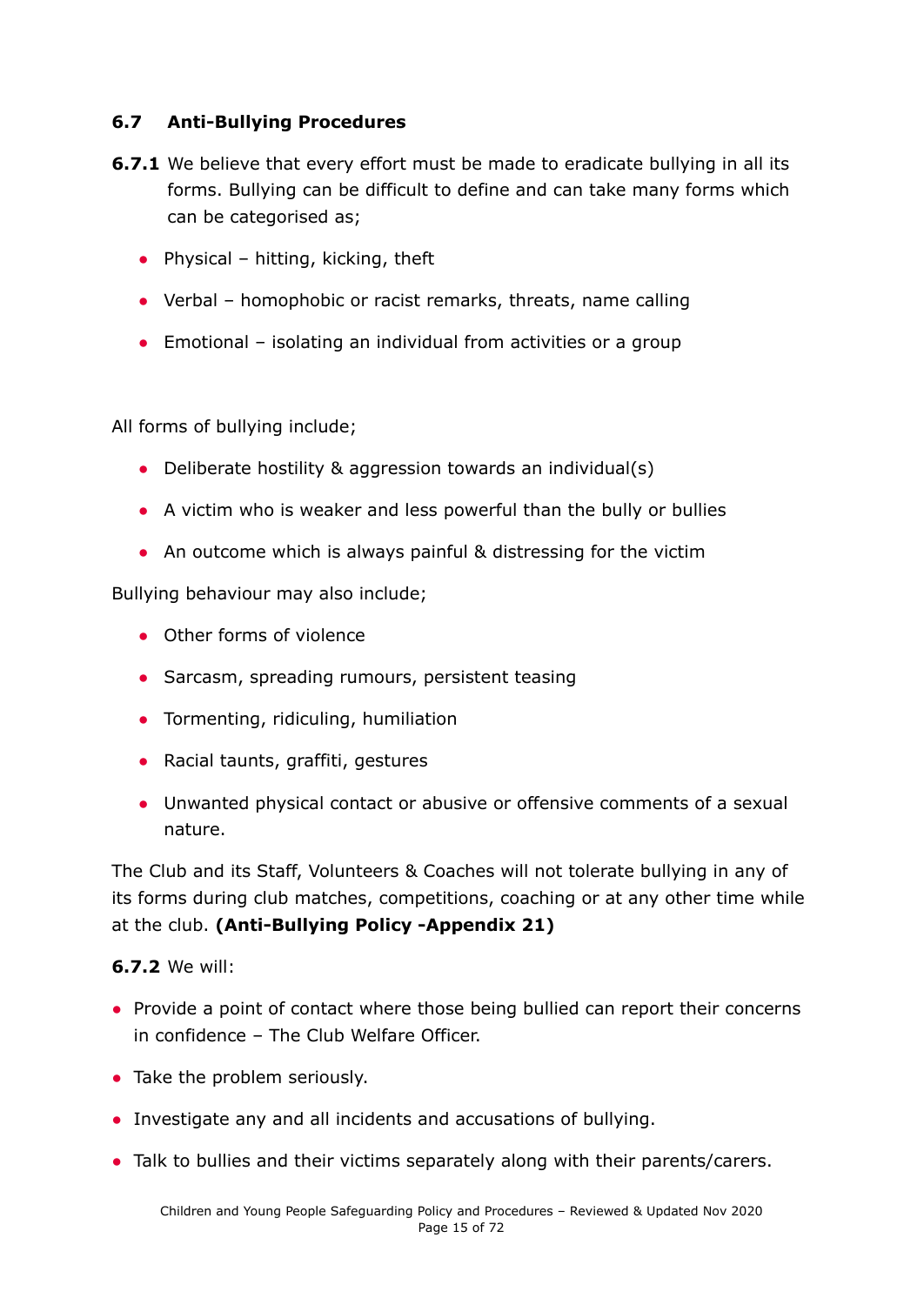- Impose sanctions where appropriate
- Keep a written record of all incidents referred to England Golf and the action taken.
- Have discussions about bullying and why it matters.

#### **6.8 Confidentiality**

- **6.8.1** Details of all juniors will be kept on file in the office and will not be shared with a third party without parent/carer consent.
- **6.8.2** All concerns/allegations will be dealt with confidentially by the club and information will only be shared on a need to know basis, either internally or externally depending on the nature/seriousness of the concern/allegation.

#### **6.9 Changing rooms**

The changing rooms are used by all members & visitors. Juniors will only be supervised if needed at club organised events. Parents will be made aware that adults use the changing rooms throughout the day for changing & showering. Where a parent/carer does not consent to their child accessing the changing rooms, it is their responsibility to either supervise the child while in the changing rooms or ensure that they do not use them.

### <span id="page-15-0"></span>7. Useful Contacts

| <b>Golf Contacts</b>        |                       |                              |
|-----------------------------|-----------------------|------------------------------|
| Name                        | Address               | Number                       |
| <b>Club Welfare Officer</b> | <b>Hope Golf Club</b> | Mob:07964473871              |
| <b>Ashley Briggs</b>        |                       | Email: ashbriggs45@gmail.com |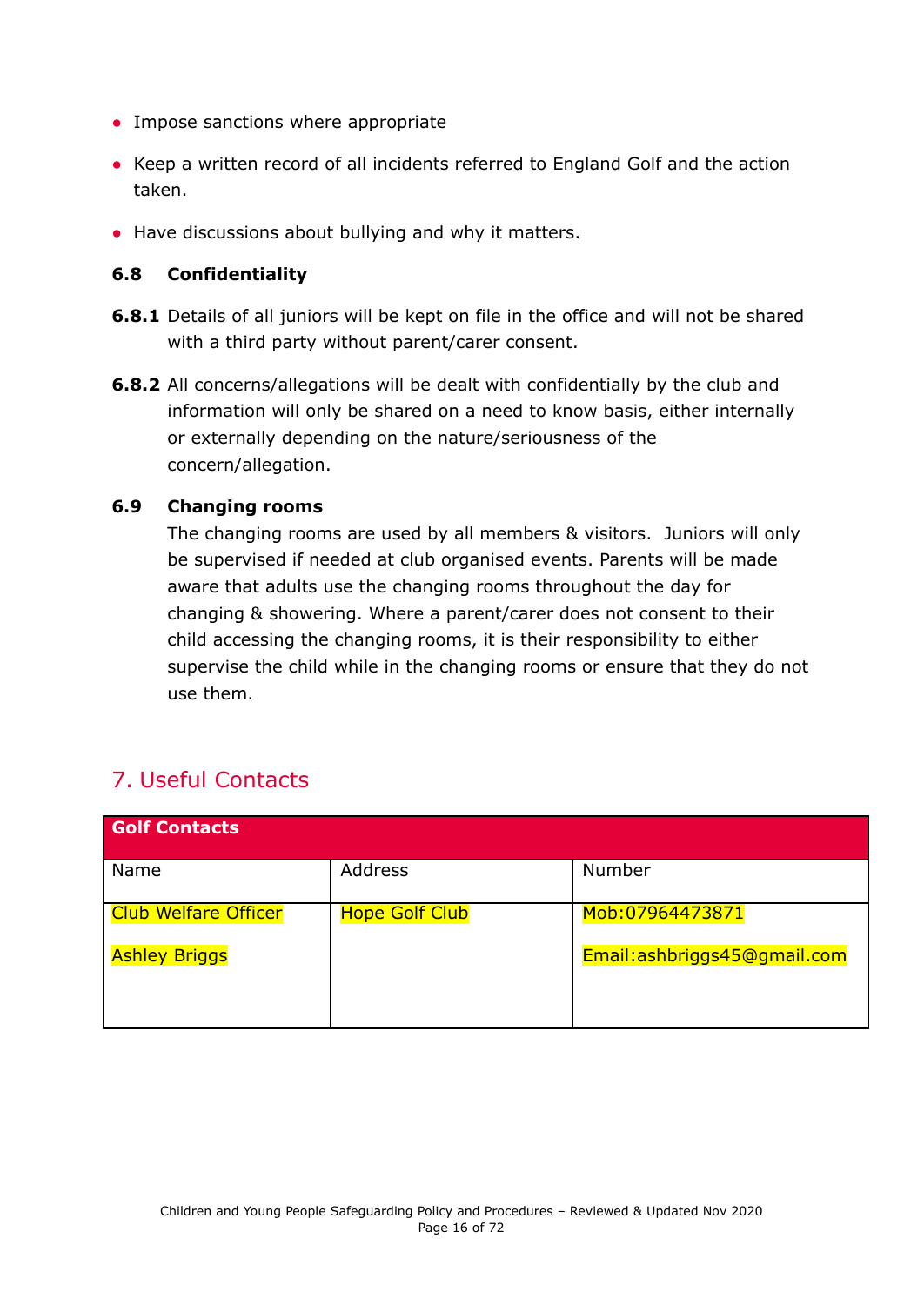| <b>England Golf Lead</b>       | <b>England Golf</b>         | 01526 351824                   |
|--------------------------------|-----------------------------|--------------------------------|
| Safeguarding Officer           | <b>National Golf Centre</b> | safequarding@englandgolf.org   |
|                                | The Broadway                |                                |
|                                | Woodhall Spa                |                                |
|                                | Lincolnshire                |                                |
|                                | <b>LN10 6PU</b>             |                                |
|                                |                             |                                |
| <b>Club Secretary - Harold</b> | 14 Williamson Crescent      | Mob: 07725 543270              |
| <b>Cushway</b>                 |                             | Email: harold.cushway@avanti-c |
|                                | <b>Whaley Bridge</b>        | onveyors                       |
|                                | <b>SK23 7AP</b>             |                                |
|                                |                             |                                |

| <b>Local Contacts</b>                   |              |                          |
|-----------------------------------------|--------------|--------------------------|
| Local Children's Social Care            | 0114 2734855 | <b>OUT OF HOURS</b>      |
| (including out of office hours contact) |              | 24 hours After 5pm or at |
| NB. In an emergency, the Samaritans     |              | the weekends please      |
| will hold the Duty Officer's contact    |              | contact The Emergency    |
| number                                  |              | Social Work Duty Team    |
| Local Authority Designated Officer      | 01133789887  | monday to friday         |
| (LADO)                                  |              |                          |
| Samaritans                              |              | 08457 90 90 90           |
| Local Police child protection teams     | 0114 2202020 | monday to friday         |
| In an emergency contact 999             |              | 8.45am to 5.15pm         |
| <b>NSPCC Freephone</b>                  |              | 0808 800 5000            |
| 24 hour Helpline                        |              |                          |
| NSPCC Whistleblowing Helpline for       |              | 0808 028 0285            |
| Professionals                           |              |                          |

**National Contacts**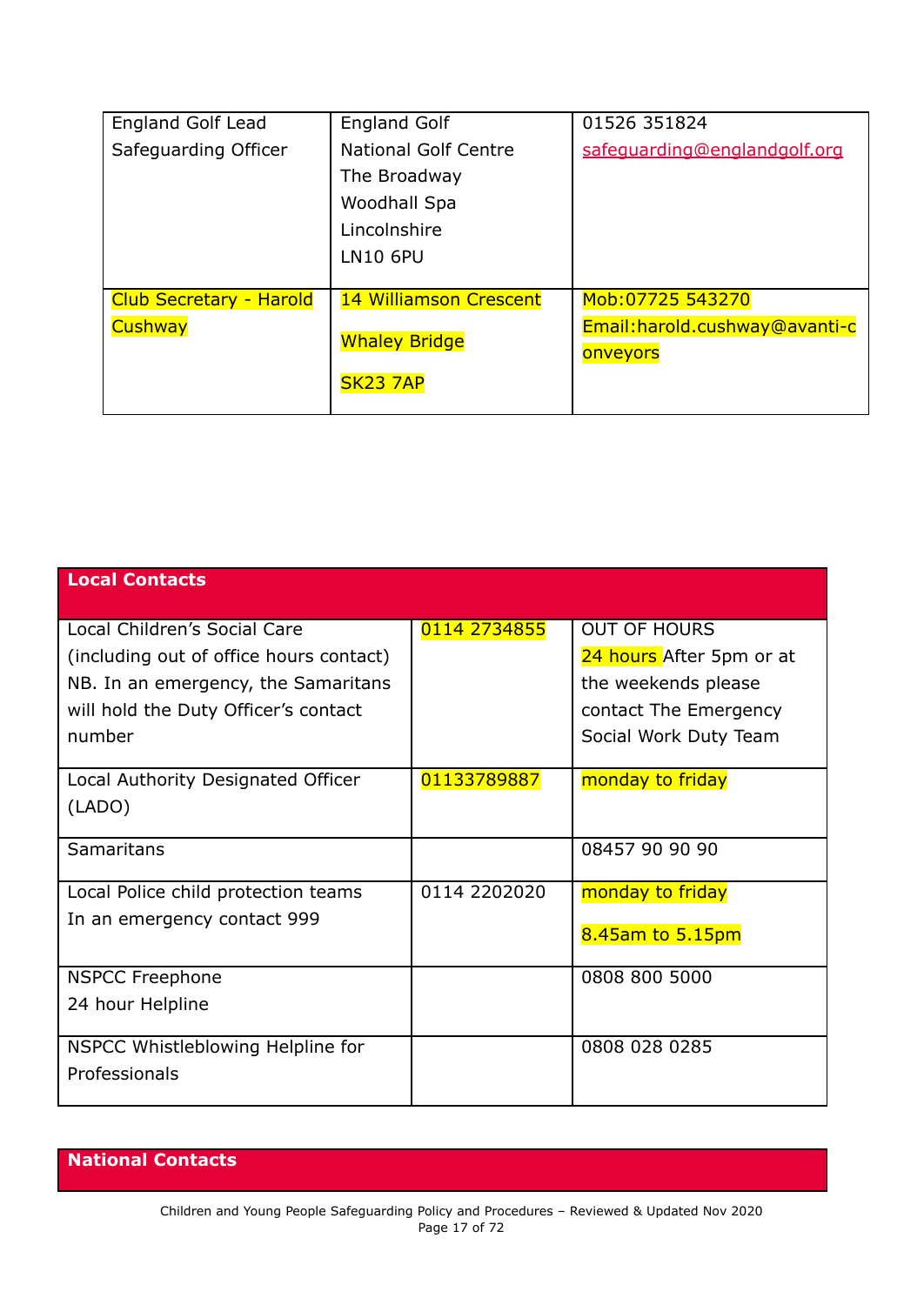| The NSPCC                        | <b>National Centre</b> | Tel: 0808 800 5000 |
|----------------------------------|------------------------|--------------------|
|                                  | 42 Curtain Road        | help@nspcc.org.uk  |
|                                  | London                 |                    |
|                                  | EC2A 3NH               |                    |
|                                  |                        |                    |
| Childline UK                     | Freepost 1111          | Tel: 0800 1111     |
|                                  | London N1 0BR          |                    |
|                                  |                        |                    |
| NI Childline                     | 74 Duke Street         | Tel: 028 90 327773 |
|                                  | Londonderry            |                    |
|                                  |                        |                    |
| <b>NSPCC Child Protection in</b> | 3 Gilmour Close        | Tel: 0116 234 7278 |
| Sport Unit                       | <b>Beaumont Leys</b>   | cpsu@nspcc.org.uk  |
|                                  | Leicester              |                    |
|                                  | LE4 1EZ                |                    |
|                                  |                        |                    |

<span id="page-17-0"></span>Volunteer / Staff Job Application Form - HOPE Golf Club

| <b>Position Applied for:</b>                 |
|----------------------------------------------|
| <b>Personal Details</b>                      |
| Title: Mr/Mrs/Miss/Dr/Other (please specify) |
| Full Name:                                   |
| Any previous surname:                        |
| Date and place of birth:                     |
| National Insurance Number:                   |
| Present Address:                             |
| Post Code:                                   |
| Telephone Numbers:                           |
| Email address:                               |
| Current Occupation:                          |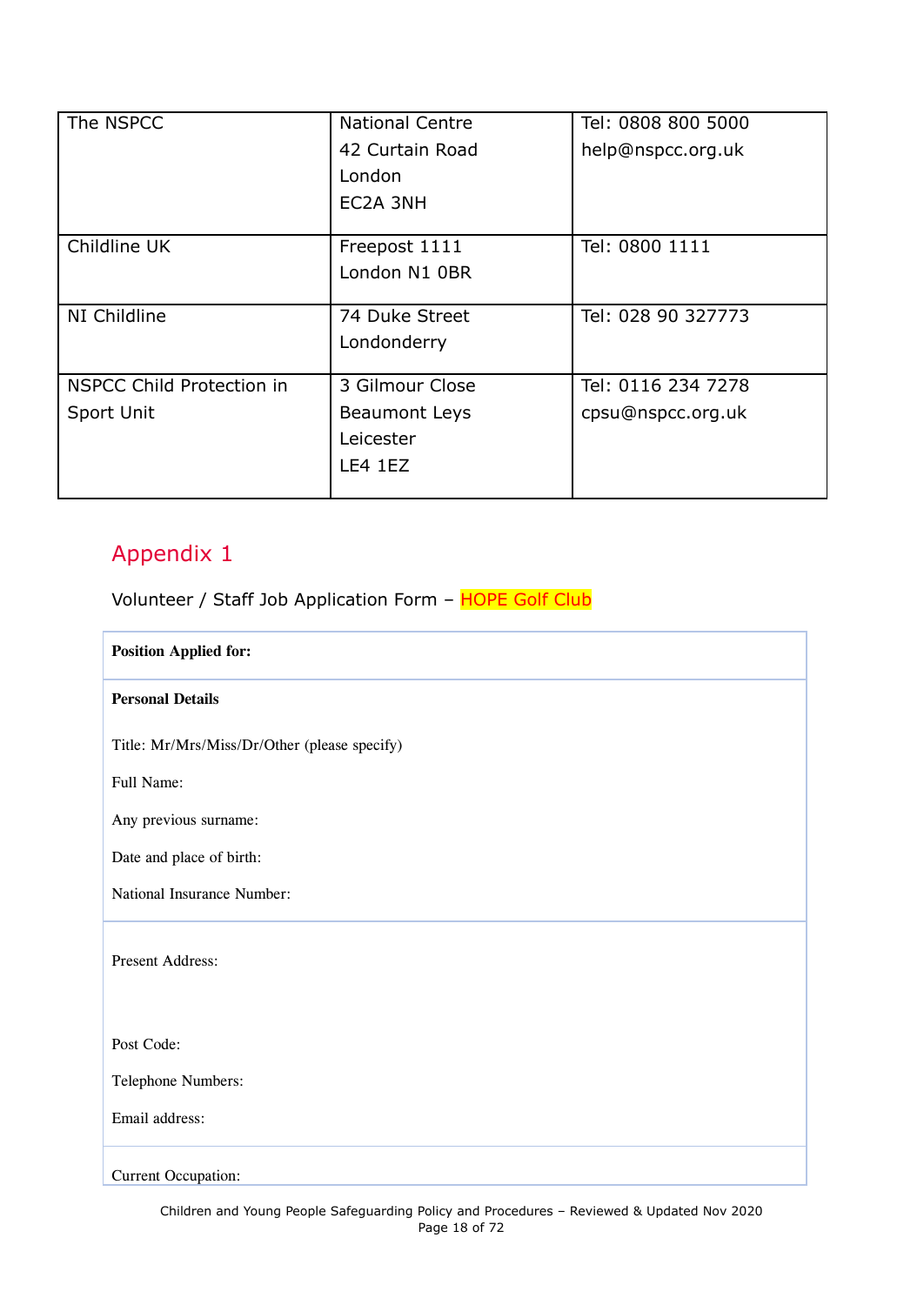Name and address of Organisation:

Role:

Start Date:

**Relevant Experience including any previous experience of working with children and young people:**

**Reasons for applying:**

#### **References:**

Please provide the names and addresses of two people who know you well (one personal, one professional – current or previous employer, who are not related to you) whom we can contact to obtain a reference:

| Name:                    | Name:                    |
|--------------------------|--------------------------|
| <b>Address:</b>          | <b>Address:</b>          |
|                          |                          |
| <b>Telephone Number:</b> | <b>Telephone Number:</b> |

#### **Data Protection Notification:**

Information you have provided in completing this form will be used to process your application. HOPE GC will keep the information you have supplied confidential and will not divulge it to third parties, except where required by law, or where we have retained the services of a third party representative to act on yout/our behalf.

#### **Authorisation:**

I have read the Data Protection notification and understand and agree to the use of my personal data in accordance with the Data Protection Act 2018, GDPR and all relevant data protection legislation.

| <b>Signed:</b>      | Date: |
|---------------------|-------|
| <b>Declaration:</b> |       |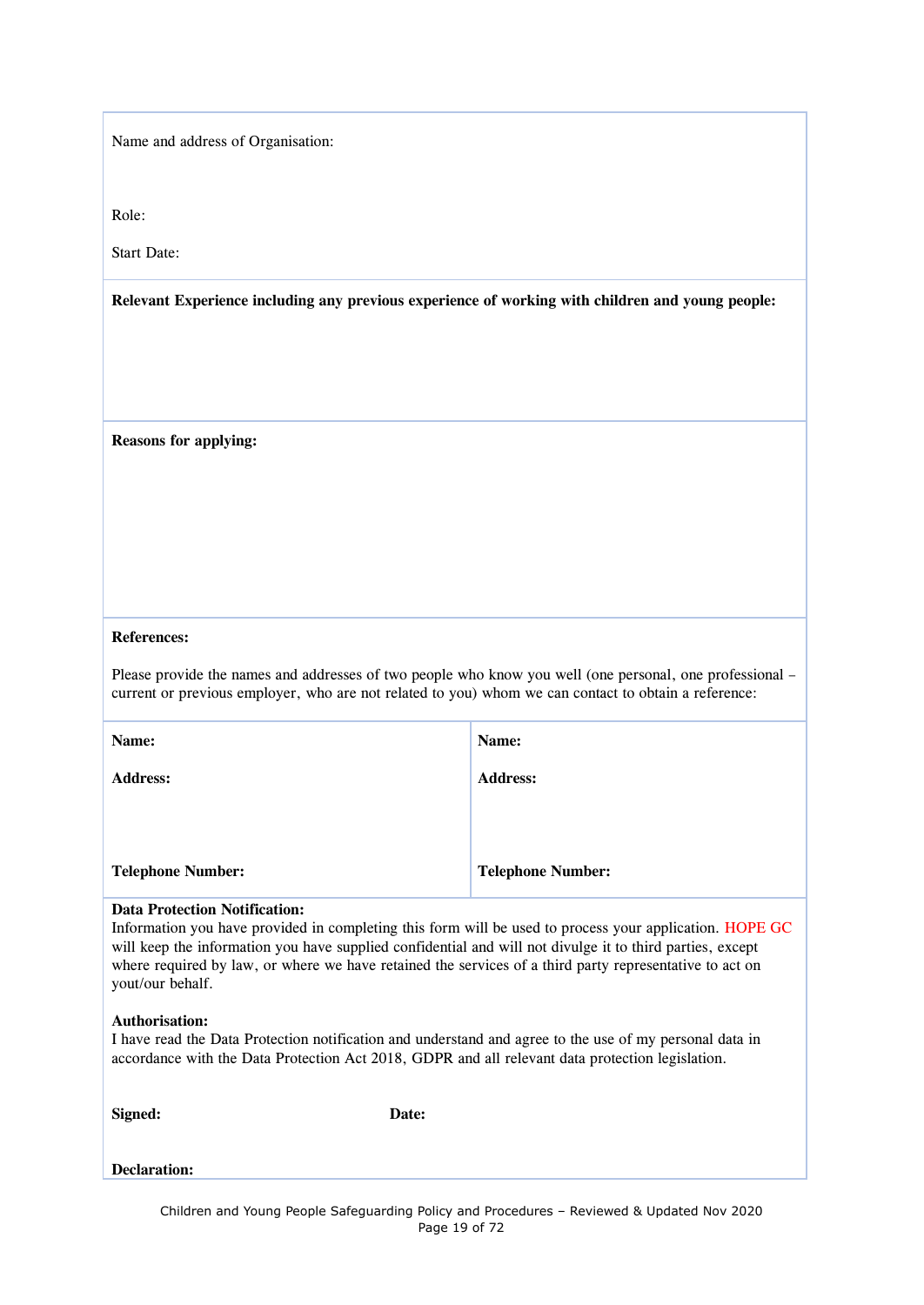I confirm that the information I have provided is correct and that any false or misleading information may lead to the termination of my appointment.

**Signed: Date:**

### <span id="page-19-0"></span>Appendix 2

### **Self-Disclosure Form – HOPE GC**

To be completed at the same time as the application form:

Private and Confidential

For roles involving contact with children (under 18 year olds).

All information will be treated as confidential and managed in accordance with relevant data protection legislation and guidance. You have a right of access to information held on you under the Data Protection Act 2018.

#### **Part One**

| For completion by the organisation: |             |          |               |  |
|-------------------------------------|-------------|----------|---------------|--|
| Name:                               |             |          |               |  |
|                                     |             |          |               |  |
|                                     |             |          |               |  |
| <b>Address and</b>                  |             |          |               |  |
| <b>Postcode:</b>                    |             |          |               |  |
|                                     |             |          |               |  |
|                                     |             |          |               |  |
|                                     |             |          |               |  |
|                                     |             |          |               |  |
| <b>Telephone/Mobile No:</b>         |             |          |               |  |
|                                     |             |          |               |  |
|                                     |             |          |               |  |
| <b>Date of Birth:</b>               |             |          |               |  |
|                                     |             |          |               |  |
|                                     |             |          |               |  |
| Gender:                             | <b>Male</b> | $\prime$ | <b>Female</b> |  |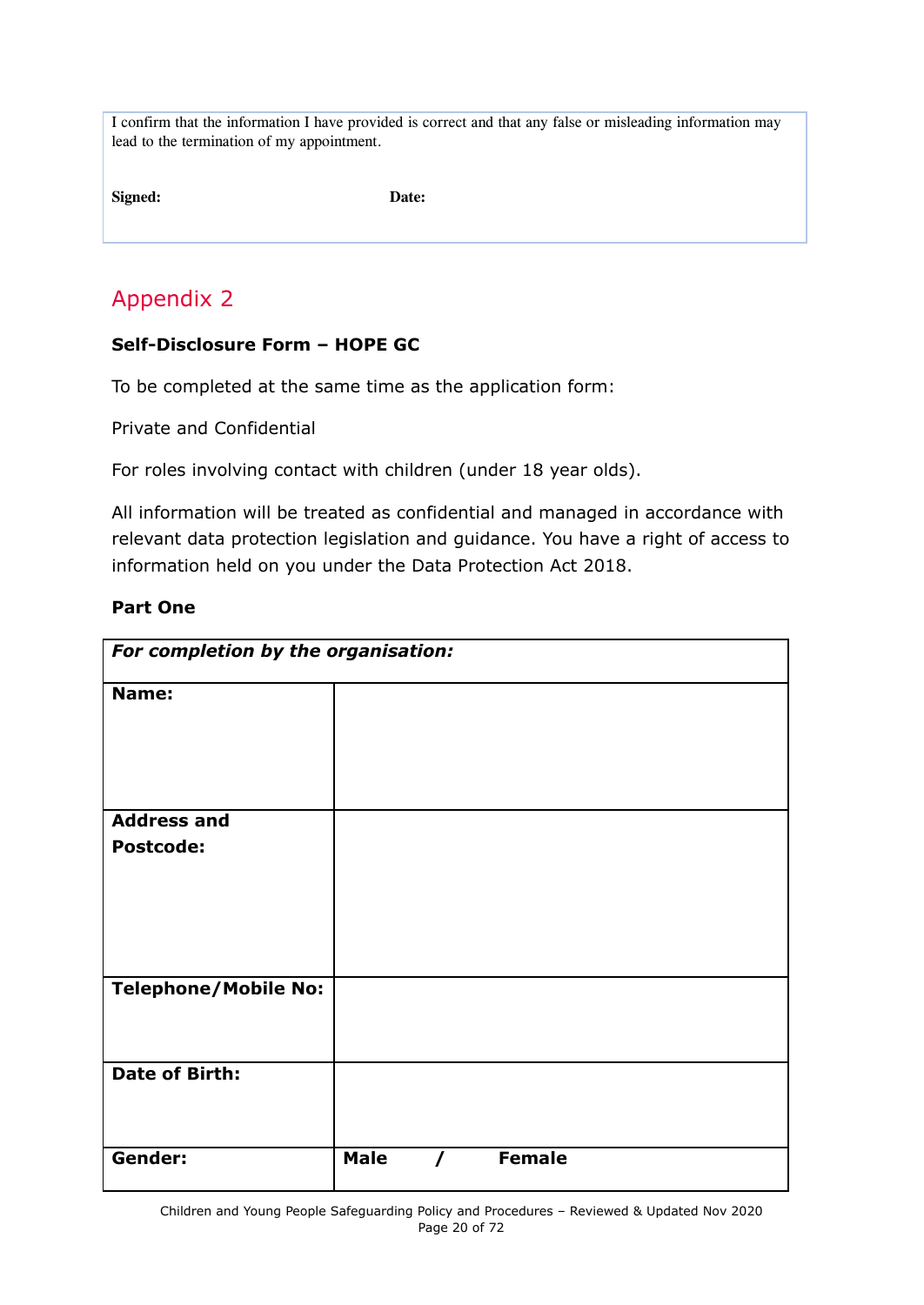| Identification (tick box below):       |                                                                 |  |  |
|----------------------------------------|-----------------------------------------------------------------|--|--|
|                                        |                                                                 |  |  |
|                                        | I confirm that I have seen identification documents relating to |  |  |
|                                        | this person, and I confirm to the best of my ability that these |  |  |
| are accurate.                          |                                                                 |  |  |
|                                        |                                                                 |  |  |
|                                        |                                                                 |  |  |
| <b>Either</b>                          |                                                                 |  |  |
| <b>UK Passport Number and Issuing</b>  |                                                                 |  |  |
| <b>Office</b>                          |                                                                 |  |  |
|                                        |                                                                 |  |  |
| <b>UK Driving Licence Number (with</b> |                                                                 |  |  |
| picture)                               |                                                                 |  |  |
|                                        |                                                                 |  |  |
| <b>Plus</b>                            |                                                                 |  |  |
| <b>National Insurance Card or</b>      |                                                                 |  |  |
| current Work Permit Number             |                                                                 |  |  |
| <b>Signature of authorised</b>         |                                                                 |  |  |
| <b>Employing Officer:</b>              |                                                                 |  |  |
|                                        |                                                                 |  |  |
|                                        |                                                                 |  |  |
| <b>Print name:</b>                     |                                                                 |  |  |
|                                        |                                                                 |  |  |
|                                        |                                                                 |  |  |
|                                        |                                                                 |  |  |
| Date:                                  |                                                                 |  |  |
|                                        |                                                                 |  |  |
|                                        |                                                                 |  |  |
|                                        |                                                                 |  |  |

#### **Part Two**

**NOTE:** If the role you have applied for involves frequent or regular contact with or responsibility for children you will also be required to provide a valid DBS (Disclosure and Barring Service) certificate which will provide details of criminal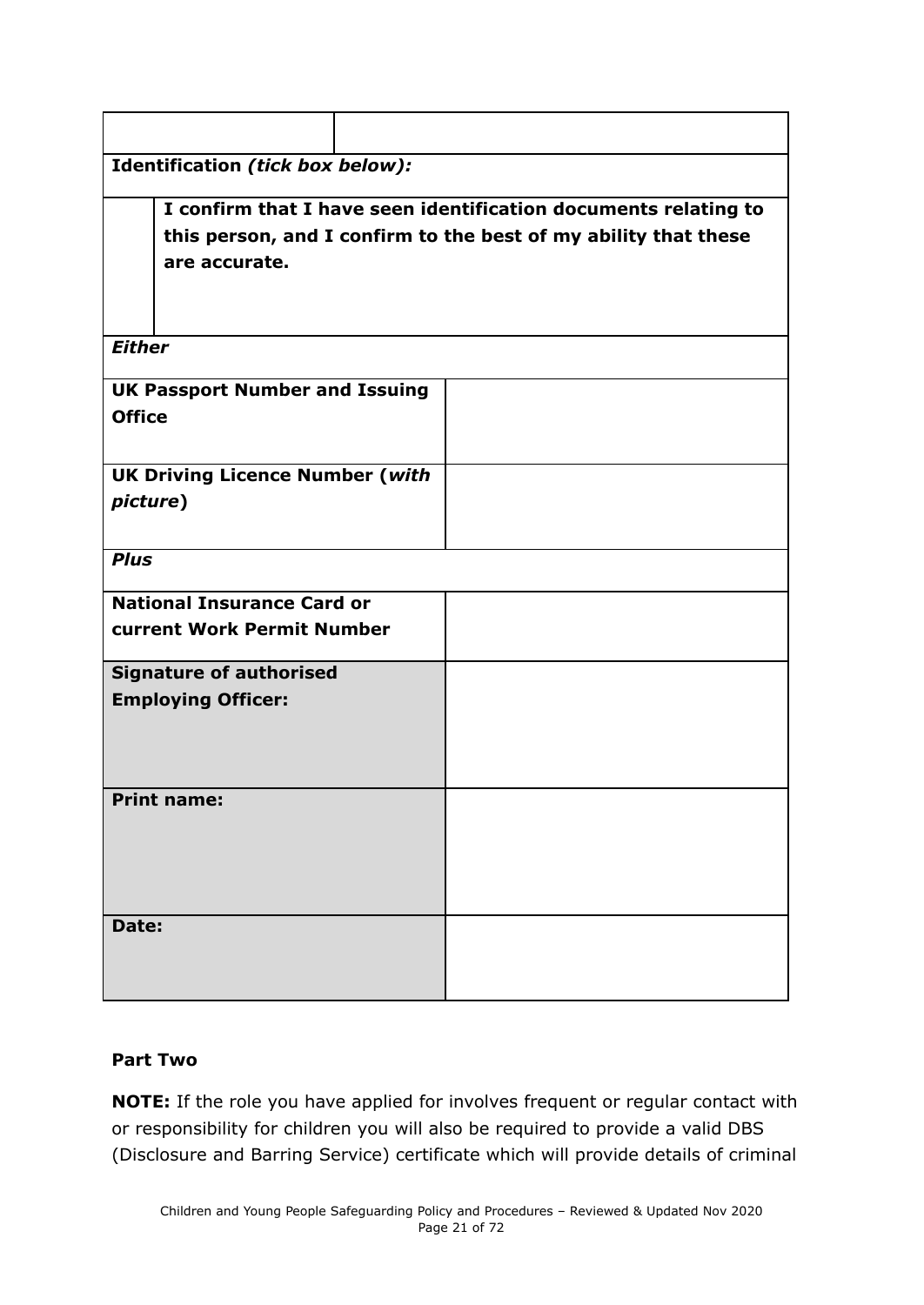convictions; this may also include a Barring List check depending on the nature of the role (see organisational guidance about eligibility for DBS checks).

| For completion by the individual (named in Part one):                                                                                                                                                                                                                                           |                                                                                      |  |  |  |
|-------------------------------------------------------------------------------------------------------------------------------------------------------------------------------------------------------------------------------------------------------------------------------------------------|--------------------------------------------------------------------------------------|--|--|--|
| Have you ever been known to any Children's Services<br>department as being a risk or potential risk to children?                                                                                                                                                                                | <b>YES</b><br><b>NO</b><br>(if Yes, please provide<br>further information<br>below): |  |  |  |
|                                                                                                                                                                                                                                                                                                 |                                                                                      |  |  |  |
| Have you been the subject of any disciplinary investigation<br>and/or sanction by any organisation due to concerns<br>about your behaviour towards children?                                                                                                                                    | <b>YES</b><br><b>NO</b><br>(if Yes, please provide<br>further information)           |  |  |  |
|                                                                                                                                                                                                                                                                                                 |                                                                                      |  |  |  |
| Confirmation of Declaration (tick box below)                                                                                                                                                                                                                                                    |                                                                                      |  |  |  |
| I agree that the information provided here may be processed in connection with<br>recruitment purposes and I understand that an offer of employment may be<br>withdrawn or dismissal may result if information is not disclosed by me and<br>subsequently come to the organisation's attention. |                                                                                      |  |  |  |
| In accordance with the organisation's procedures if required I agree to provide a<br>valid DBS certificate and consent to the organisation clarifying any information<br>provided on the disclosure with the agencies providing it.                                                             |                                                                                      |  |  |  |
| I agree to inform the organisation within 24 hours if I am subsequently<br>investigated by any agency or organisation in relation to concerns about my<br>behaviour towards children or young people.                                                                                           |                                                                                      |  |  |  |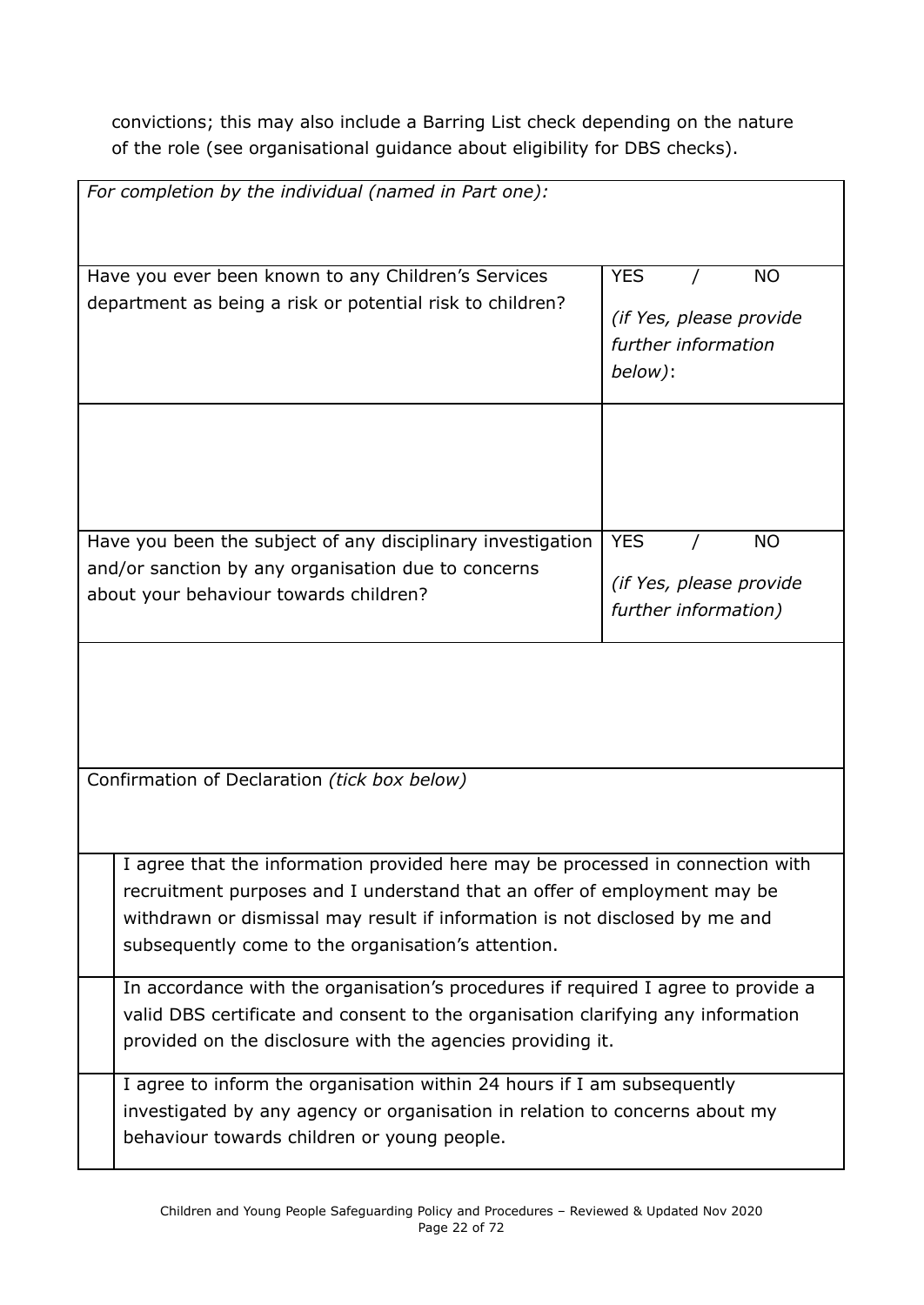I understand that the information contained on this form, the results of the DBS check and information supplied by third parties may be supplied by the organisation to other persons or organisations in circumstances where this is considered necessary to safeguard other children.

|       | Signature:  |  |
|-------|-------------|--|
|       | Print name: |  |
| Date: |             |  |

**Club Welfare Officer …………………………………………..:**

**I have seen and checked the above responses, if any of the boxes above are ticked YES, I have referred this form to England Golf Governance Department for a risk assessment and advice.**

**Signed: date:**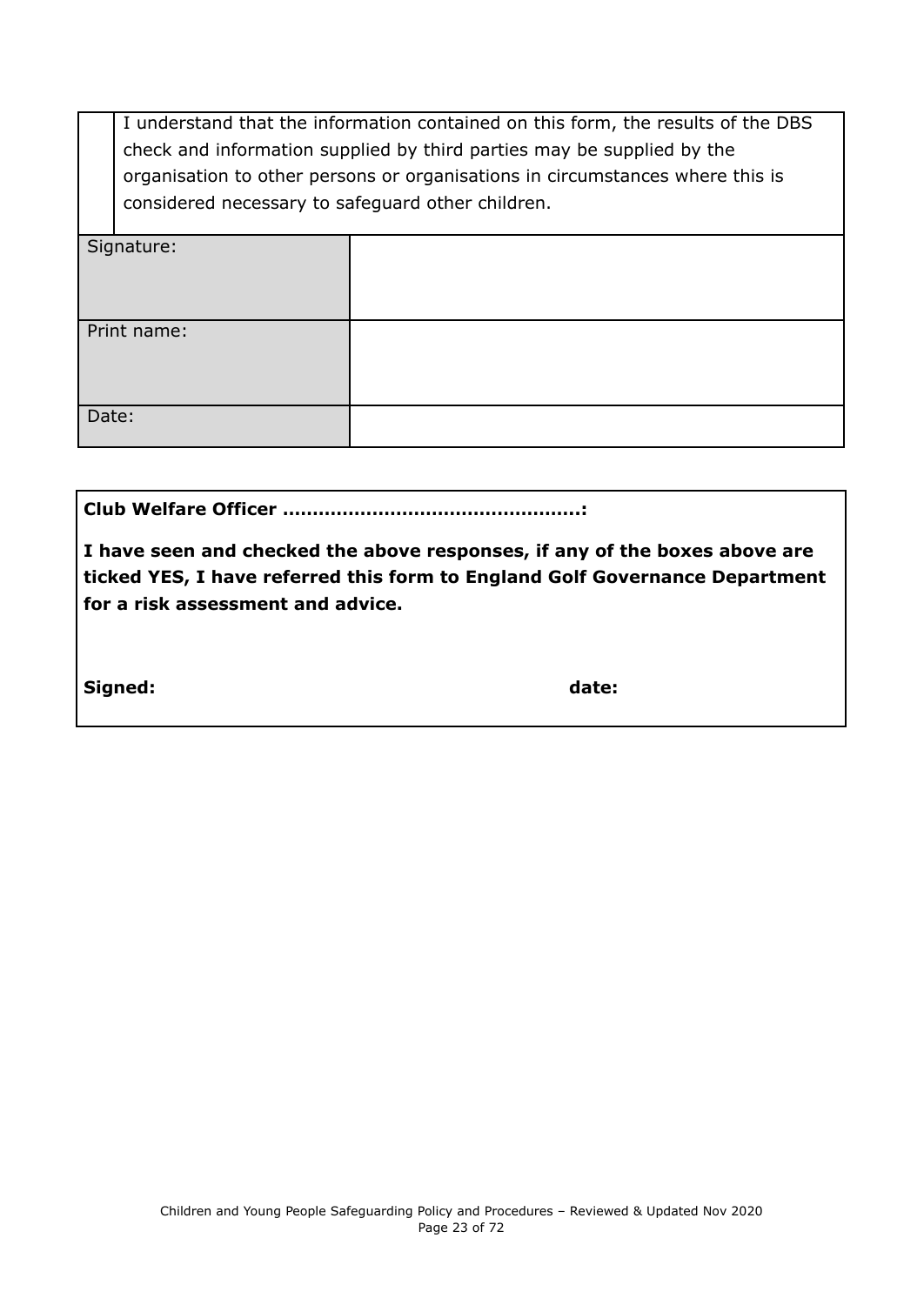<span id="page-23-0"></span>Reference form - HOPE GC

Reference form

#### (Name)

has expressed an interest in becoming a club member of staff, volunteer / coach\* (\*delete as appropriate) and has given your name as a referee.

As this post involves substantial access to children and as an organisation committed to safeguarding children, it is important that if you have any reason to be concerned about this applicant that you do not complete the following form, but please contact me on:

Telephone:

Name:

Organisation:

Any information disclosed in this reference will be treated in confidence and in accordance with relevant legislation and guidance, and will only be shared with the person conducting the assessment of a candidate's suitability for a post, if he or she is offered the position in question.

- How long have you known the person?
- In what capacity?
- What attributes does this person have which would make him/her suited to a role working with children?
- How would you describe his/her personality?

Signed:

Date: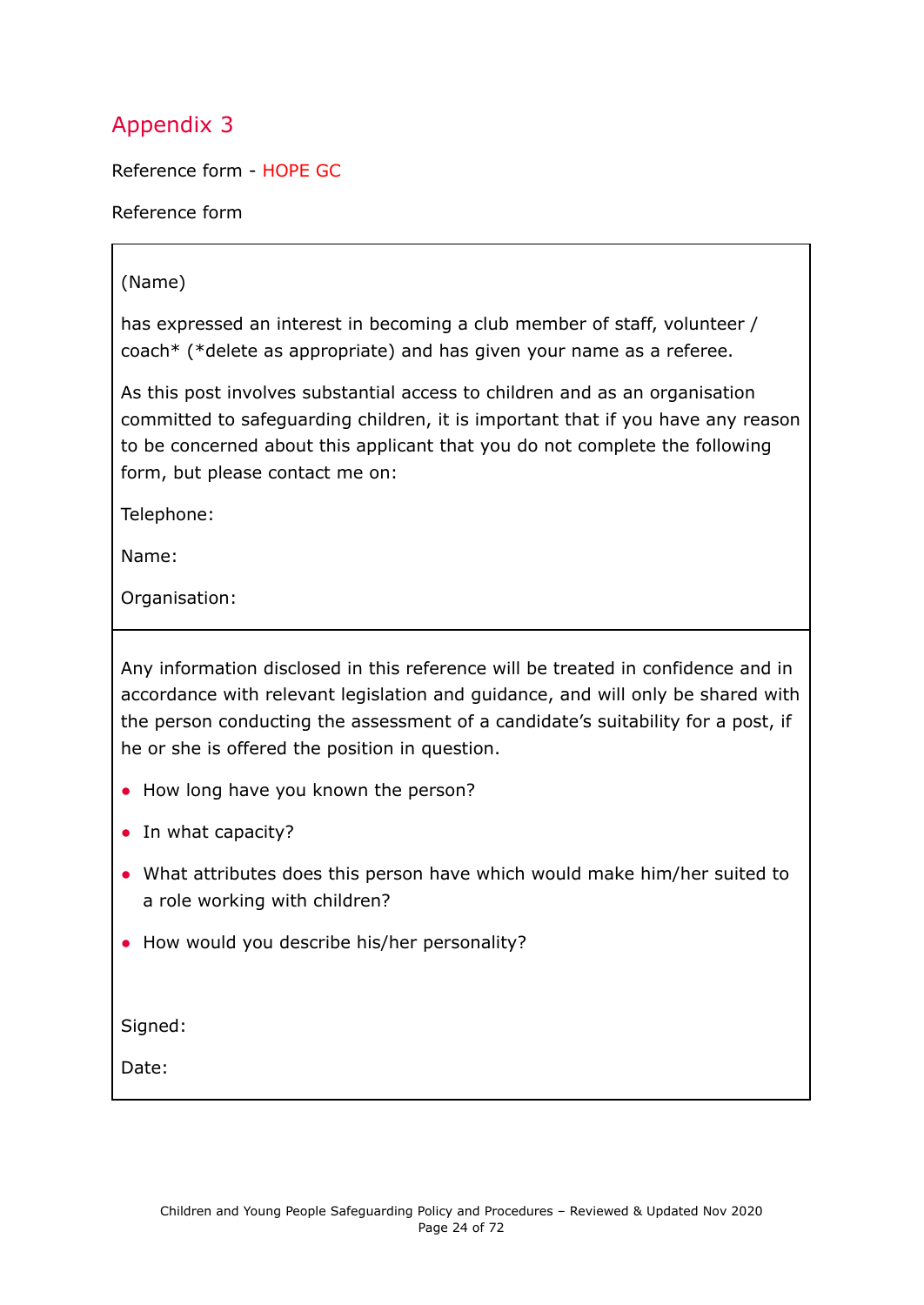#### <span id="page-24-0"></span>**Insert Club Logo & Name**

### **Code of Conduct for staff, coaches & volunteers**

- Respect the rights, dignity and worth of every person within the context of golf
- Treat everyone equally and do not discriminate on the grounds of age, gender, race, religion or belief, sexual orientation or disability
- If you see any form of discrimination, do not condone it or allow it to go unchallenged
- Place the well-being and safety of the young person above the development of performance
- Develop an appropriate working relationship with young people, based on mutual trust and respect
- Ensure that physical contact is appropriate and necessary and is carried out within recommended guidelines with the young person's full consent and approval
- Always work in an open environment (e.g. avoid private or unobserved situations and encourage an open environment)
- Do not engage in any form of sexually related contact with a young player. This is strictly forbidden as is sexual innuendo, flirting or inappropriate gestures and terms
- You should not have regular contact outside your club role with the juniors and should not engage in regular communication through text, email or social network sites
- Know and understand the HOPE GC Child Safeguarding Policies and **Procedures**
- Respect young people's opinions when making decisions about their participation in golf
- Inform players and parents of the requirements of golf
- Be aware of and report any conflict of interest as soon as it becomes apparent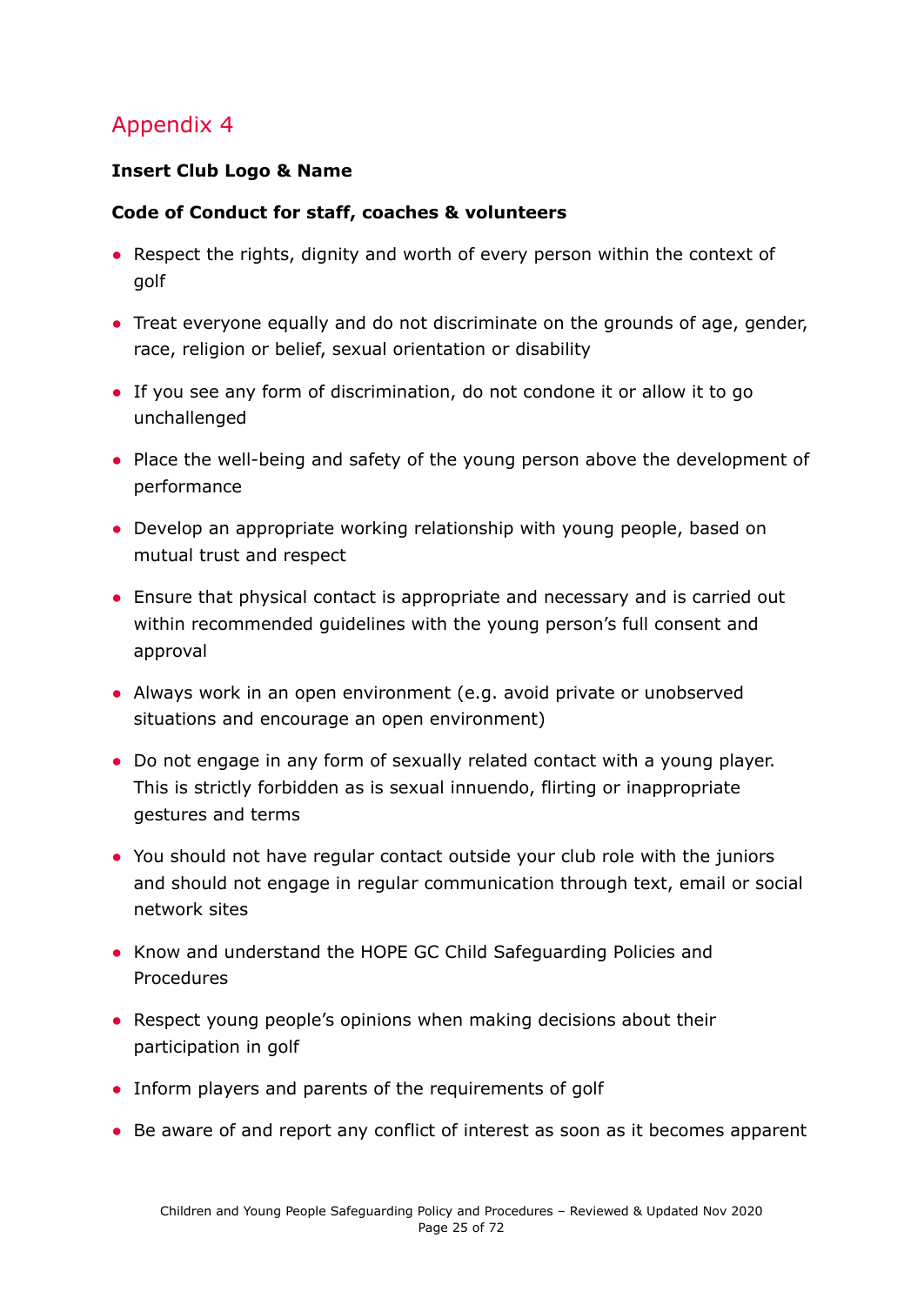- Display high standards of language, manner, punctuality, preparation and presentation
- Do not smoke, drink or use recreational drugs while actively working with young people in the club. This reflects a negative image and could compromise the safety of the young people
- Do not give young people alcohol when they are under the care of the club
- Hold relevant qualifications and insurance cover. All Staff, Volunteers & Coaches who work regularly with children must have current DBS clearance, approved by England Golf Governance Department
- Ensure the activities are appropriate for the age, maturity, experience and ability of the individual
- Promote the positive aspects of golf e.g. fair play
- Display high standards of behaviour and appearance
- Follow Club Procedures & good practice guidelines
- Ensure that you attend appropriate training to keep up to date with your role and the welfare of young people
- Report any concerns you may have in relation to a child or the behaviour of an adult, following reporting procedures laid down by the HOPE GC

| Signed:            | Date: |
|--------------------|-------|
| <b>PRINT NAME:</b> |       |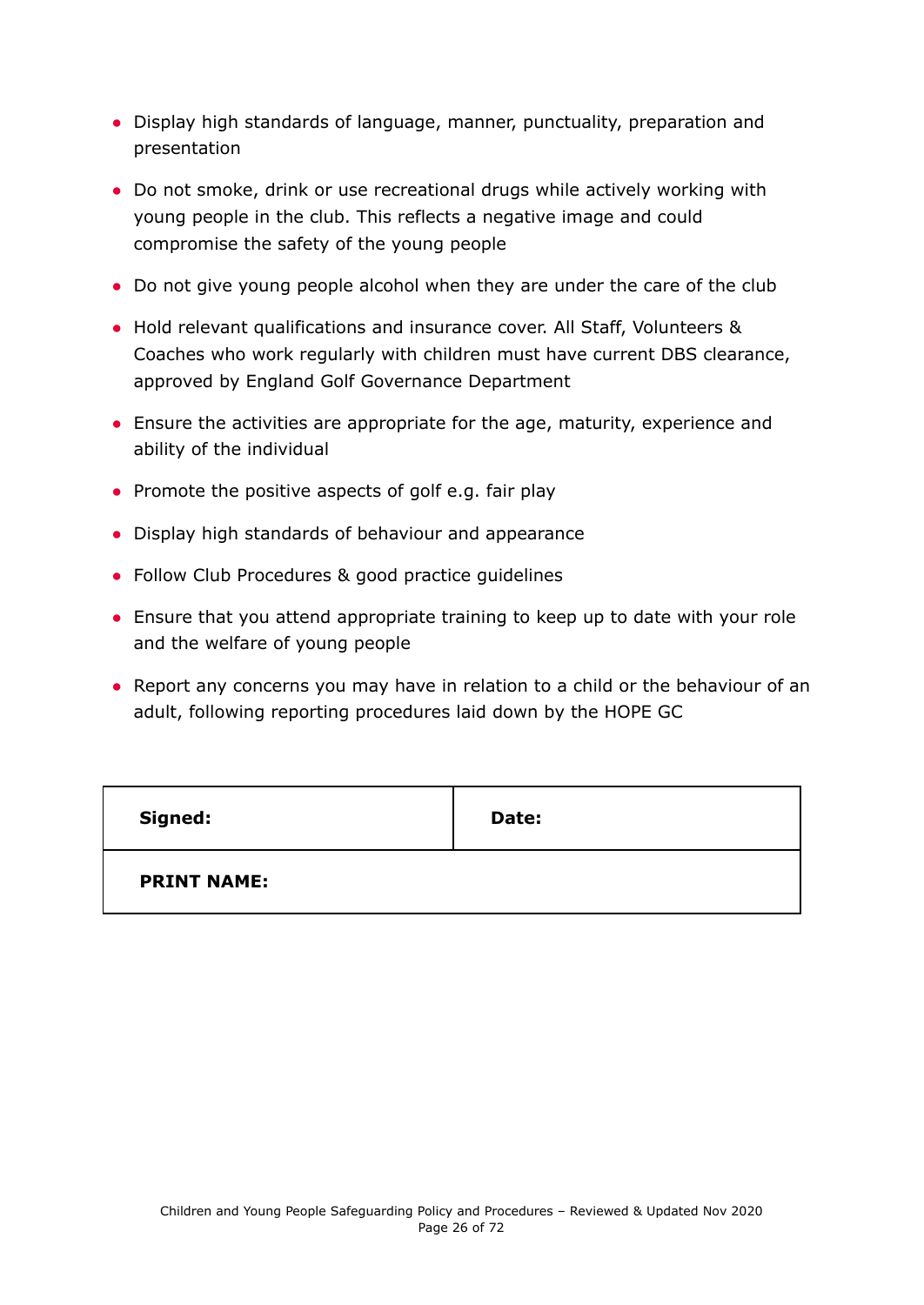<span id="page-26-0"></span>

#### **Code of Conduct for Young Golfers**

As a young golfer taking part in a HOPE GC activity, you should:

- Help create and maintain an environment free of fear and harassment
- Demonstrate fair play and apply golf's standards both on and off the course
- Understand that you have the right to be treated as an individual
- Respect the advice that you receive
- Treat others as you would wish to be treated yourself
- Respect other people and their differences
- Look out for yourself and for the welfare of others
- Speak out (to your parents or a club representative) if you consider that you or others have been poorly treated
- Be organised and on time
- Tell someone in authority if you are leaving the venue
- Accept that these guidelines are in place for the well-being of all concerned
- Treat organisers and coaches with respect
- Observe instructions or restrictions requested by the adults looking after you

You should not take part in any irresponsible, abusive, inappropriate or illegal behaviour which includes:

• Smoking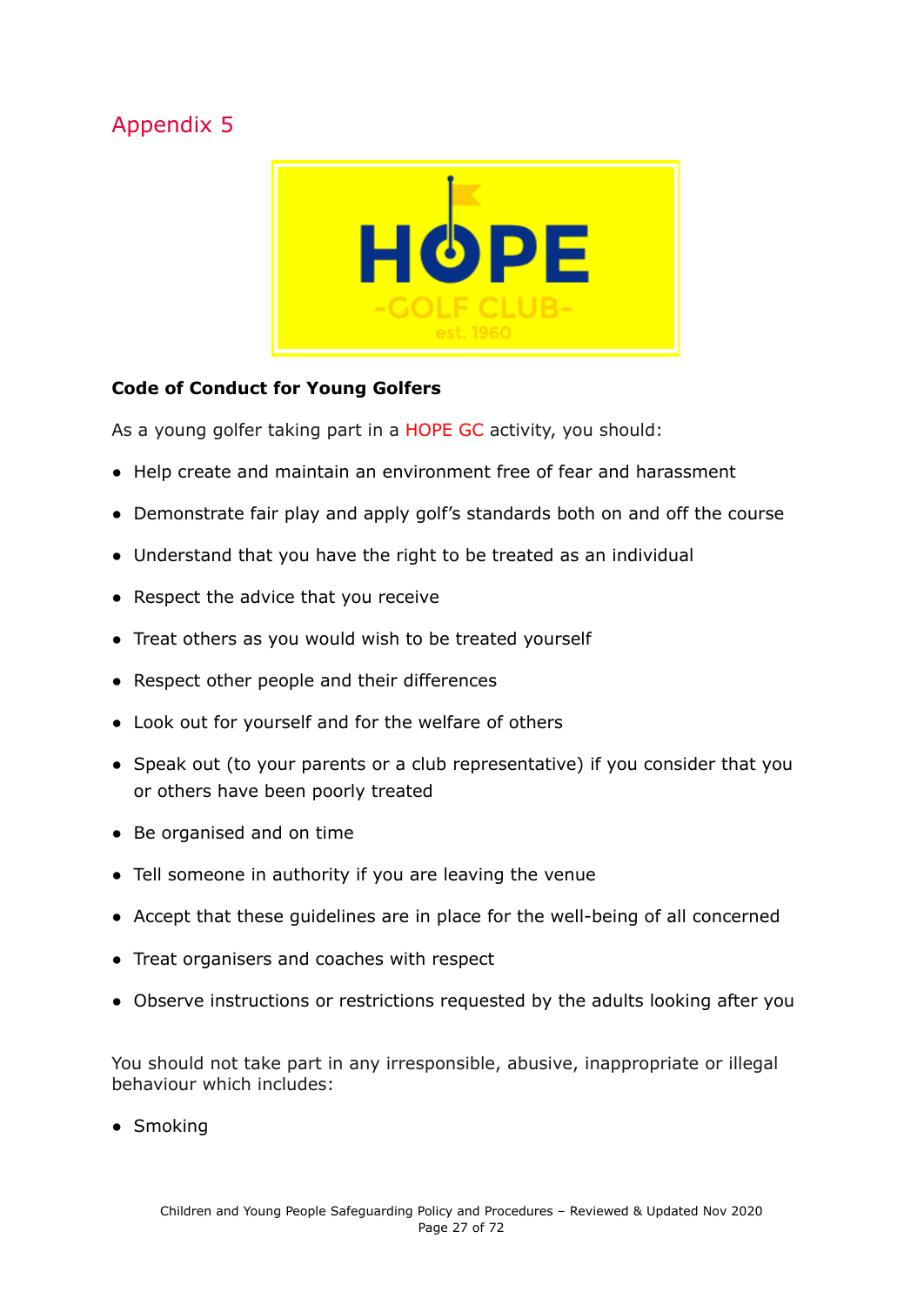- Using foul language
- Publicly using critical or disrespectful descriptions of others either in person or through text, email or social network sites
- Consuming alcohol, illegal performance-enhancing drugs or stimulants

Child Signature **Print Name** 

Parent/Carer Signature **Print Name**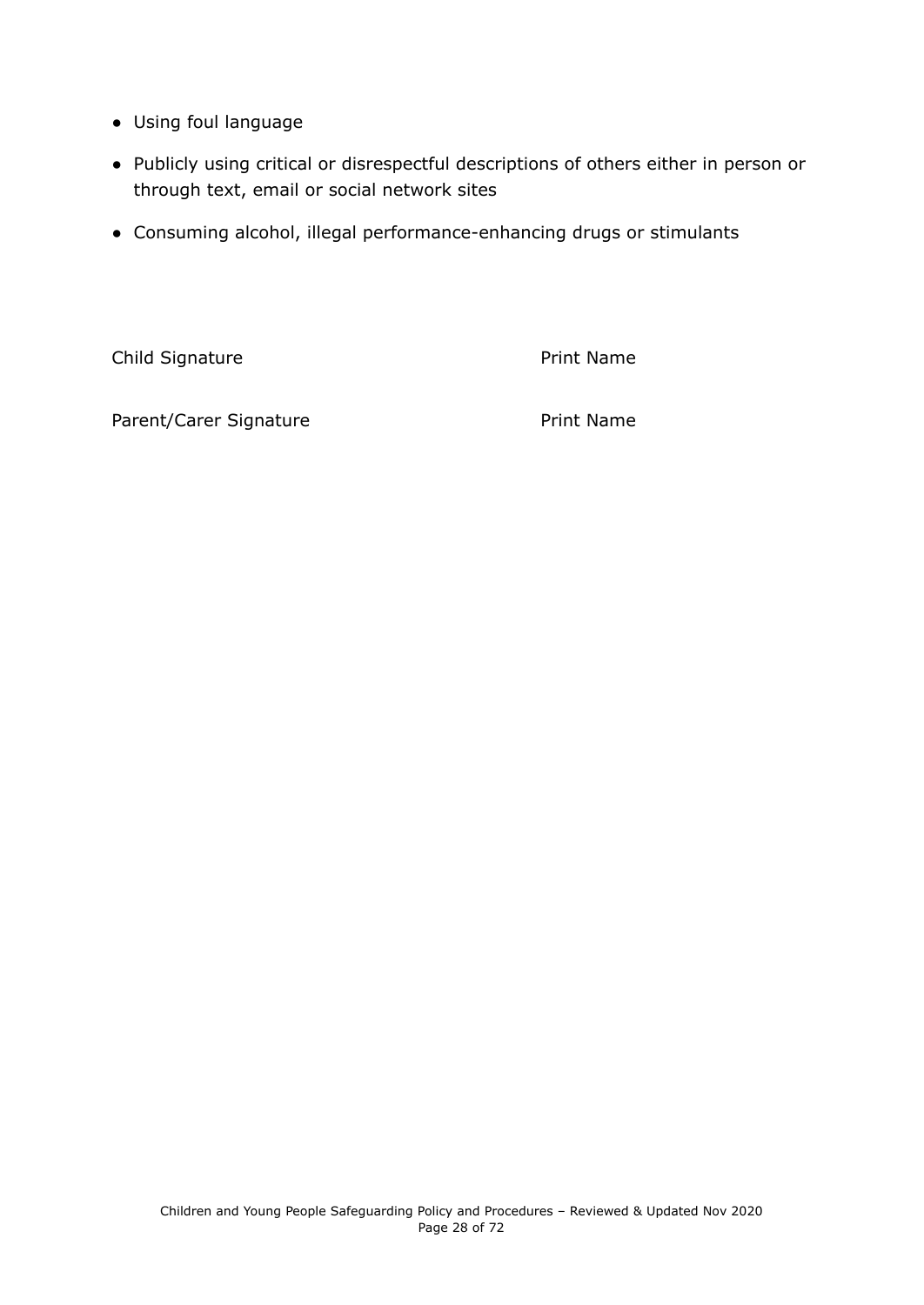<span id="page-28-0"></span>

Code of Conduct for Parents/Carers of Young Golfers

As parents you are expected to:

- Positively reinforce your child and show an interest in their chosen activity
- Do not place your child under pressure or push them in to activities they do not want to do
- Be realistic and supportive
- Promote your child's participation in playing sport for fun
- Complete and return the Player Profile Form and Consents pertaining to your child's participation in activities at HOPE GC
- Report and update HOPE GC with any changes relevant to your child's health and wellbeing
- Deliver and collect your child punctually before and after coaching sessions/competitions
- Ensure your child has clothing and kit appropriate to the weather conditions
- Ensure you child has appropriate equipment, plus adequate food and drink
- Ensure that you child understands the rules of Golf
- Teach your child that they can only do their best
- Ensure that your child understands their Code of Conduct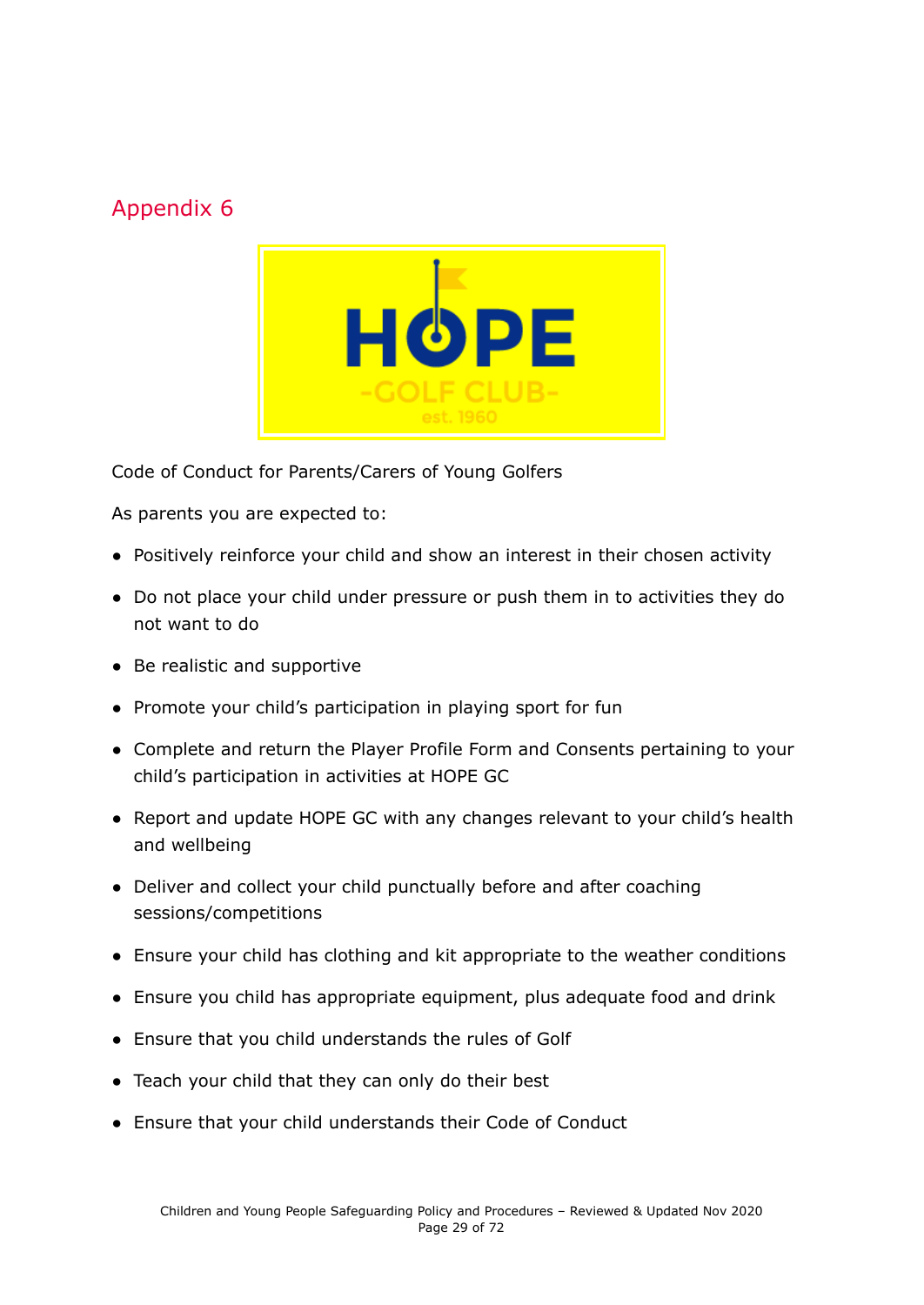- Behave responsibly at HOPE GC and on the golf course; do not embarrass your child
- Show appreciation and support the coaches, volunteers and staff at HOPE GC
- Accept the decision and judgement of the officials during events and competition

As a parents/carer you have the right to:

- Be assured that your child is safeguarded during their participation in the sport
- Be informed of problems or concerns relating to your child
- Be informed if your child is injured
- Have consent sought for issues such as trips and photography
- Contribute to the decisions of the club
- Have any concerns about any aspect of your child's welfare listened to and responded to

Any breaches of this code of conduct will be dealt with *immediately by Ashley* Briggs at HOPE GC. Persistent concerns or breaches may result in you being asked not to attend games if your attendance is considered detrimental to the welfare of young participants.

The ultimate action should a parent/carer continue to breach the code of conduct may be the HOPE GC regrettably asking your child to leave the session, event or club.

| Signed:            | Date: |
|--------------------|-------|
| <b>PRINT NAME:</b> |       |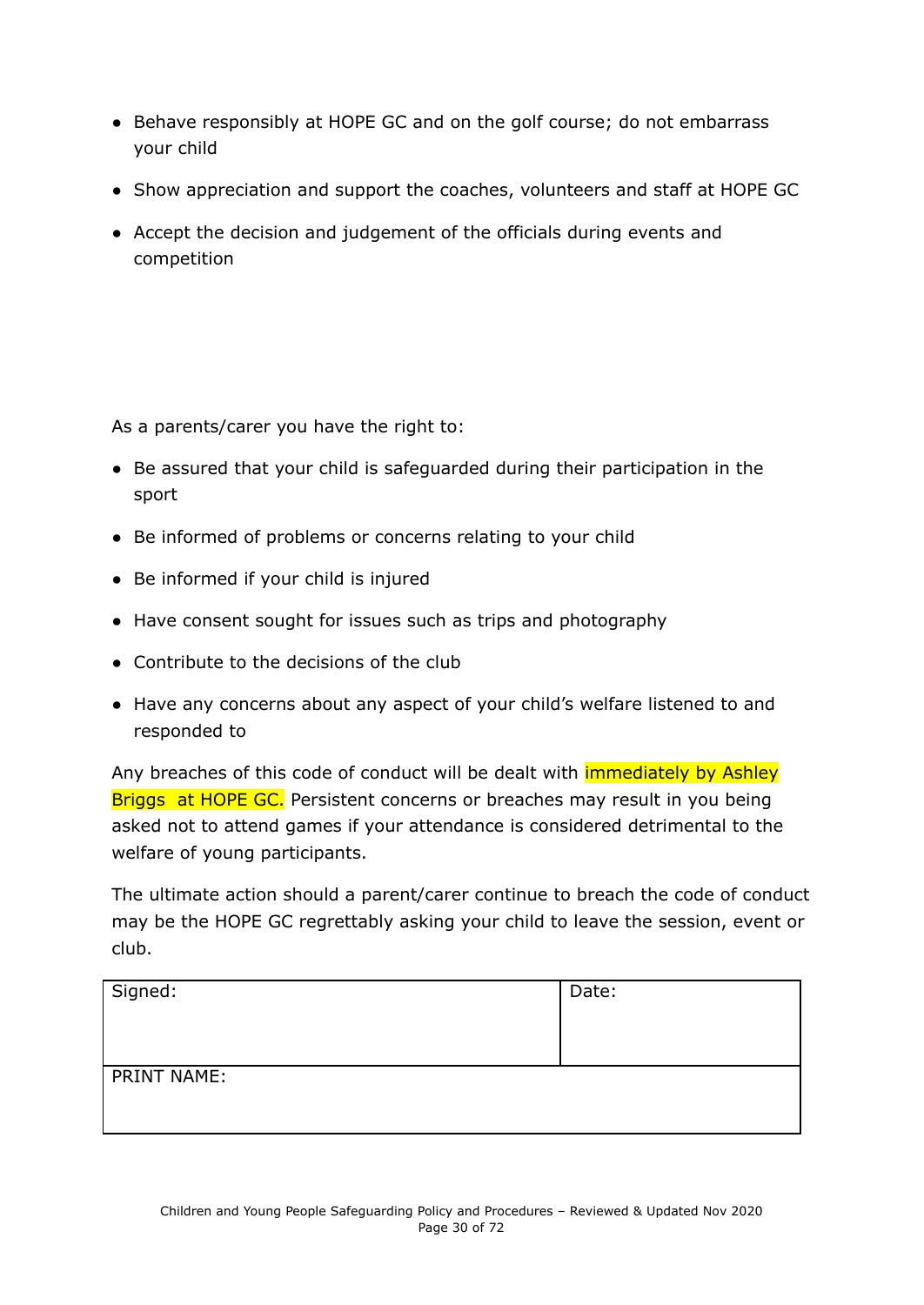

#### **Managing Challenging Behaviour**

Staff/volunteers who deliver sports activities to children may, on occasions, be required to deal with a child's challenging behaviour.

These guidelines aim to promote good practice and are based on the following principles:

- The welfare of the child is the paramount consideration.
- Children must never be subject to any form of treatment that is harmful, abusive, humiliating or degrading.
- The specific needs a child may have (e.g. communication, behaviour management, comprehension and so on) should be discussed with their parent/carer and where appropriate the child, before activities start. Where appropriate it may be helpful to record the details of any agreed plan or approach and provide copies to all parties.
- Every child should be supported to participate. Consideration to exclude a child from activities should apply only as a last resort and after all efforts to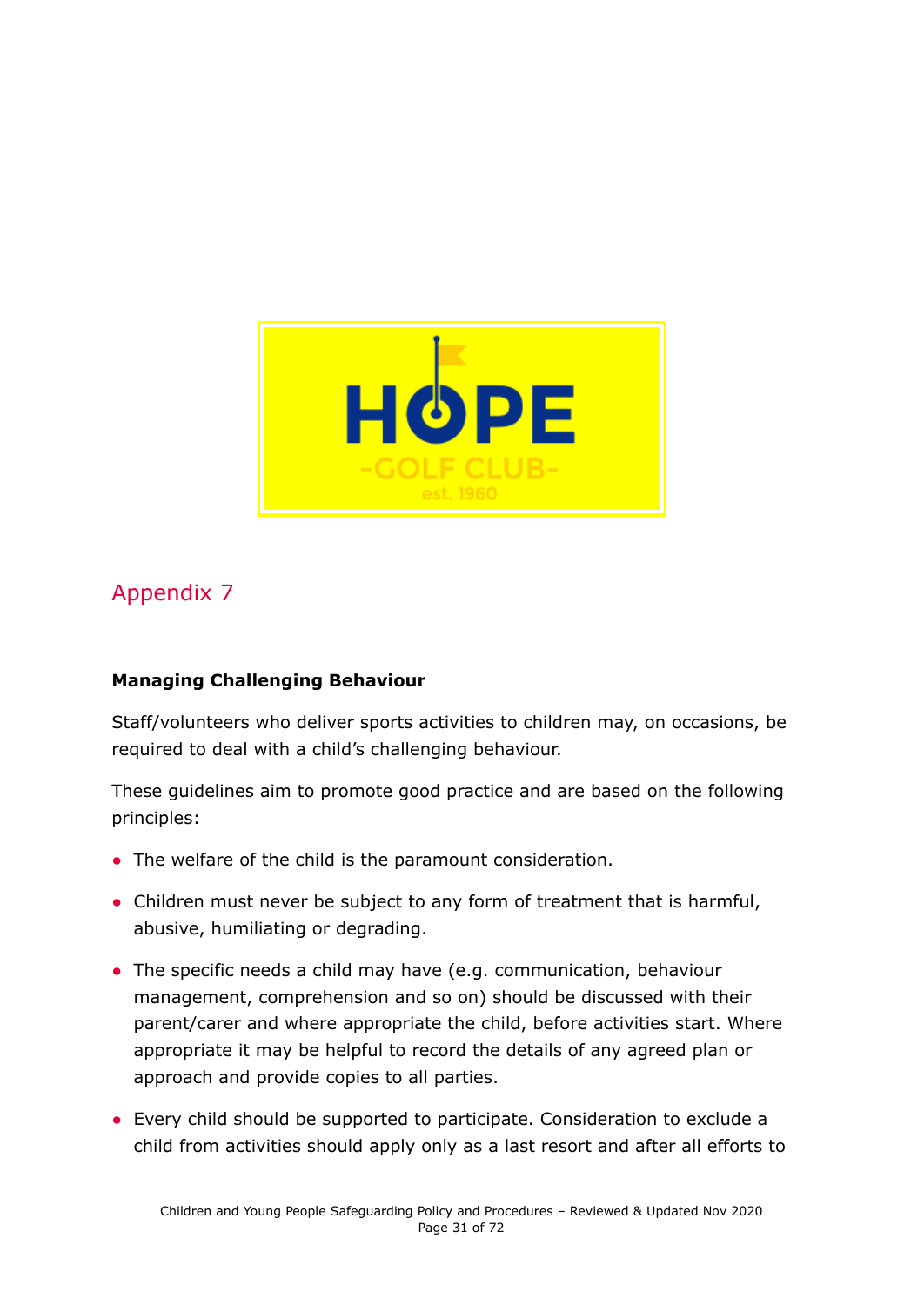address any challenge have been exhausted, in exceptional circumstances where the safety of that child or of other children cannot be maintained.

### **Planning Activities**

Planning for activities should include consideration of whether any child involved may need additional support or supervision to participate safely. This should address:

- Assessment of additional risk associated with the child's behaviour
- Appropriate supervision ratios and whether numbers of adults should be increased
- Information sharing for all/volunteers on managing any challenging behaviour to ensure a consistent approach
- Specialist expertise or support that may be needed from carers or outside agencies. This is particularly relevant where it is identified that a child may need a level of physical intervention to participate safely (see below).

### **Agreeing Acceptable and Unacceptable Behaviours**

Staff, volunteers, children, young people and parents/carers should be involved in developing an agreement about:

- what constitutes acceptable and unacceptable behaviour (code of conduct)
- the range of sanctions which may be applied in response to unacceptable behaviour.

This can be done at the start of the season, in advance of a trip away from home or as part of a welcome session at a residential camp. It should involve the views of children and young people to encourage better buy in and understanding.

Where challenges are anticipated in light, for example of a child's impairment or other medical condition, a clear plan/agreement should be established and written down.

Ensure that parents/carers understand the expectations on their children and ask them to reinforce this ahead of any trip or activity.

#### **Managing Challenging Behaviour**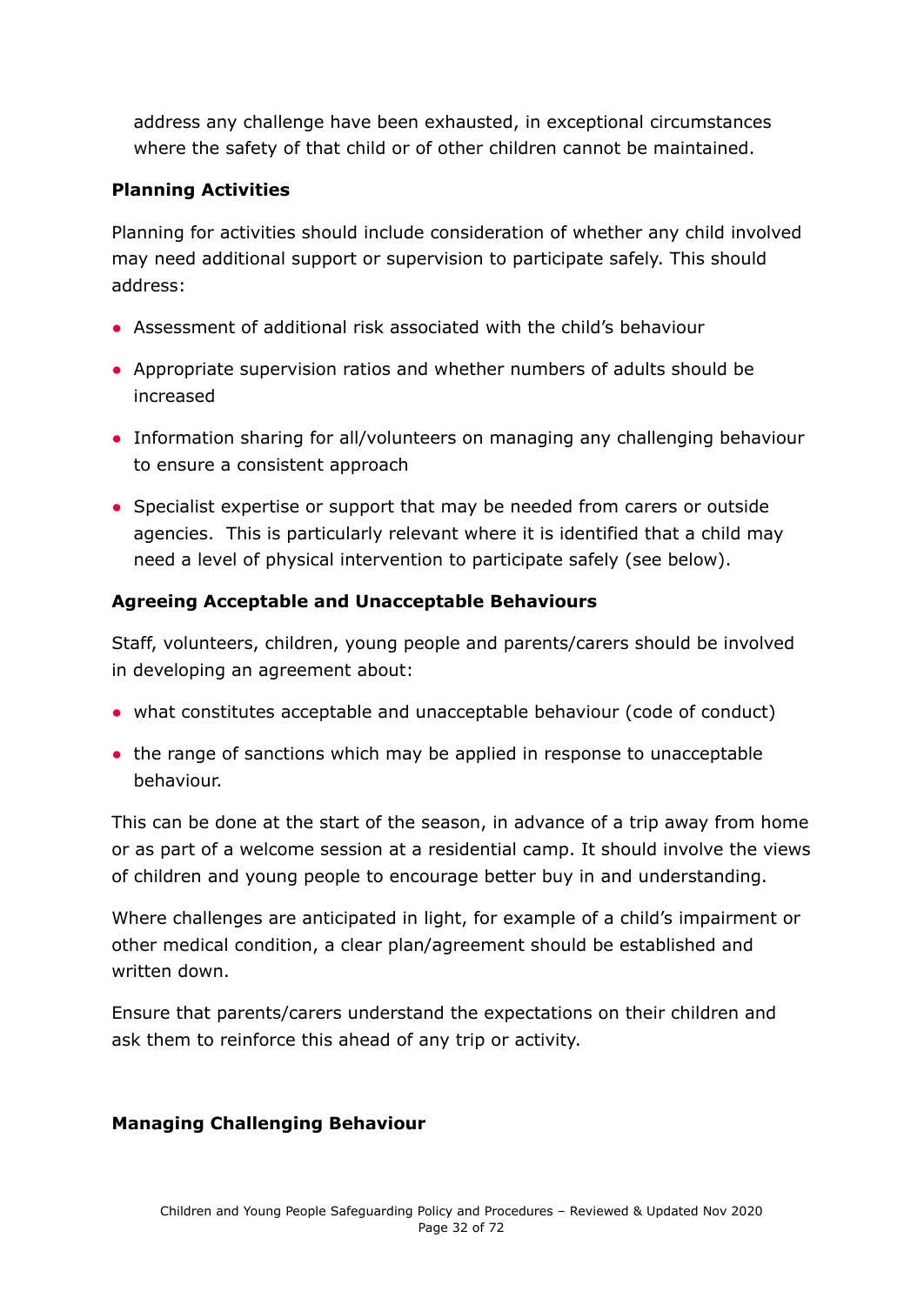In responding to challenging behaviour the response should always be:

- Proportionate to the actions you are managing.
- Imposed as soon as is practicable.
- Fully explained to the child and their parents/carers.

In dealing with children who display negative or challenging behaviours, staff and volunteers might consider the following options:

- Time out from the activity, group or individual work.
- Reparation the act or process of making amends.
- Restitution the act of giving something back.
- Behavioural reinforcement rewards for good behaviour, consequences for negative behaviour.
- De-escalation of the situation talking with the child and distracting them from challenging behaviour.
- Increased supervision by staff/volunteers.
- Use of individual 'contracts' or agreements for the child's future or continued participation.
- Sanctions or consequences e.g. missing an outing or match
- Seeking additional/specialist support through working in partnership with other agencies.
- Temporary or permanent exclusion.

The following should never be permitted as a means of managing a child's behaviour:

- Physical punishment or the threat of such.
- Refusal to speak to or interact with the child.
- Being deprived of food, water, access to changing facilities or toilets or other essential facilities.
- Verbal intimidation, ridicule or humiliation.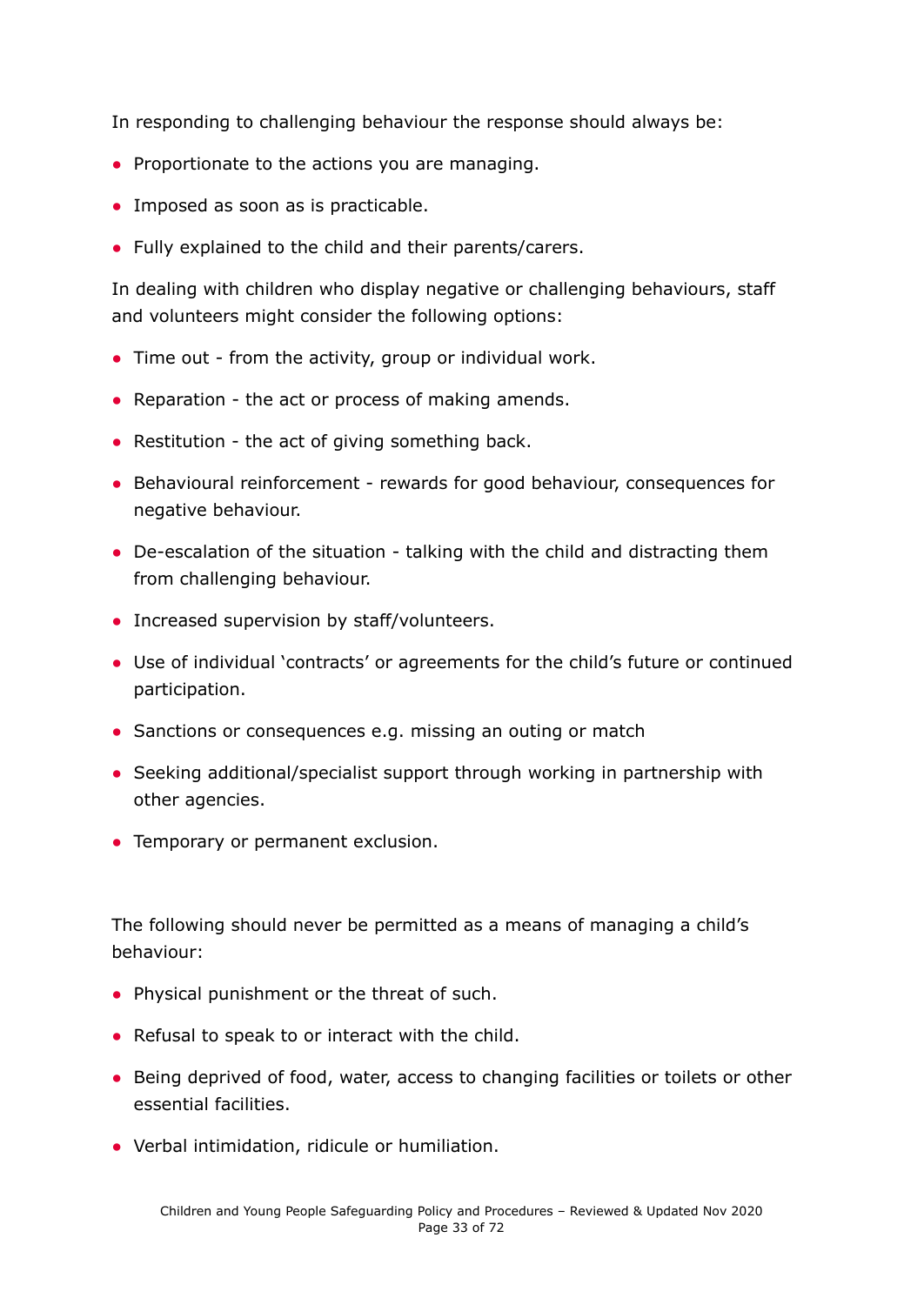Staff/volunteers should consider the risks associated with employing physical intervention compared with the risks of not employing physical intervention.

The use of physical intervention should always:

- Be avoided unless it is absolutely necessary to prevent a child injuring themselves or others, or causing serious damage to property.
- Aim to achieve an outcome that is in the best interests of the child whose behaviour is of immediate concern.
- Form part of a broader approach to the management of challenging behaviour.
- Be the result of conscious decision-making and not a reaction to an adult's frustration.
- Employ the minimum force needed to avert injury to a person or serious damage to property - applied for the shortest period of time.
- Used only after all other strategies have been exhausted.
- Be recorded as soon as possible using the appropriate organisational reporting form and procedure.

Parents should always be informed following an incident where a coach/volunteer has had to physically intervene with their particular child.

Physical intervention must not:

- Involve contact with buttocks, genitals and breasts.
- Be used as a form of punishment.
- Involve inflicting pain.

#### **Views of the child**

A timely de-brief for staff/volunteers, the child and parents should always take place in a calm environment following an incident where physical intervention has been used. Even children who haven't directly been involved in the situation may need to talk about what they have witnessed.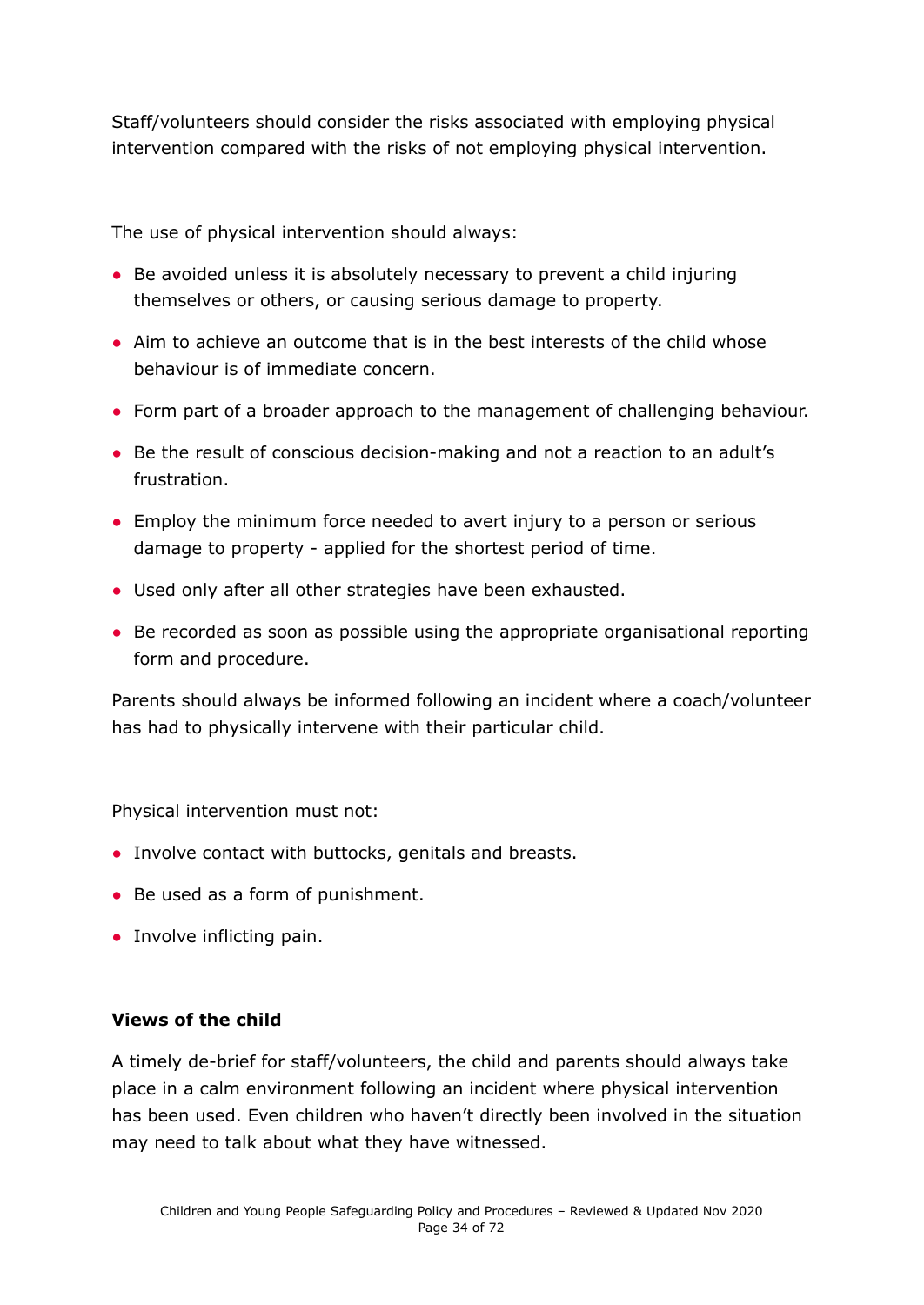There should also be a discussion with the child and parents about the child's needs and continued safe participation in the group or activity.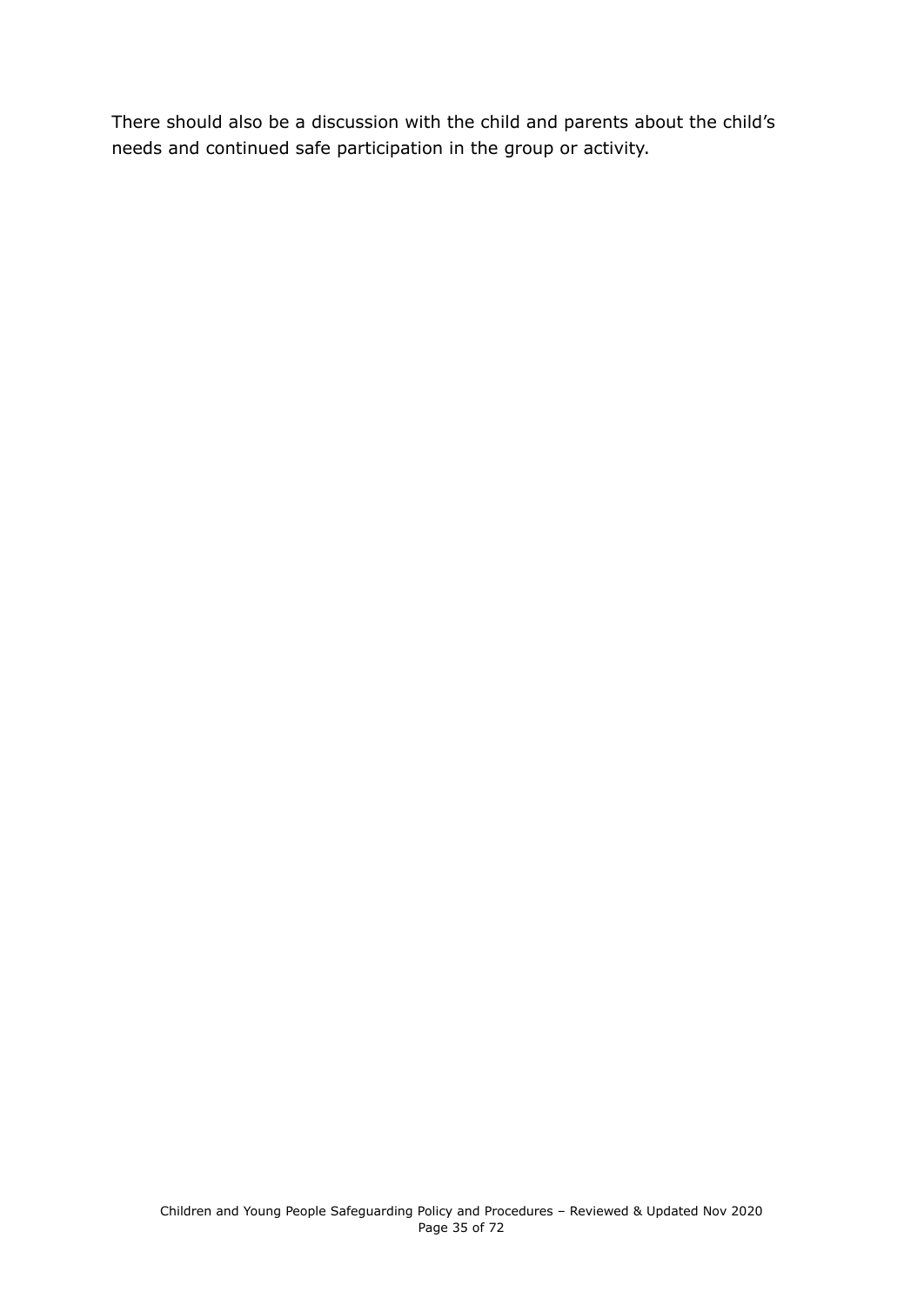### <span id="page-35-0"></span>**Incident Report Form - HOPE GC**

| Recorder's Name: |               |  |  |  |  |
|------------------|---------------|--|--|--|--|
| Address:         |               |  |  |  |  |
| Post Code:       | Telephone No: |  |  |  |  |

| Child's Name: |               |  |  |
|---------------|---------------|--|--|
| Address:      |               |  |  |
| Post Code:    | Telephone No: |  |  |

| <b>Complainant's Name:</b> |               |  |  |  |
|----------------------------|---------------|--|--|--|
| Address:                   |               |  |  |  |
| Post Code:                 | Telephone No: |  |  |  |

| Details of the allegations: [include: date; time; location; and nature of the incident] |  |
|-----------------------------------------------------------------------------------------|--|
|                                                                                         |  |
|                                                                                         |  |
|                                                                                         |  |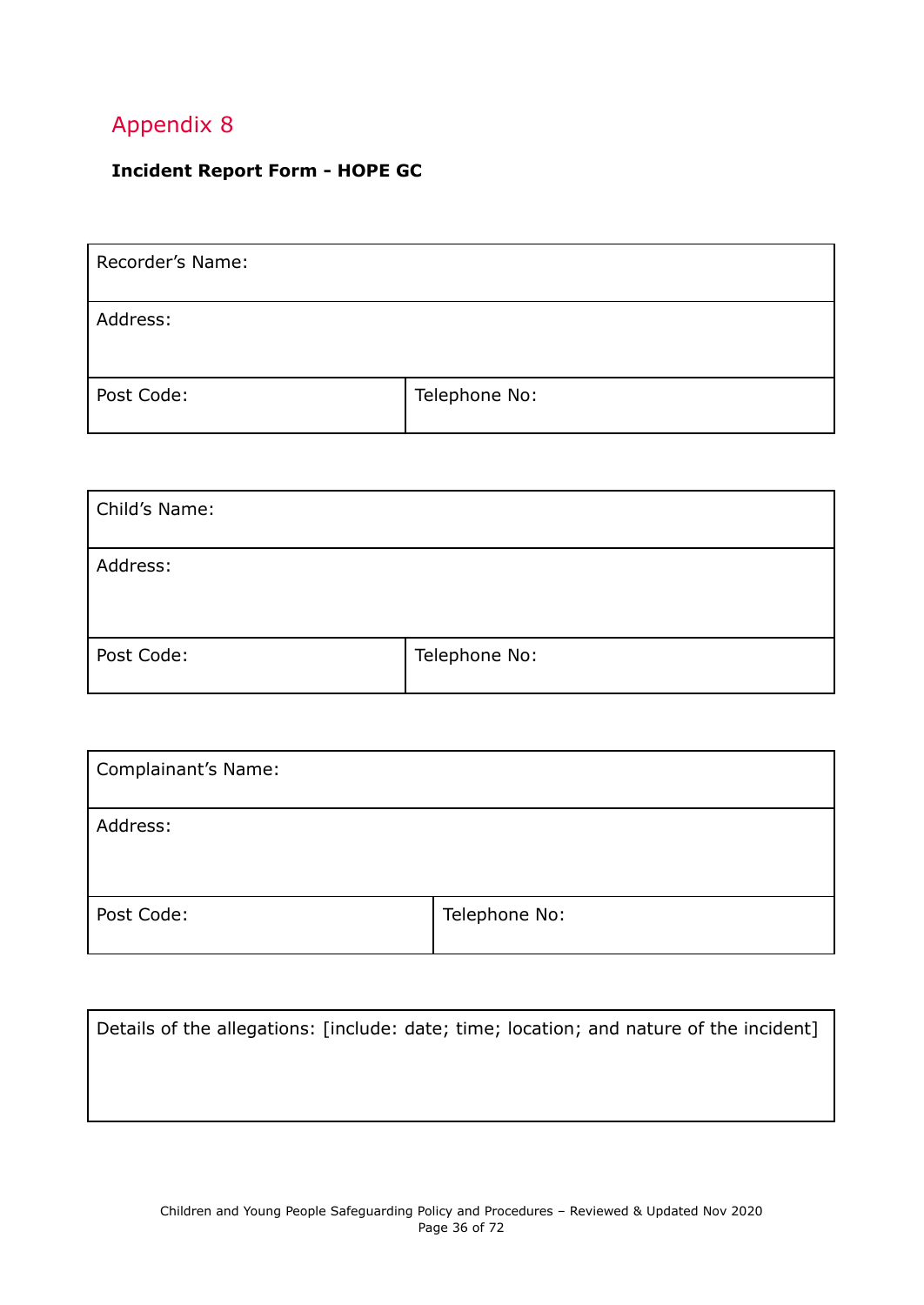| Additional information: [include: witnesses; corroborative statements; etc.]                                                                                                                                                                                                                                                                                 |
|--------------------------------------------------------------------------------------------------------------------------------------------------------------------------------------------------------------------------------------------------------------------------------------------------------------------------------------------------------------|
| England Golf Governance department notified (01526 351824)                                                                                                                                                                                                                                                                                                   |
| Case Number (if allocated):                                                                                                                                                                                                                                                                                                                                  |
| Name of person spoken to:                                                                                                                                                                                                                                                                                                                                    |
| Date:<br>Time:                                                                                                                                                                                                                                                                                                                                               |
| Action taken:                                                                                                                                                                                                                                                                                                                                                |
| Time:<br>Date:                                                                                                                                                                                                                                                                                                                                               |
| Signature of Recorder:                                                                                                                                                                                                                                                                                                                                       |
| Signature of Complainant:                                                                                                                                                                                                                                                                                                                                    |
| <b>Data protection:</b>                                                                                                                                                                                                                                                                                                                                      |
| HOPE GC and England Golf Governance Department may use the information in this<br>form (together with other information they obtain as a result of any investigation) to<br>investigate the alleged incident and to take whatever action is deemed appropriate,<br>in accordance with their Children and Young People Safeguarding Policy and<br>Procedures. |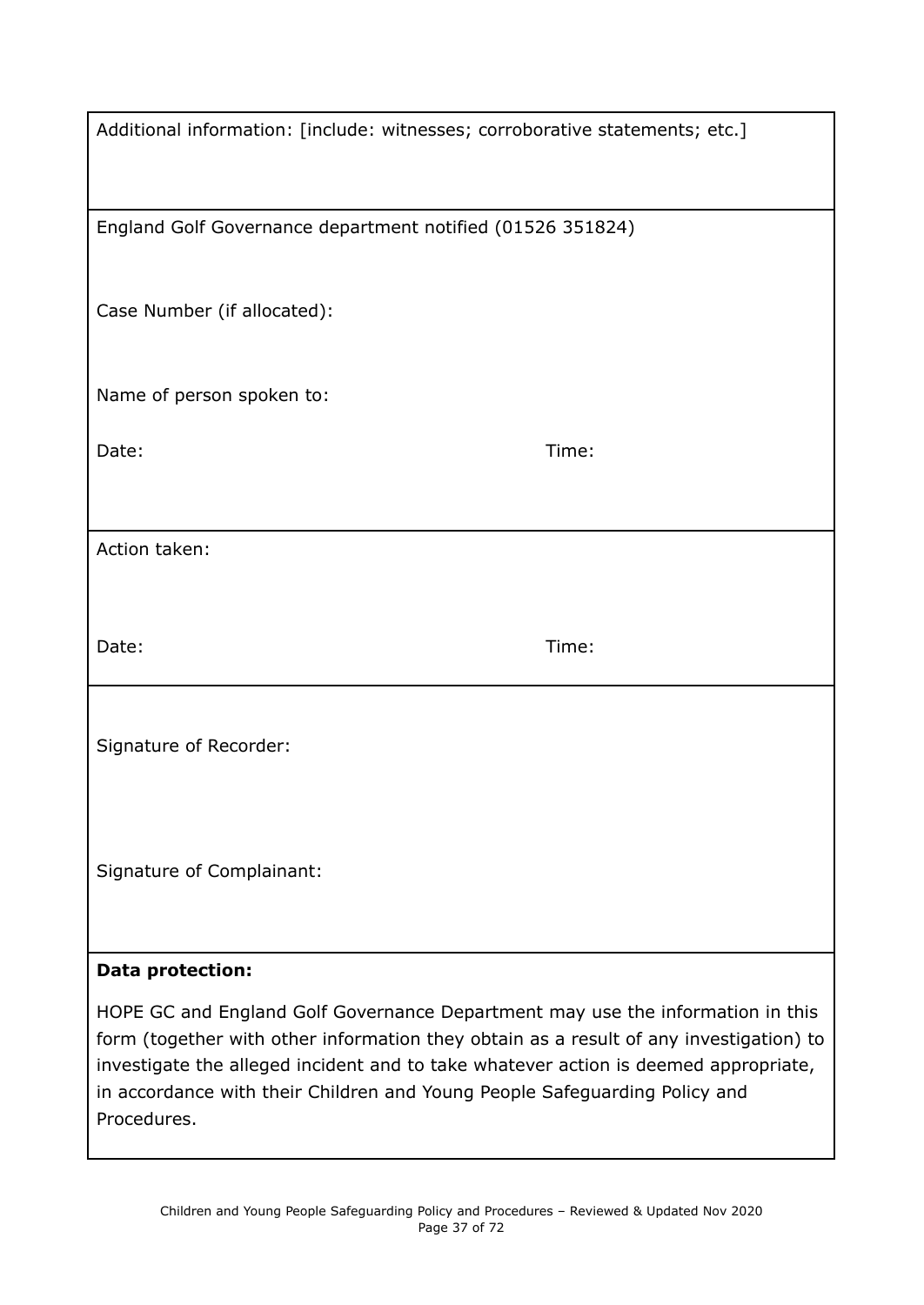Strict confidentiality will be maintained and information will only be shared on a "need to know" basis in the interests of safeguarding and in accordance with the company's data protection policy. This may involve disclosing certain information to a number of organisations and individuals including relevant clubs and County bodies, individuals that are the subject of an investigation and/or Statutory agencies such as the Police and Children's Social Care.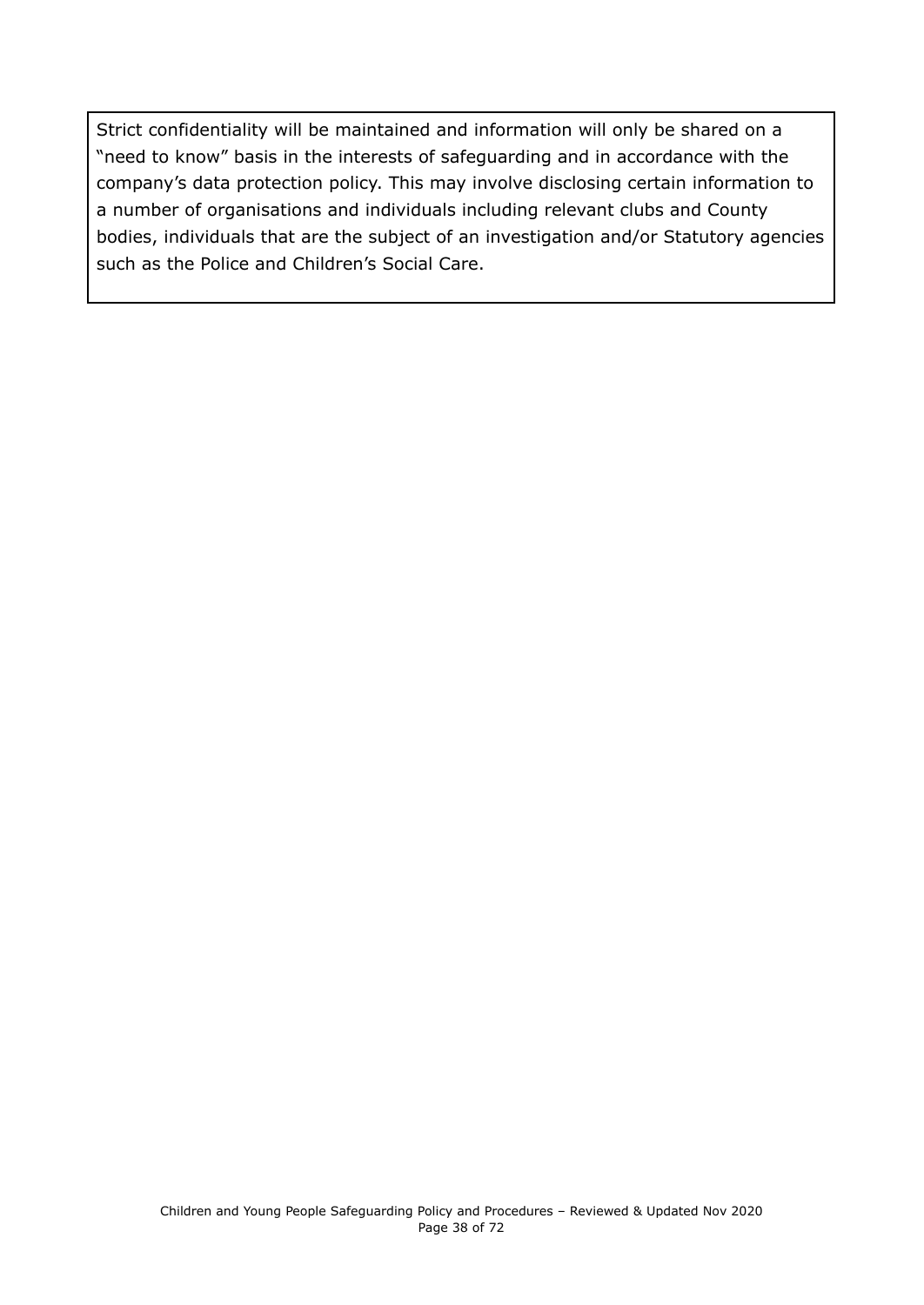## **Accident Report Form – HOPE GC**

| Recorder's Name:                                                                             |               |  |  |
|----------------------------------------------------------------------------------------------|---------------|--|--|
| Address:                                                                                     |               |  |  |
| Post Code:                                                                                   | Telephone No: |  |  |
| Name of Injured Person [s]:                                                                  |               |  |  |
| Address:                                                                                     |               |  |  |
| Post Code:                                                                                   | Telephone No: |  |  |
| Nature of Injury Sustained:                                                                  |               |  |  |
| Where did the Accident occur: [include: date; time; location; and nature of the<br>accident] |               |  |  |
| How did the Accident occur: [include: names; telephone numbers; etc.]                        |               |  |  |
| Were there any witnesses to the Accident: [include: names; statements, etc.]                 |               |  |  |
| What action was taken: [include: treatment administered, by whom, etc.]                      |               |  |  |
| Were any other Agencies involved?: [e.g. Ambulance service]                                  |               |  |  |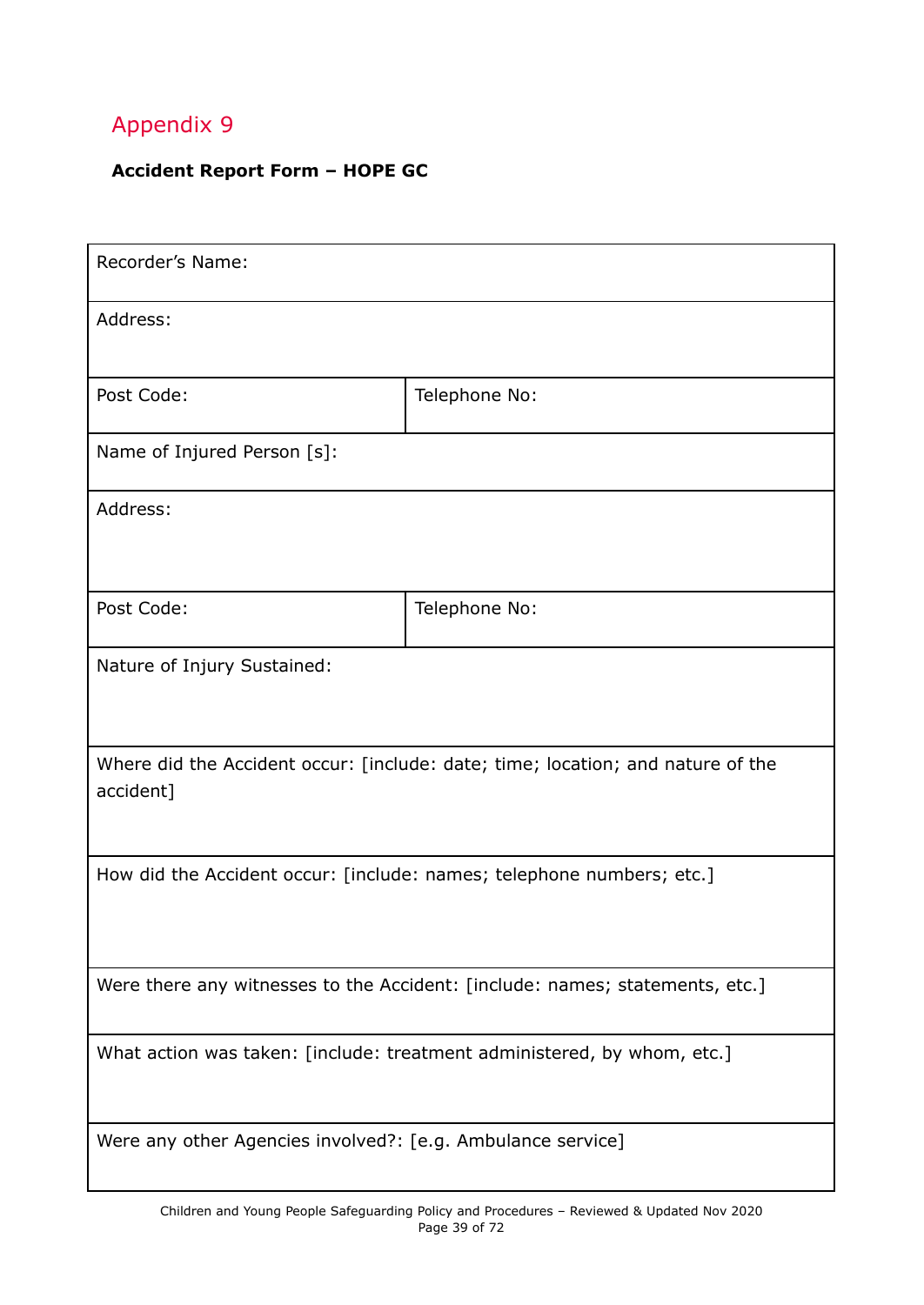Have the Parents / Carers been contacted? YES NO [Please circle.]

Does the accident need to be referred to England Golf Governance Dept? YES NO

Date: Time:

Signature of Recorder:

#### **Data protection:**

HOPE GC and England Golf Governance Department may use the information in this form (together with other information they obtain as a result of any investigation) to investigate the alleged incident and to take whatever action is deemed appropriate, in accordance with their Children and Young People Safeguarding Policy and Procedures.

Strict confidentiality will be maintained and information will only be shared on a "need to know" basis in the interests of safeguarding and in accordance with the company's data protection policy. This may involve disclosing certain information to a number of organisations and individuals including relevant clubs and County bodies, individuals that are the subject of an investigation and/or Statutory agencies such as the Police and Children's Social Care.

## Appendix 10

**Junior Profile and Parental Consent Forms - HOPE GC**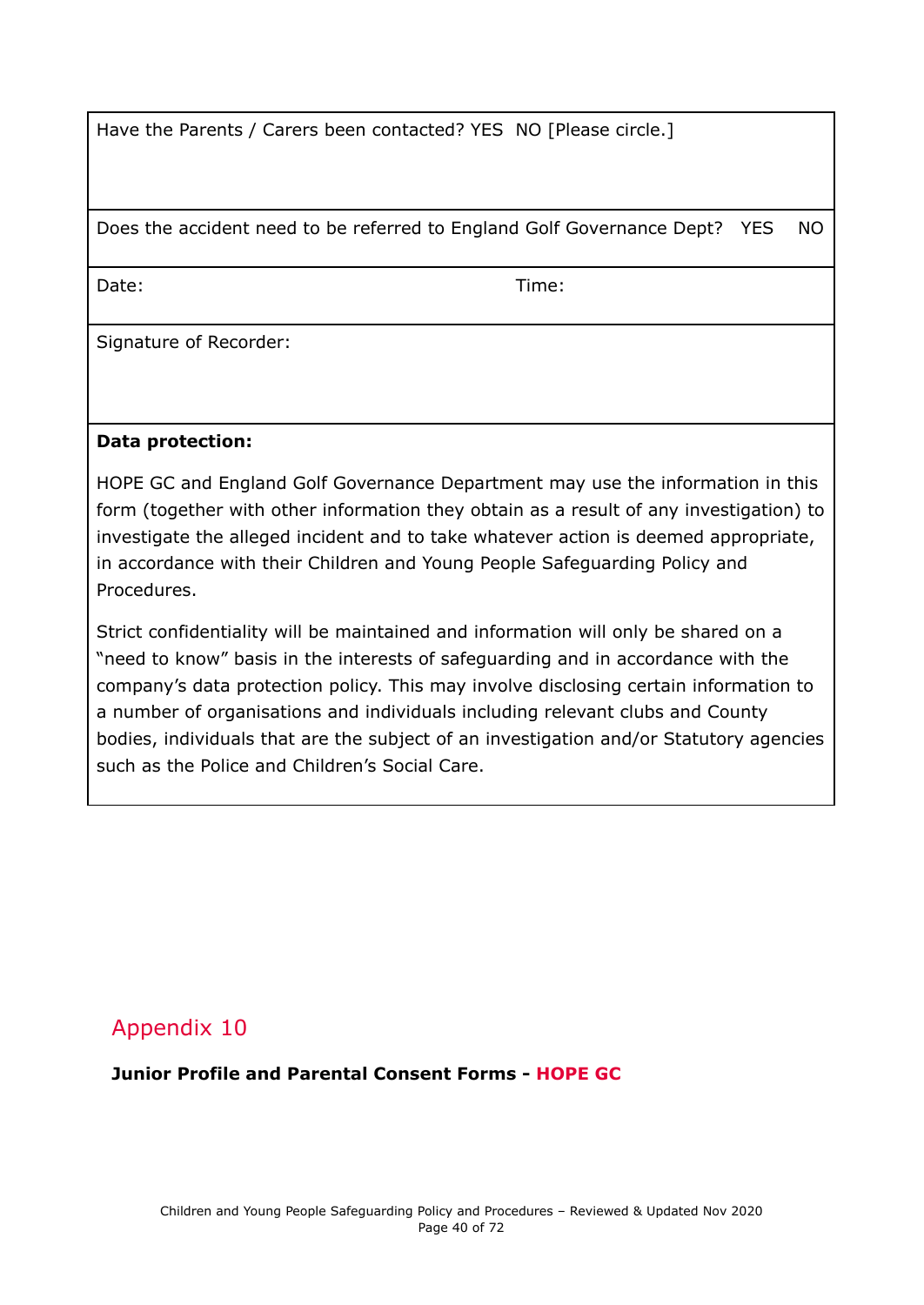Player profiles forms enable those responsible for children to have the information they need to deal effectively with any emergency situation that arises.

Although information obtained on these forms must be treated as confidential (and only given to those who need it to fulfil a duty of care for the child), it is also critically important this information is **readily to hand at sessions and matches.**

Clubs should devise their own workable system that achieves both objectives. A player profile form template is attached below for clubs to use should they wish:

Player Profile Form Template HOPE GC

(For Players Under the age of 18)

The safety and welfare of juniors in our care is paramount, and it is therefore important that we are aware of any illness, medical condition and other relevant health details so that their best interests are addressed.

In compliance with the Data Protection Act 2018, GDPR and all relevant data protection legislation, all efforts will be made to ensure that information is accurate, kept up to date and secure and that it is used only in connection with the purpose and activities of the organisation. Information will not be kept once a person is no longer a member of the organisation. The information will be disclosed only to those members of the organisation for whom it is appropriate and relevant officers of England Golf where necessary.

It is the responsibility of the junior and their parent to notify the Club Welfare Officer (CWO) or Secretary if any of the details change at any time.

| Junior Name           |  |
|-----------------------|--|
| Date of Birth         |  |
| Address               |  |
| Telephone Number      |  |
| <b>Parents' Names</b> |  |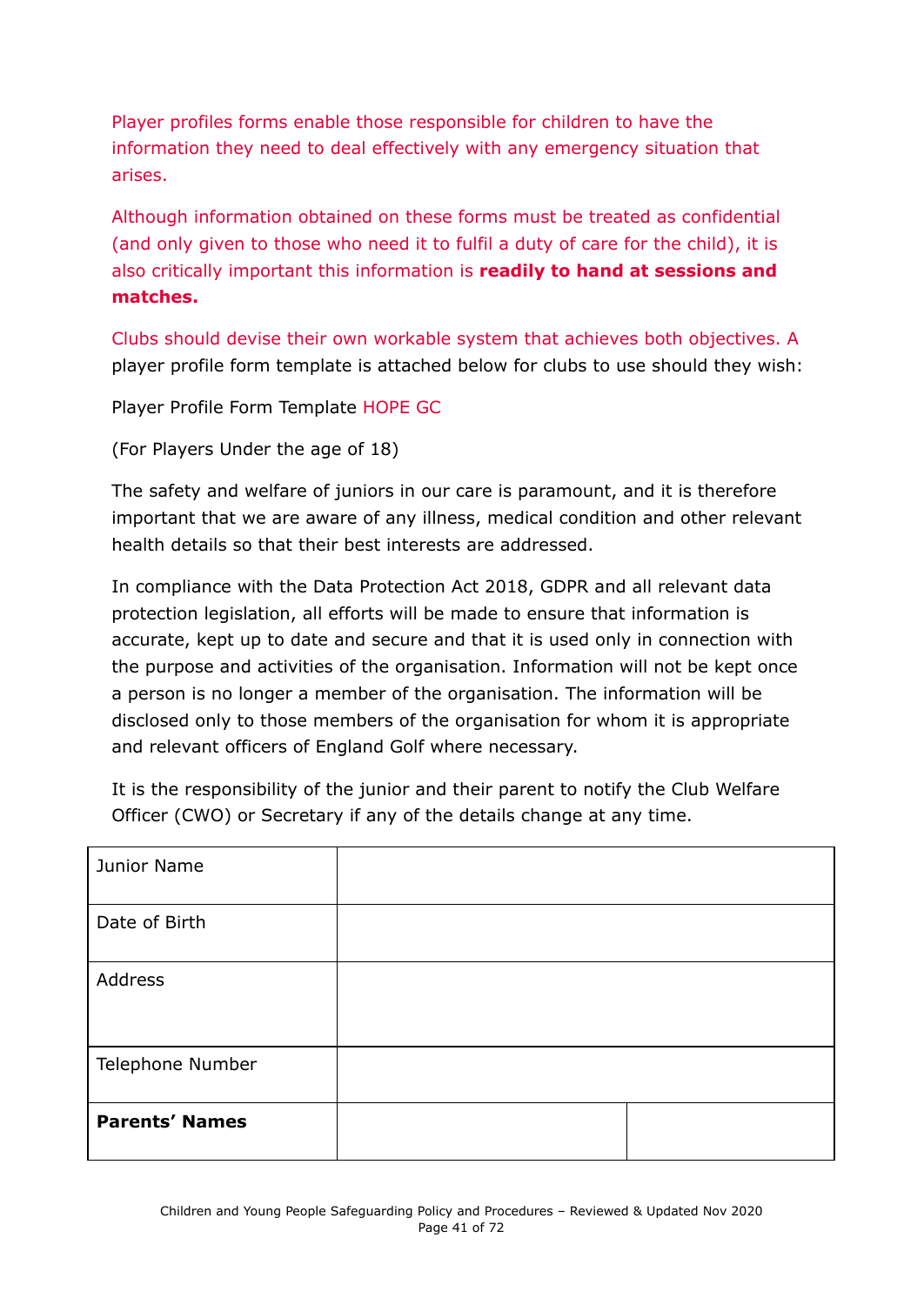| <b>Address</b>            |  | (If different) |
|---------------------------|--|----------------|
|                           |  |                |
|                           |  |                |
|                           |  |                |
|                           |  |                |
|                           |  |                |
| Home Telephone No         |  |                |
| Mobile Telephone No       |  |                |
| Work Telephone No         |  |                |
| <b>Emergency Contacts</b> |  |                |
| <b>Contact 1 Name</b>     |  |                |
| Relationship to child     |  |                |
| Home Telephone Number     |  |                |
| Mobile Telephone Number   |  |                |
| Work Telephone Number     |  |                |
| <b>Contact 2 Name</b>     |  |                |
| Relationship to child     |  |                |
| Home Telephone Number     |  |                |
| Mobile Telephone Number   |  |                |
| Work Telephone Number     |  |                |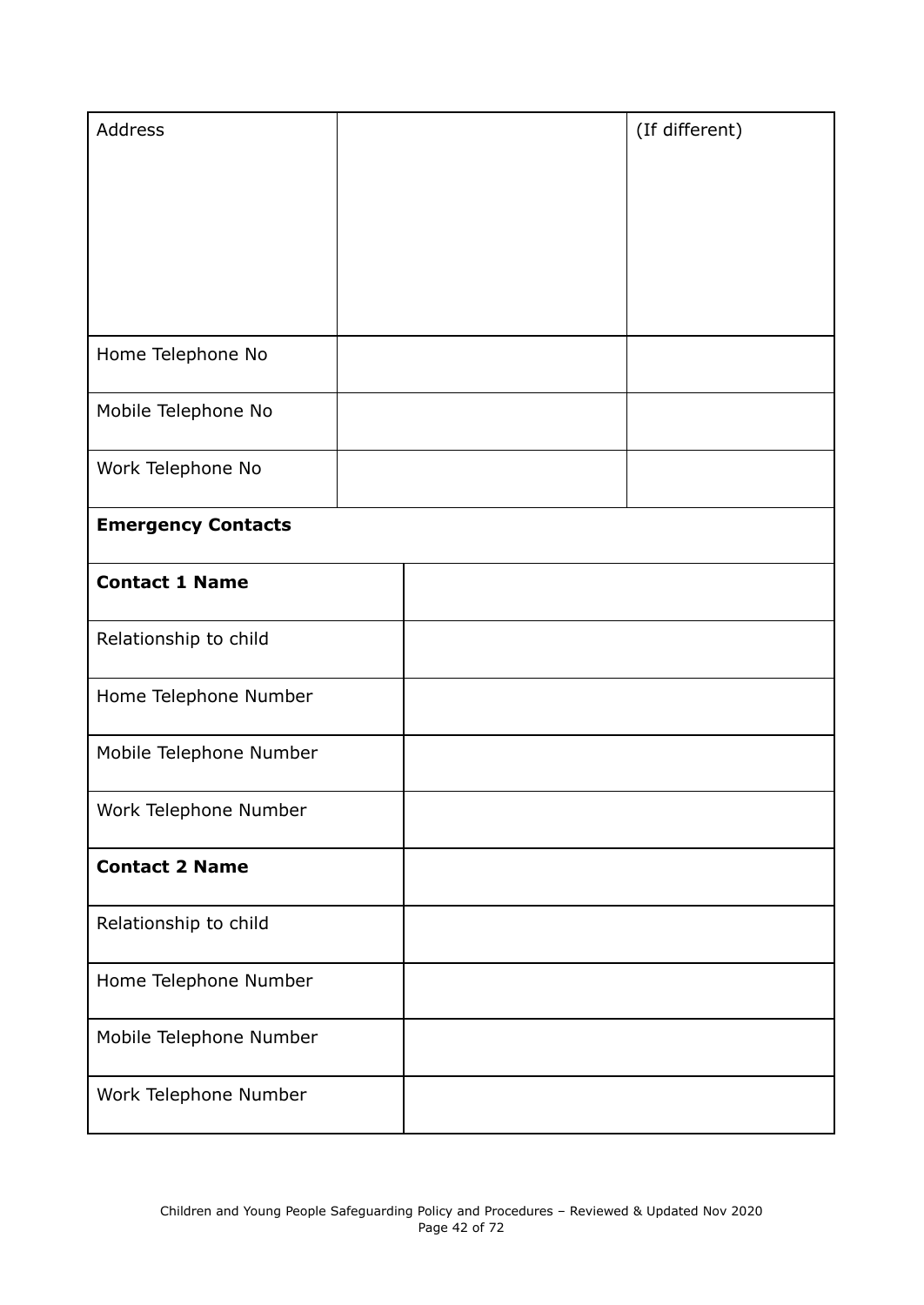| Please confirm details of all |  |
|-------------------------------|--|
| l those with Parental         |  |
| Responsibility for the Child. |  |

#### **Medical Information**

| Child's Doctor's name    |  |
|--------------------------|--|
| Doctor's Surgery Address |  |
| Telephone Number         |  |

Does your child experience any conditions requiring medical treatment and/or medication? **YES □ NO □**

\*If yes please give details, including medication, dose and frequency.

Does your child have any allergies? **YES □ NO □**

\*If yes please give details.

Does your child have any specific dietary requirements? **YES □ NO □**

\*If yes please give details.

Children and Young People Safeguarding Policy and Procedures – Reviewed & Updated Nov 2020 Page 43 of 72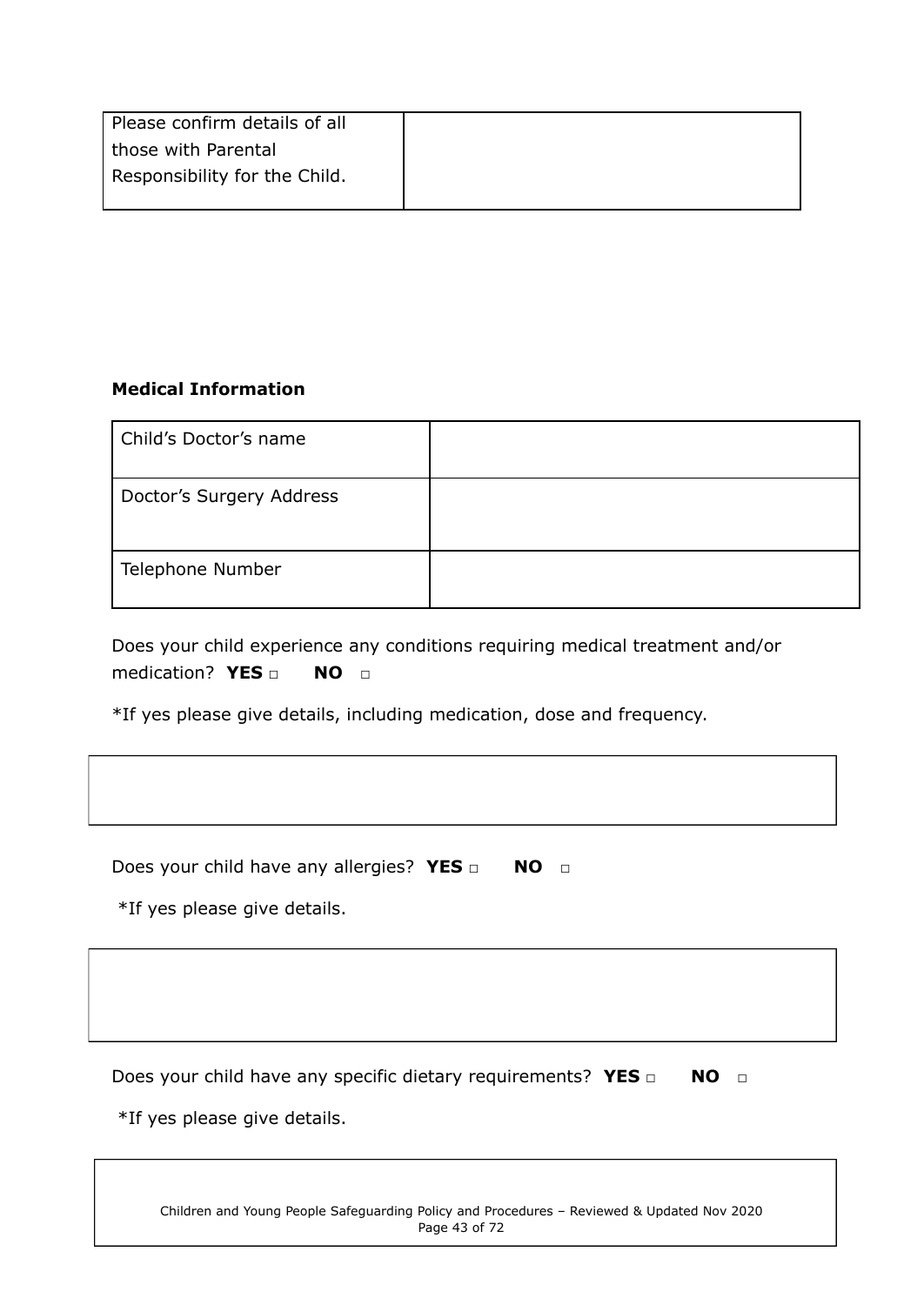What additional needs, if any, does your child have e.g. needs help to administer planned medication, assistance with lifting or access, regular snacks?

#### **Disability**

The Equality Act 2010 defines a disabled person as 'anyone with a physical or mental impairment, which has a substantial and long term adverse effect on his or her ability to carry out normal day to day activities'.

Do you consider your child to have a disability? **YES □ NO □**

\*If yes what is the nature of the disability?

Does your child have any communication needs e.g. non-English speaker/ hearing impairment/ sign language user/ dyslexia? If yes, please tell us what we need to do to enable him/her them to communicate with us fully.

#### **Consent from Parent/Legal Carer:**

- I confirm to the best of my knowledge that my child does not suffer from any medical condition other than those detailed above.
- I agree to notify the Club of any changes to this information.
- I give my consent that in an emergency situation, the club may act in my place (loco parentis), if the need arises for the administration of emergency first aid and/or other medical treatment which, in the opinion of a qualified medical practitioner, may be necessary. I also understand that in such an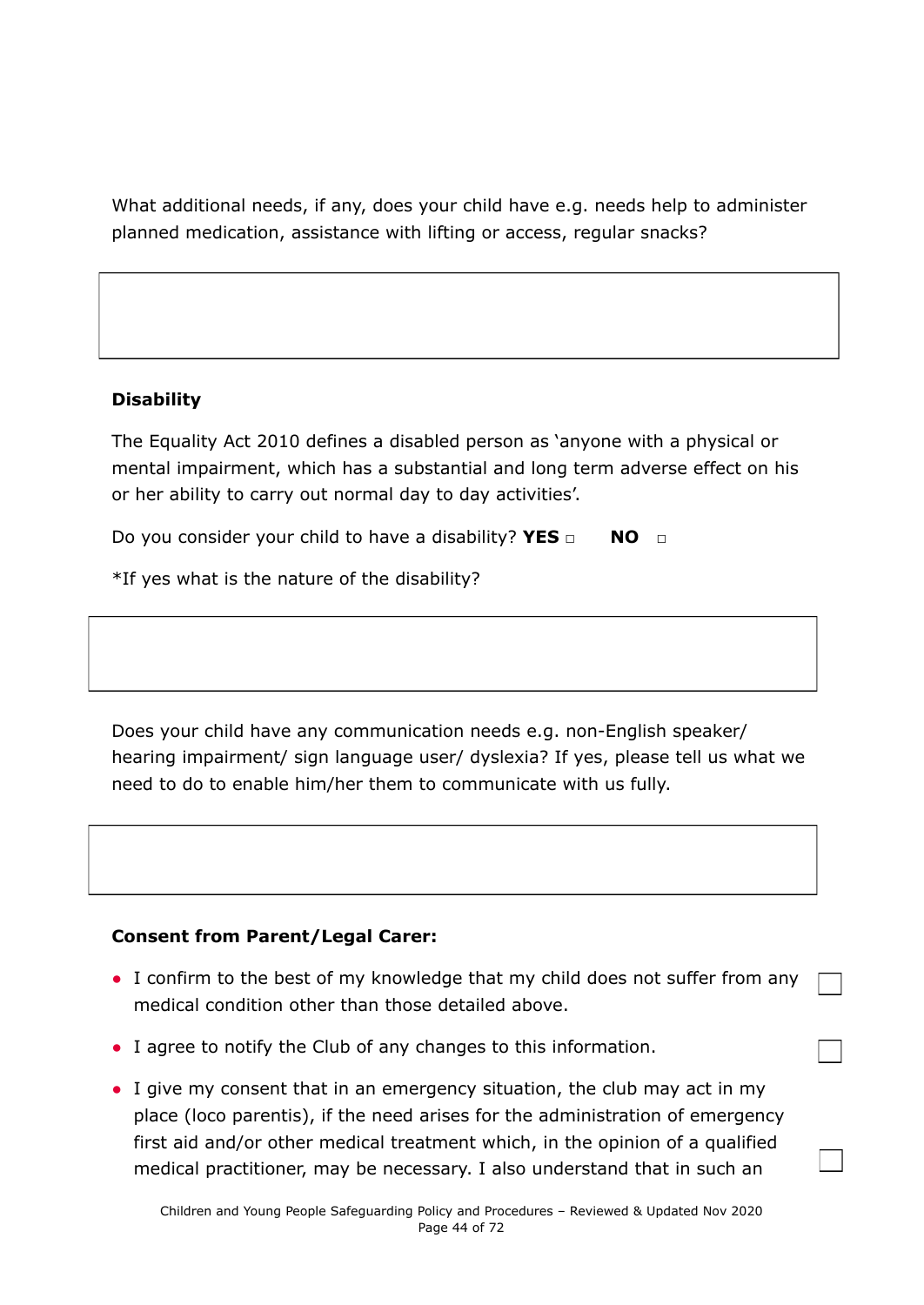occurrence all reasonable steps will be taken to contact me or the alternative adult named in this form.

- The attached signature will denote that my child has my permission to be on the golf club's premises.
- I acknowledge that the club is not responsible for providing adult supervision for my child, except for formal junior golfing coaching, matches or competition.
- I agree to my child being transported by club representatives to and from venues when he/she is representing the club.

(Please tick the boxes if agreed)

| By signing this document I confirm that I have legal responsibility for |  |  |
|-------------------------------------------------------------------------|--|--|
| aware of how the information I have provided may be used.               |  |  |
| Signed - Parent/Carer                                                   |  |  |
|                                                                         |  |  |
| <b>Print name</b>                                                       |  |  |
| Date                                                                    |  |  |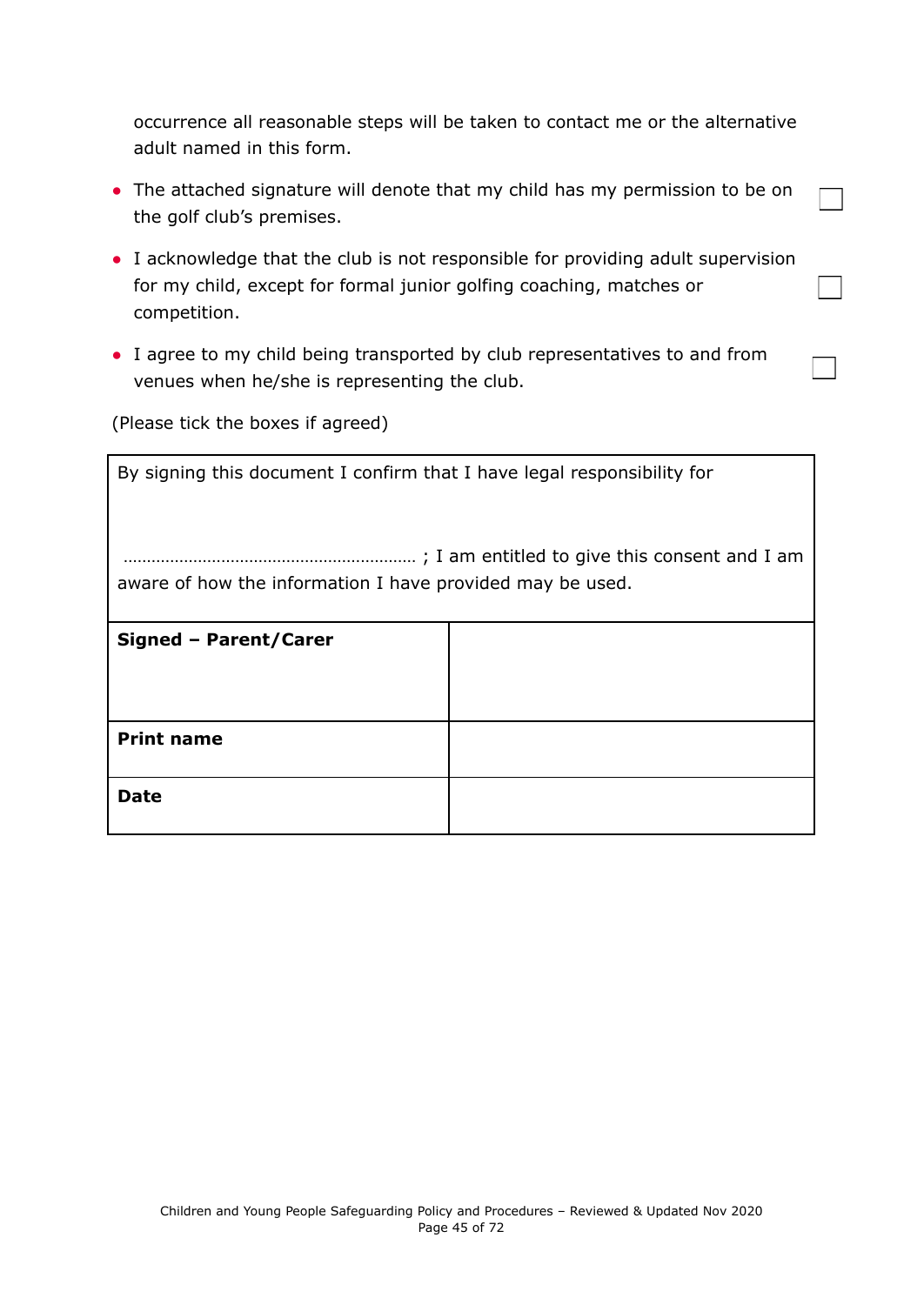### **Photography Consent**

This form is to be signed by the legal carer of a child under the age of 18, together with the child. Please note that if you have more than one child registered you will need to complete separate forms for each.

HOPE GC recognises the need to ensure the welfare and safety of all children in golf. As part of our commitment to ensure their safety we will not permit photographs, video images or other images of your child to be taken (except where some incidental inclusion may not be possible to avoid) or used without your consent.

HOPE GC will ensure that any image of a child where consent has not been obtained will not be published.

HOPE GC will follow the guidance for the use of images of children as detailed within the Club's Safeguarding Children and Young People Policy.

HOPE GC will take steps to ensure these images are used solely for the purposes for which they are intended i.e. the promotion and celebration of the activities of the club.

If you become aware that these images are being used inappropriately you should inform the Club Welfare Officer immediately.

The photographs may be available on the website http:// The photographs of the golf season 20xx. If at any time either the parent/ carer or the child wishes the data to be removed from the website, 7 days' notice must be given to the Club Welfare Officer after which the data will be removed.

#### **To be completed by parent/carer**

I consent full name) consent to  $\blacksquare$ (name of organisation) photographing or videoing \_\_\_\_\_\_\_\_\_\_\_\_\_\_\_\_\_\_ (name of child) under the stated rules and conditions, and I confirm I have legal parental responsibility for this child and am entitled to give this consent.

| $\sim$<br>וכ | __ |  |
|--------------|----|--|
|              |    |  |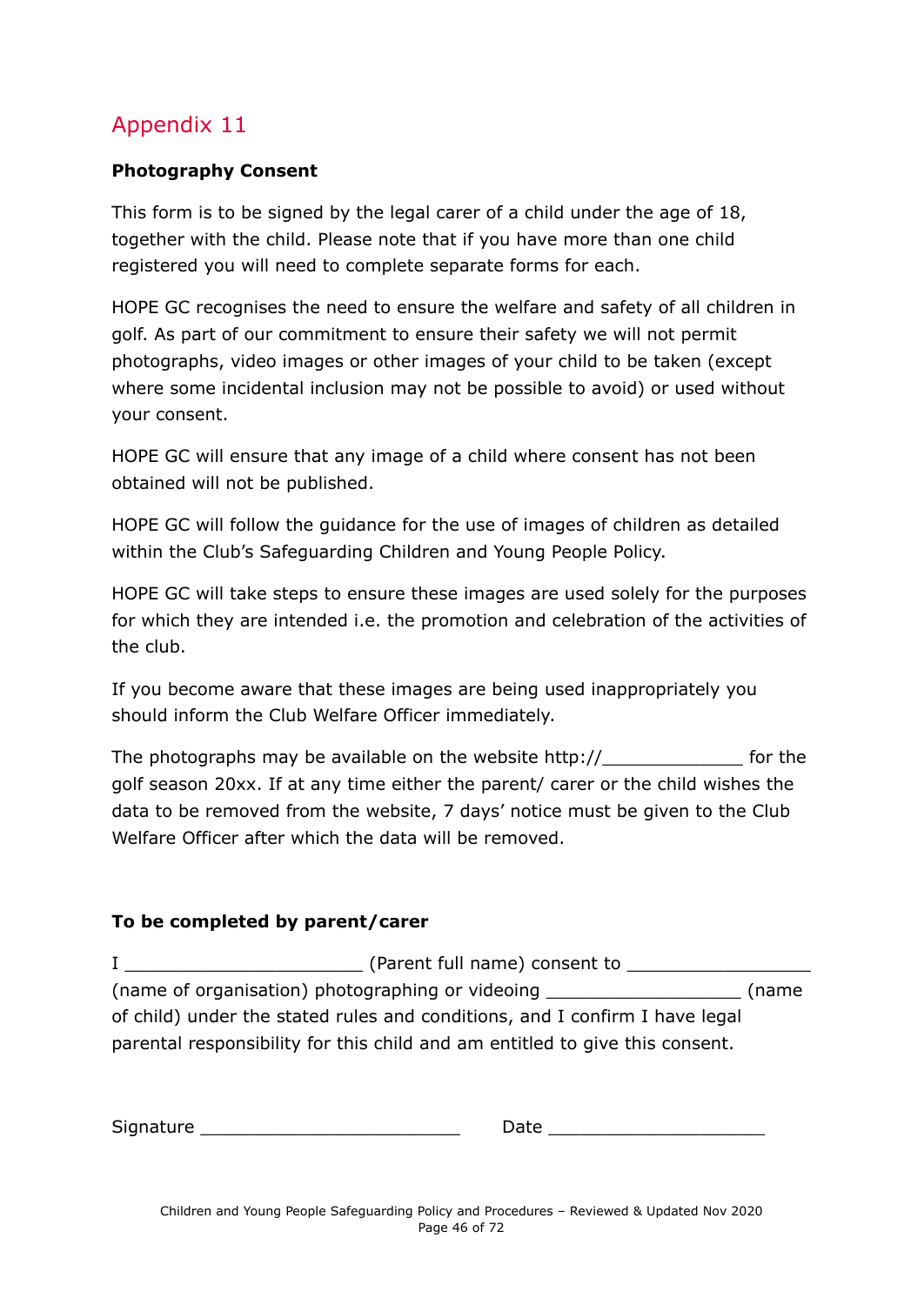#### **To be completed by child**

I \_\_\_\_\_\_\_\_\_\_\_\_\_\_\_\_\_\_\_\_\_\_ (Child full name) consent to \_\_\_\_\_\_\_\_\_\_\_\_\_\_\_\_\_ (name of organisation) photographing or videoing child under the stated rules and conditions.

| -<br>. .<br>- |  |
|---------------|--|
|               |  |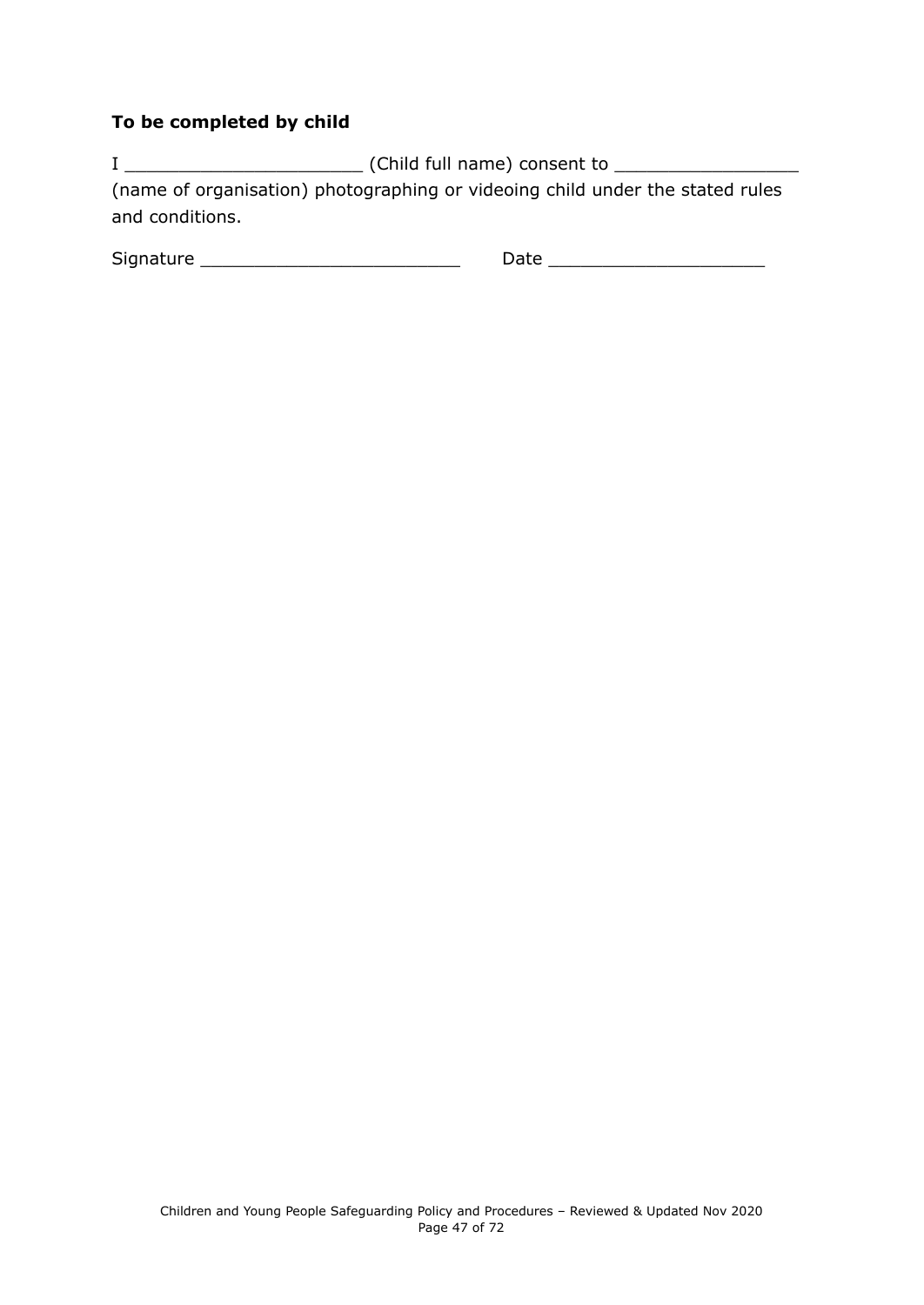### **Guidance for parents**

The HOPE GC is delighted to welcome you and your child to what we hope is the first of many events that you will be taking part in.

The positive effect of your support, as a parent, can't be overstated. Your behaviour has a real influence on the way your child experiences golf.

First things first – why is your child showing an interest in the sport? Is it to learn a new game? To hang out with their friends? Because they did it in school and liked it? Or because you play?

Make sure they're playing for their own reasons, not yours.

To enable us to provide the best possible experience for you and your child, we kindly request that you read through the following guidance and complete the attached forms.

- Take an interest in your child's activity and progress and be supportive.
- Familiarise yourself with the HOPE GC Safeguarding Policy (attached).
- Familiarise yourself with
	- A. Codes of Conduct for parents, coaches, children and young people.
	- B. Transport Policy.
	- C. Changing Room Policy.
	- D. Photography, Videoing and the use of Social Media Policies.
- Complete the attached Parental Consent Form which will enable event organisers to cater for any particular needs that your child may have (e.g. medical conditions and medications, allergies, learning difficulties etc.), as well as contact you in the unlikely event of an emergency.
- Go through the attached Code of Conduct **with** your child and return a signed copy to the club/event organiser.
- Be punctual when dropping off and picking up your child from coaching/ events. It is important to communicate with the club if collecting your child after an event/coaching session may cause a problem.
- Introduce yourself to the adults involved in the supervision of your child.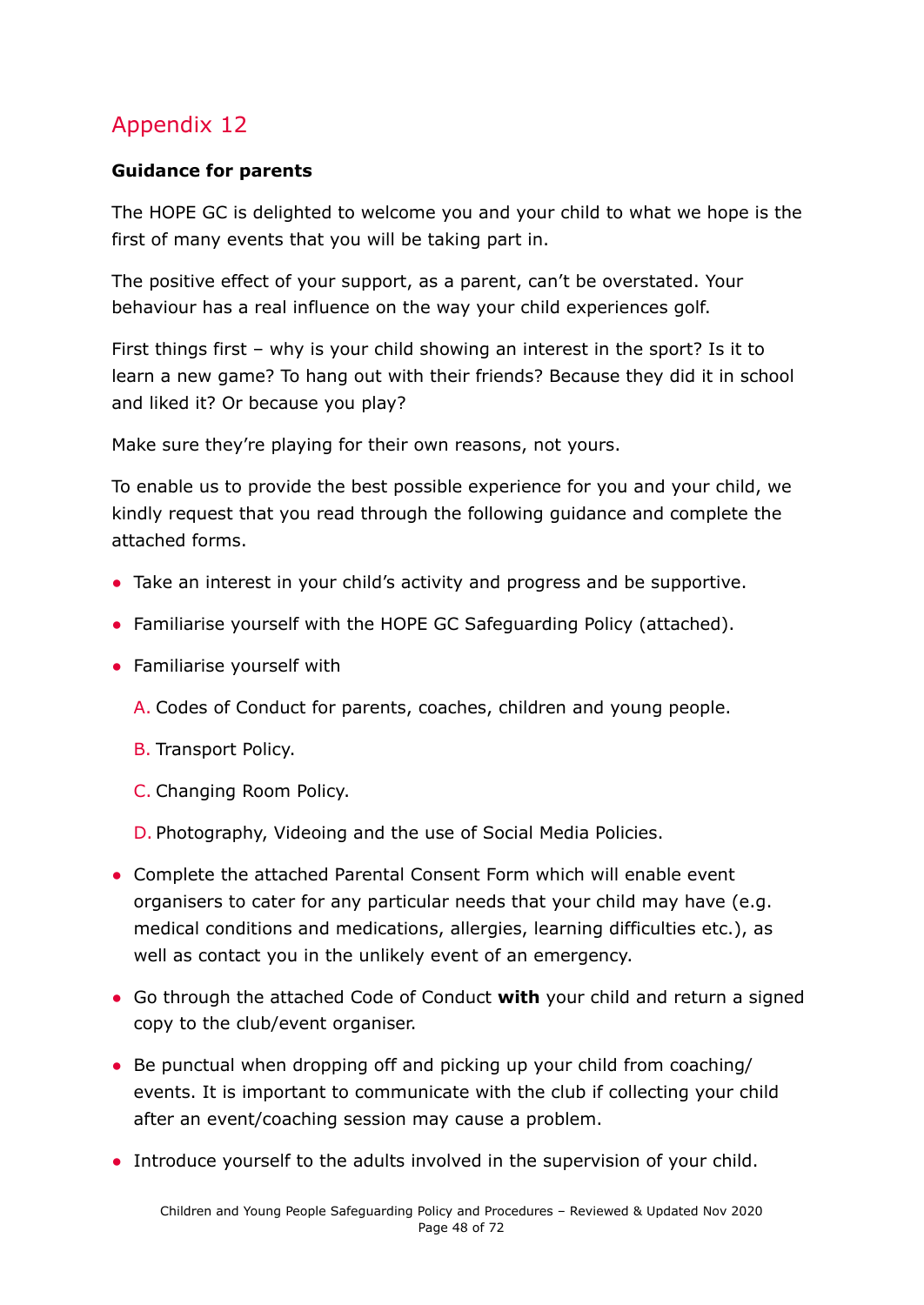- When leaving your child, make sure they have the necessary provisions for the day, including the ability to meet the requirements of changing weather conditions. Please ensure that your mobile is switched on when you are away from the club, so that you can be contacted in an emergency.
- Encourage your child to take part and support club activities such as coaching & competitions.
- Help your child to arrange golf with other juniors away from club organised activities so they have someone to play golf with.

As a parent/carer you are encouraged to:

- Discuss any concerns regarding the organisation of activities or the behaviour of adults towards your child with the Club Welfare Officer, who will treat any concerns you or your child may have in the strictest confidence
- England Golf Lead Safeguarding Officer is also available for advice: 01526 351824

#### **Club Welfare Officer**

**Ashley Briggs**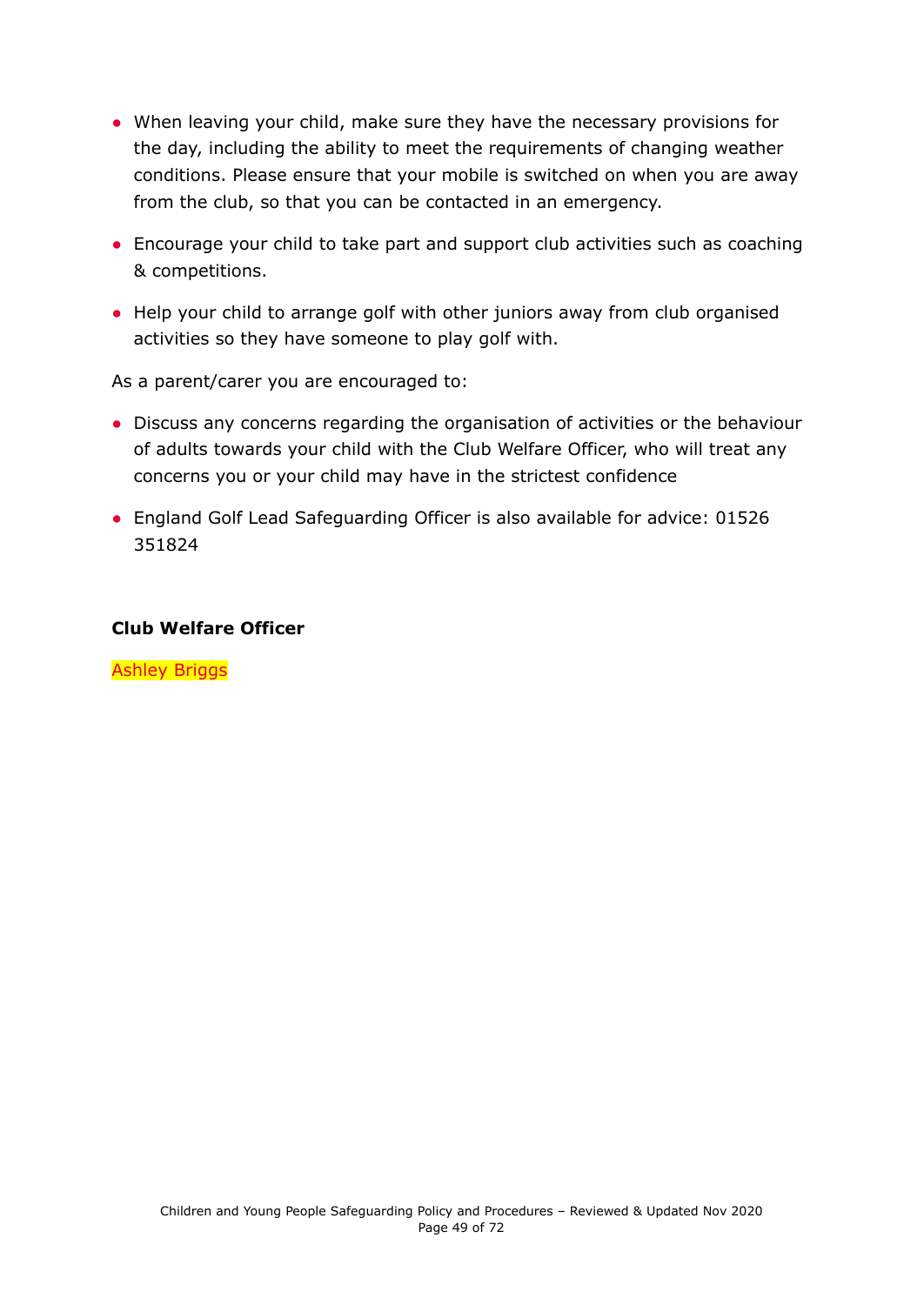## **Managing Young People on Away Trips – HOPE GC**

The following provides good practice guidance for taking teams on an away fixture for a day (not overnight)

- appoint a team manager with clear roles and responsibilities
- appoint a designated safeguarding lead contact (not the team manager) who is appropriately trained and competent for the role and responsibilities
- establish well in advance where the fixture is
- ensure you have sufficient staff to manage and look after the young people
- obtain written permission from the parents/carers or carers for participation, transporting and supervising. An up to date photograph of each child must be attached to the child's consent form (for use in the event of any child going missing)
- ensure that a welfare plan has been written and communicated to staff, participants and carers
- ensure all staff responsible for the young people have been DBS checked to the appropriate level and staff have had appropriate safeguarding training
- ensure that a risk assessment has been conducted
- ensure that there is a contact available e.g a staff member who is not travelling away, who will act as the key contact point if required.

### **Accommodation**

Whatever the accommodation, the team manager should ensure that the children are safe. Discuss your code of conduct and discipline policy with the staff at the accommodation. All children must know which rooms staff are in and how to contact them if required.

If rooms are equipped with satellite TV, inappropriate programmes may be available. It may be possible to have these programmes disconnected.

If rooms have fridges, all alcohol must be removed.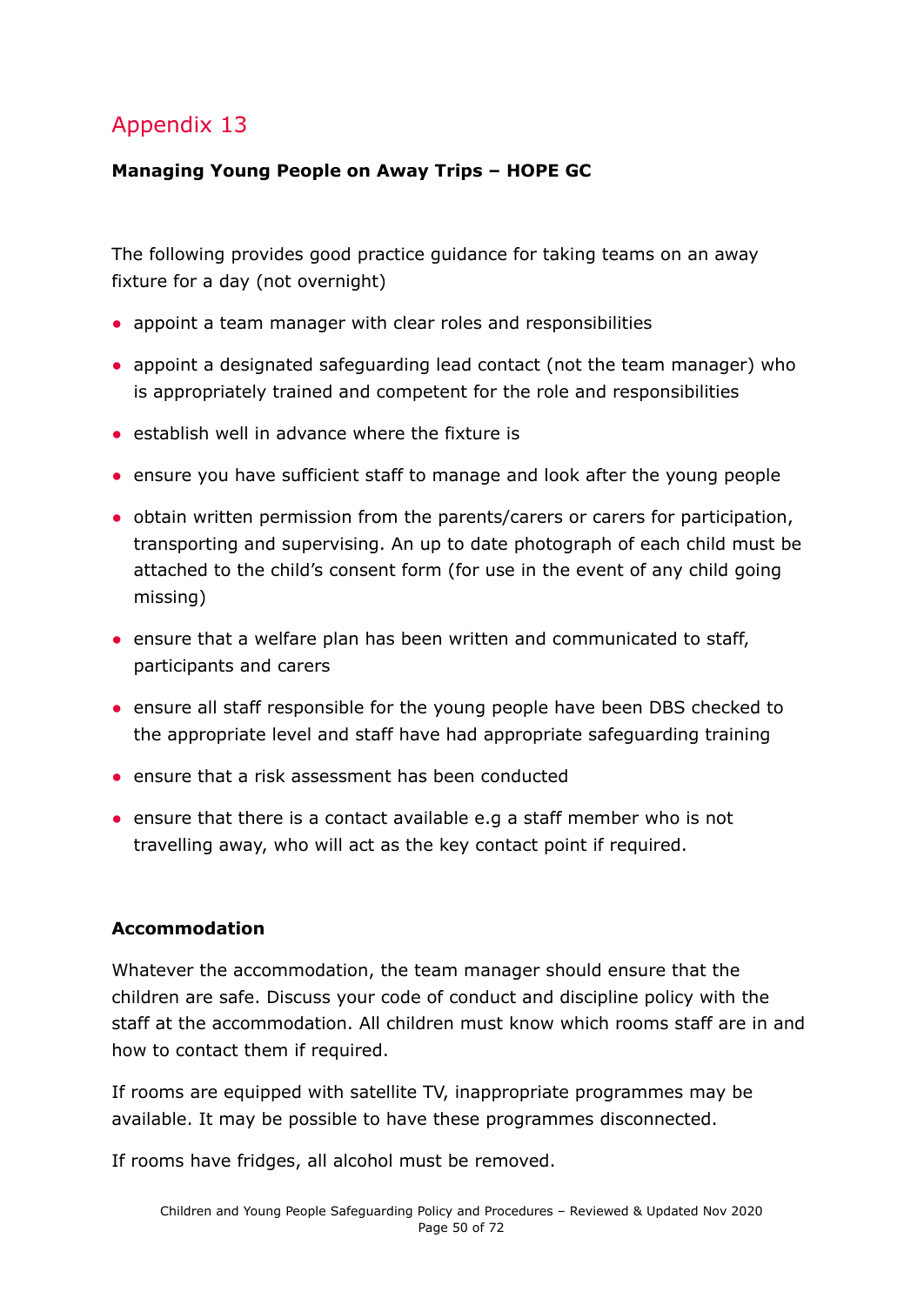Check the accommodation policy for extras on bills, breakages and lost keys. All accommodation must be clean and with access to sufficient toilet and bathing facilities.

It is not acceptable:

- For children to share a bed
- For male and female children to share a room
- For staff to share a room with children

Checks must be made to ensure that the needs of children with disabilities are met. For wheelchair users, it is important to check access to the building, room and bathroom facilities

#### **Overnight Stays**

Those responsible for organising overnight stays should establish the purpose of the trip, confirm the dates, location, and duration. You should also conduct a risk assessment, identify suitable venues and facilities for both fixtures and accommodation and consider the following:

- Purpose of the trip.
- Who will be going, children? Staff?
- How much will it cost? How much spending money is required?
- What insurance cover is required?
- Supervision of children, both playing and non-playing time.
- Catering for all food requirements.
- Communication with parents (see above)
- Ensure a list of the team and staff is left, with contact number and address of the accommodation
- Ensure that there are emergency contact numbers for all the team and staff.
- An itinerary giving as much detail as possible.
- Emergency procedures and telephone contacts.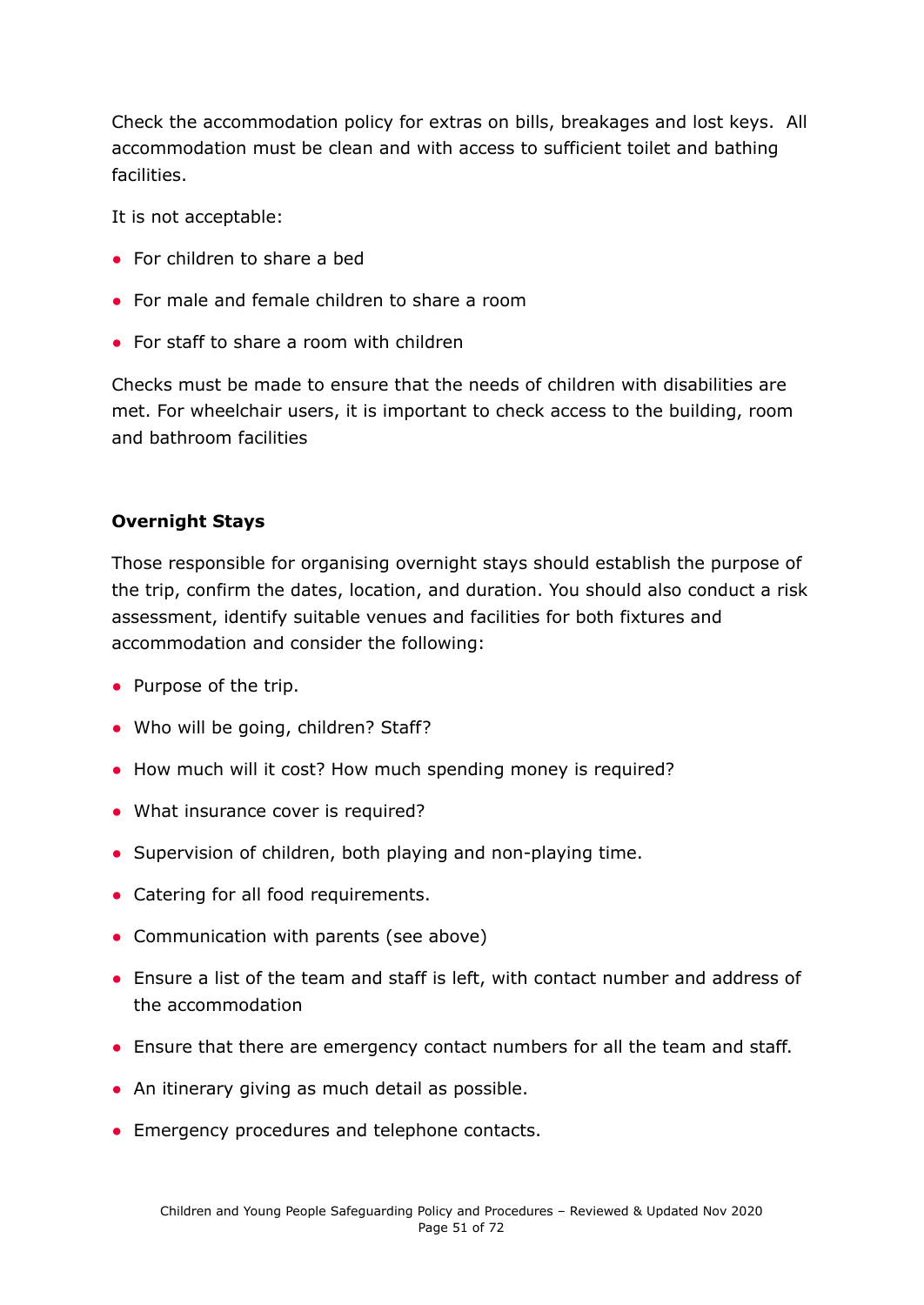- Codes of contact for both staff and children.
- Welfare and child protection procedures.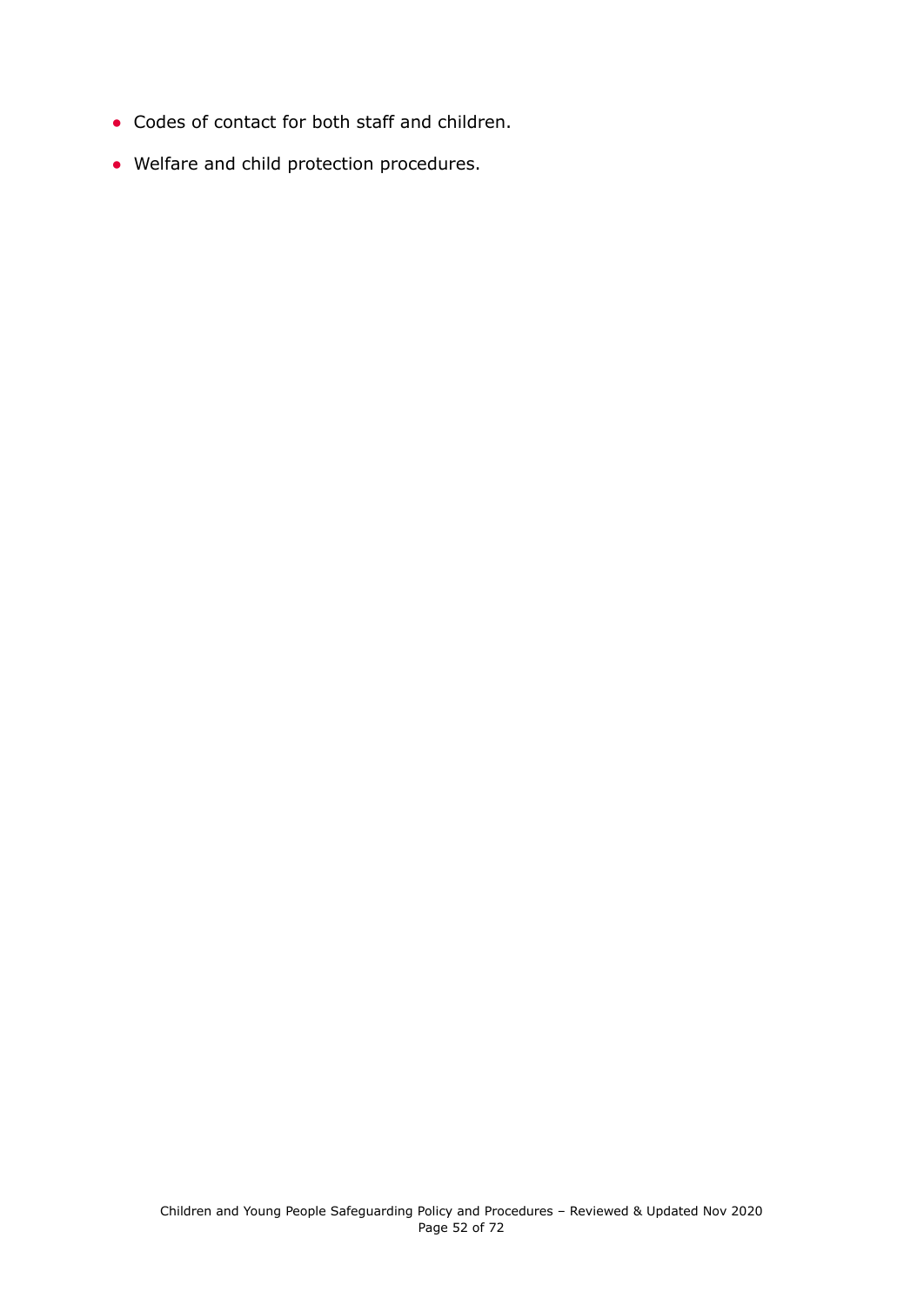### **Social Media Guidance - HOPE GC**

This guidance gives procedures that will support and underpin the use of social networking and other online services within **HOPE GC**. It is important that all members, staff, volunteers, coaches, officials/referees, board members, or anyone working on behalf of **HOPE GC** are aware of this policy and agree to the following terms.

#### **Advice for Individual**

- Do not accept children as contacts on social networking sites if you hold a position of trust with children/young people.
- Where contact through social networking sites is used for professional reasons, restrict the communication to professional content and obtain written consent from parents prior to establishing contact.
- Include a third party in any communications to children, e.g. copy parents into communications.
- Use the privacy settings on the various sites to ensure that your content will only be viewed by appropriate people.
- Ensure that any content you place on a social networking site is age-appropriate. Do not use the site to criticise or abuse others.
- Know where to direct junior members and their parents for information.
- Know how to report concerns.
- Know how to keep data safe and secure. This should include the personal contact data of individuals, such as mobile numbers, email addresses and social networking profiles.

#### **Advice for Children**

• Consider carefully who you invite to be your friend online and make sure they are who you actually think they are.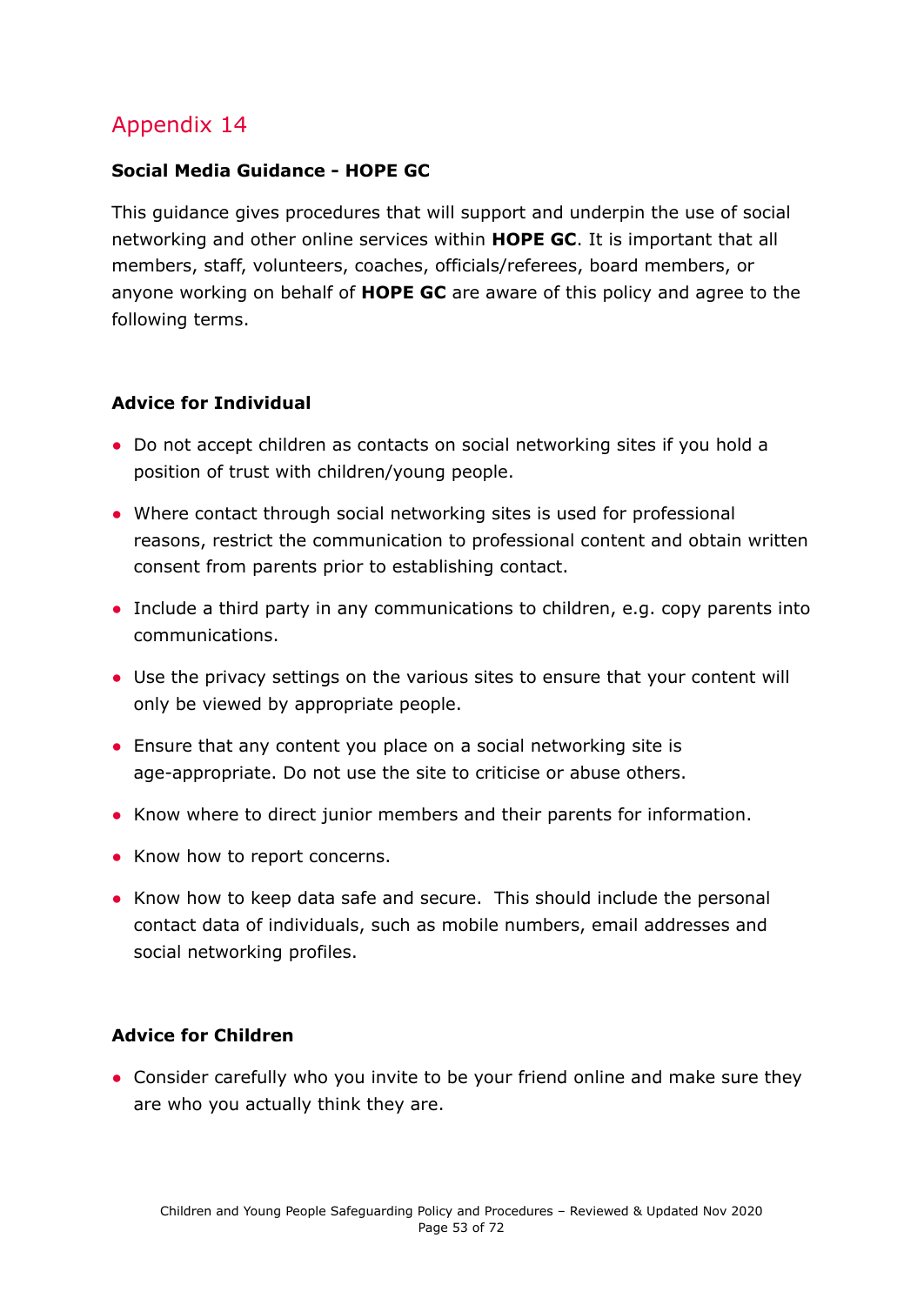- There are websites that offer advice about protecting yourself online, such as [www.ceop.gov.uk](http://www.ceop.gov.uk) and [www.childnet.com](http://www.childnet.com)
- Make sure you use privacy settings so that only friends can view your profile.
- Remember that anything you post on websites may be shared with people you don't know.
- Never post comments, photos, videos, etc., that may upset someone, that are untrue or that are hurtful. Think about whether you may regret posting the content at a later date.
- If you are worried or upset about something that's been posted about you, or by texts you receive from other juniors or adults involved with the club, raise this with your Club Welfare Officer. Alternatively contact your National Governing Body Lead Safeguarding Officer (England Golf 01526 351824). Do not suffer alone. You will be listened to and your concerns will be taken seriously.
- If you want to talk to someone anonymously, call Childline on 0800 1111, or contact them on the web at [www.childline.org.uk](http://www.childline.org.uk). You can also call the NSPCC on 0808 800 5000.

### **Advice for Parents**

- Make yourself knowledgeable about social networking platforms and how they work.
- Go on the internet with your child and agree what sites are acceptable to visit. Regularly check that they are staying within the agreed limits.
- Encourage your child to talk to you about what they have been doing on the internet.
- Make sure they feel able to speak to you if they ever feel uncomfortable, upset or threatened by anything they see online.
- Encourage children to look out for each other when they're online. Explain that it's all part of staying safe and having fun together.
- Explain to children that it's not safe to reveal personal information, such as their name, address or phone number on the internet. Encourage them to use a cool nickname rather than their own name.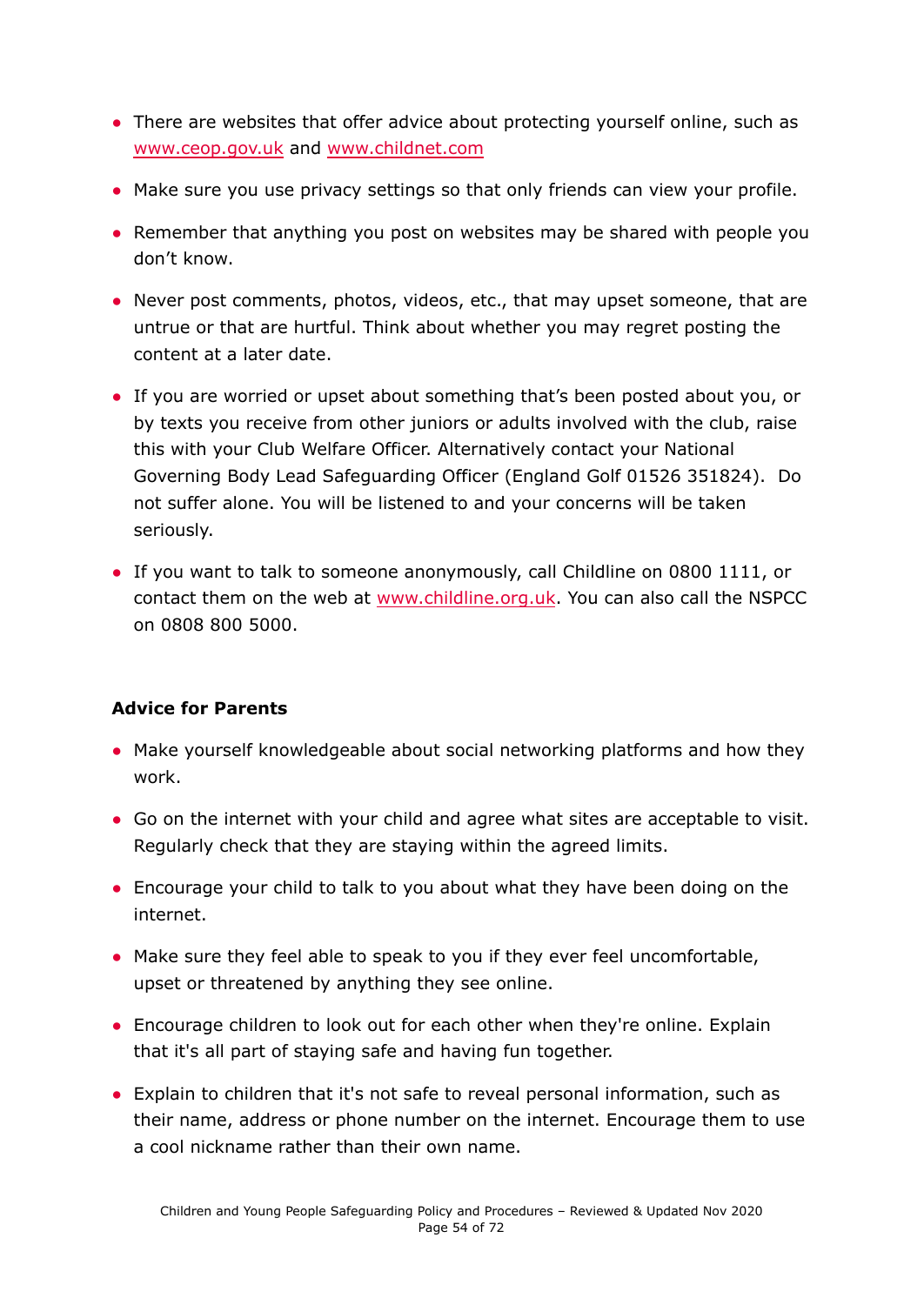• Attachments and links in emails can contain viruses and may expose children and young people to inappropriate material. Teach children to only open attachments or click on links from people they know.

#### **Further Advice for Parents of Young Golfers**

- If you are concerned about any texts, social networking posts or any other use of communication technology by members of the golf club, volunteers or members of staff, raise this with the Club Welfare Officer. They will look into the matter and take appropriate action. Alternatively contact England Golf Lead Safeguarding Officer Tel 01526 351824.
- In addition to reporting concerns to England Golf (National Governing Body), you should immediately report possible online abuse to the Child Exploitation and Online Protection Centre (CEOP) or the police. Law enforcement agencies and the internet service provider may need to take urgent steps to locate a child and/or remove the content from the internet. Where a young person may be in immediate danger, dial 999.
- Do not post/send negative or critical comments or messages about other children in the club, staff or volunteers. If you have concerns about a person, these should be raised using appropriate channels within the club and not using social media.
- If you wish to speak to an external organisation for advice, you can contact the NSPCC helpline on 0808 800 5000.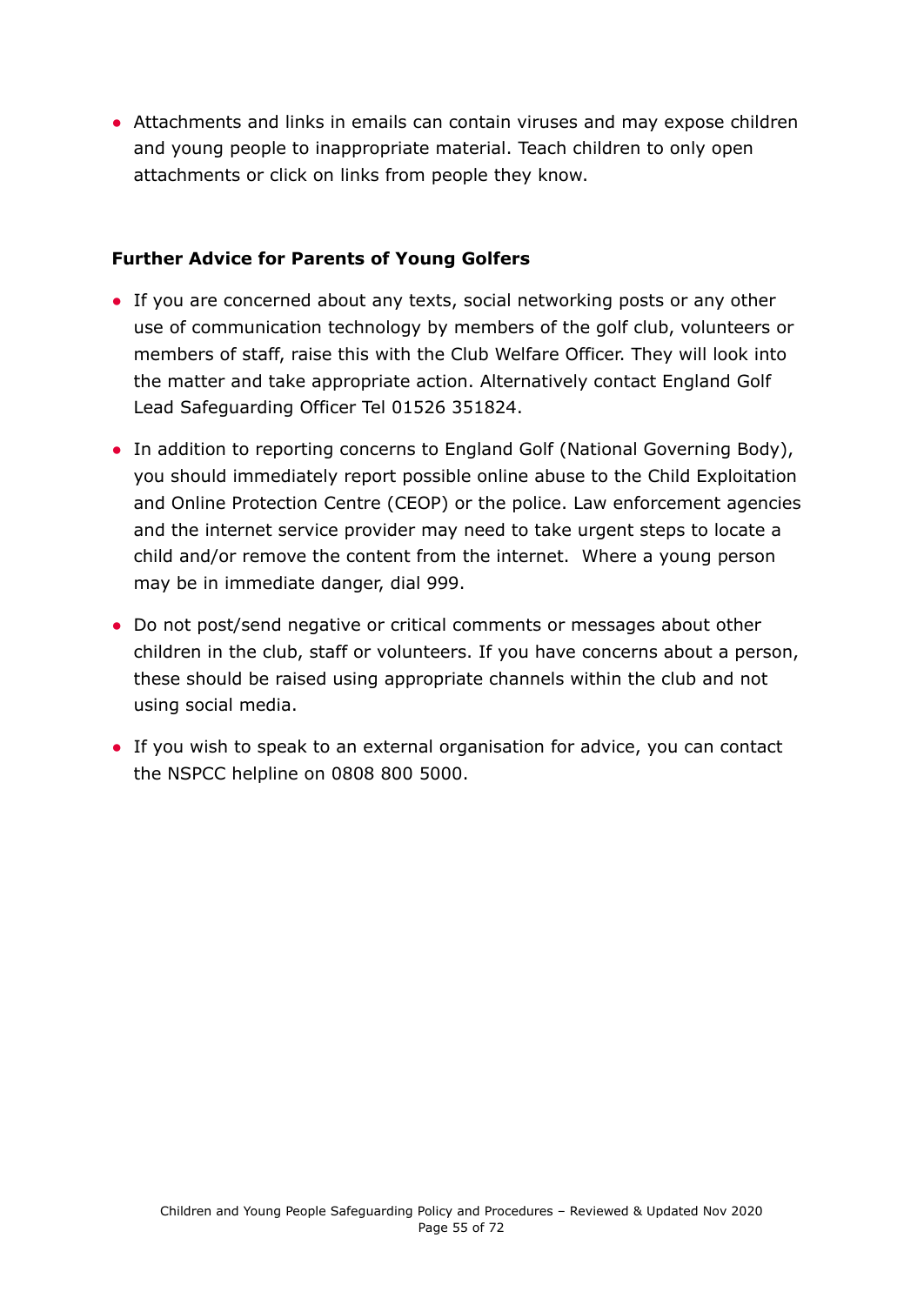### **Whistleblowing Policy - HOPE GC**

Safeguarding children, young people and adults at risk requires everyone to be committed to the highest possible standards of openness, integrity and accountability.

As a club, we are committed to encouraging and maintaining a culture where people feel able to raise a genuine safeguarding concern and are confident that it will be taken seriously.

You may be the first to recognise that something is wrong but feel that you cannot express your concerns as this may be disloyal to your colleagues or you may that you will be the victim of harassment or victimisation as a result.

Children, Young People and Adults at risk need someone like you to safeguard their welfare.

#### **What is whistle blowing?**

In the context of safeguarding, "whistle blowing" is when someone raises a concern about the well-being of a child or an adult at risk.

A whistle blower may be:

- a player;
- a volunteer;
- a coach;
- other member of staff;
- an official;
- a parent;
- a member of the public.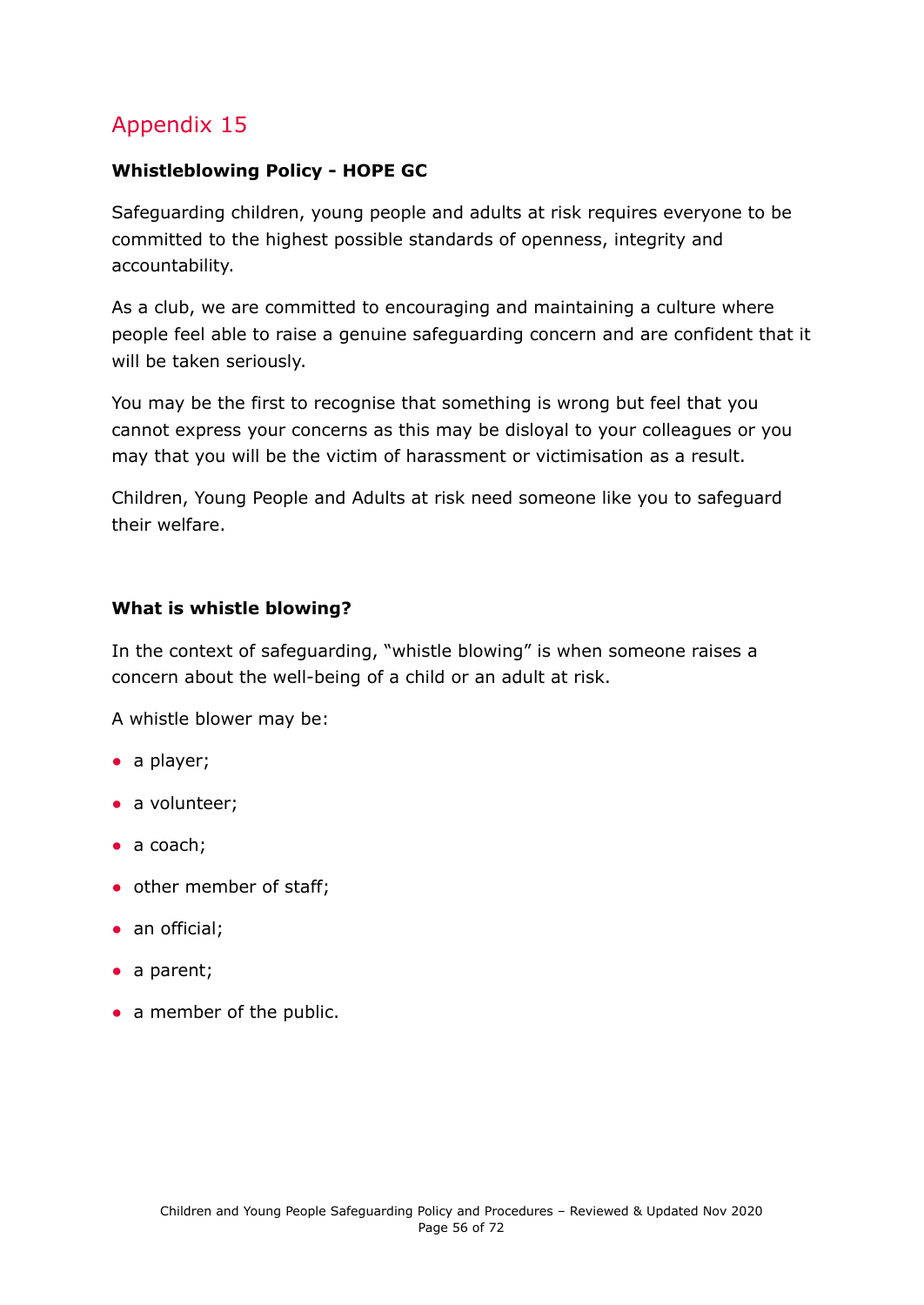#### **Reasons for whistle blowing:**

Those involved in sport must acknowledge their individual responsibilities and bring matters of concern to the attention of the relevant people and/or agencies. Although this can be difficult it is particularly important where the welfare of children may be at risk.

Each individual has a responsibility for raising concerns about unacceptable practice or behaviour:

- To protect or reduce risk to others
- To prevent a problem from becoming worse or more widespread
- To prevent becoming implicated yourself

#### **What prevents those individuals from whistle blowing:**

- Starting a chain of events that they have no control of
- Disrupting work or training
- Fear of getting it wrong or making a mistake
- Fear of repercussions
- Fear of damaging careers
- Fear of not being believed.

If a child or an adult at risk is in immediate danger or risk of harm, the police should be contacted by calling 999.

Where a child or an adult at risk is not in immediate danger the first person you should report your suspicion or allegation to is your Club Welfare Officer. If for any reason you cannot, or do not wish to report the matter to your Club Welfare Officer please contact the England Golf Lead Safeguarding Officer on 01526 351824 or email [safeguarding@englandgolf.org](mailto:safeguarding@englandgolf.org)

Alternatively you can contact the Local Authority Designated Officer (LADO) or the NSPCC on 0808 800 5000.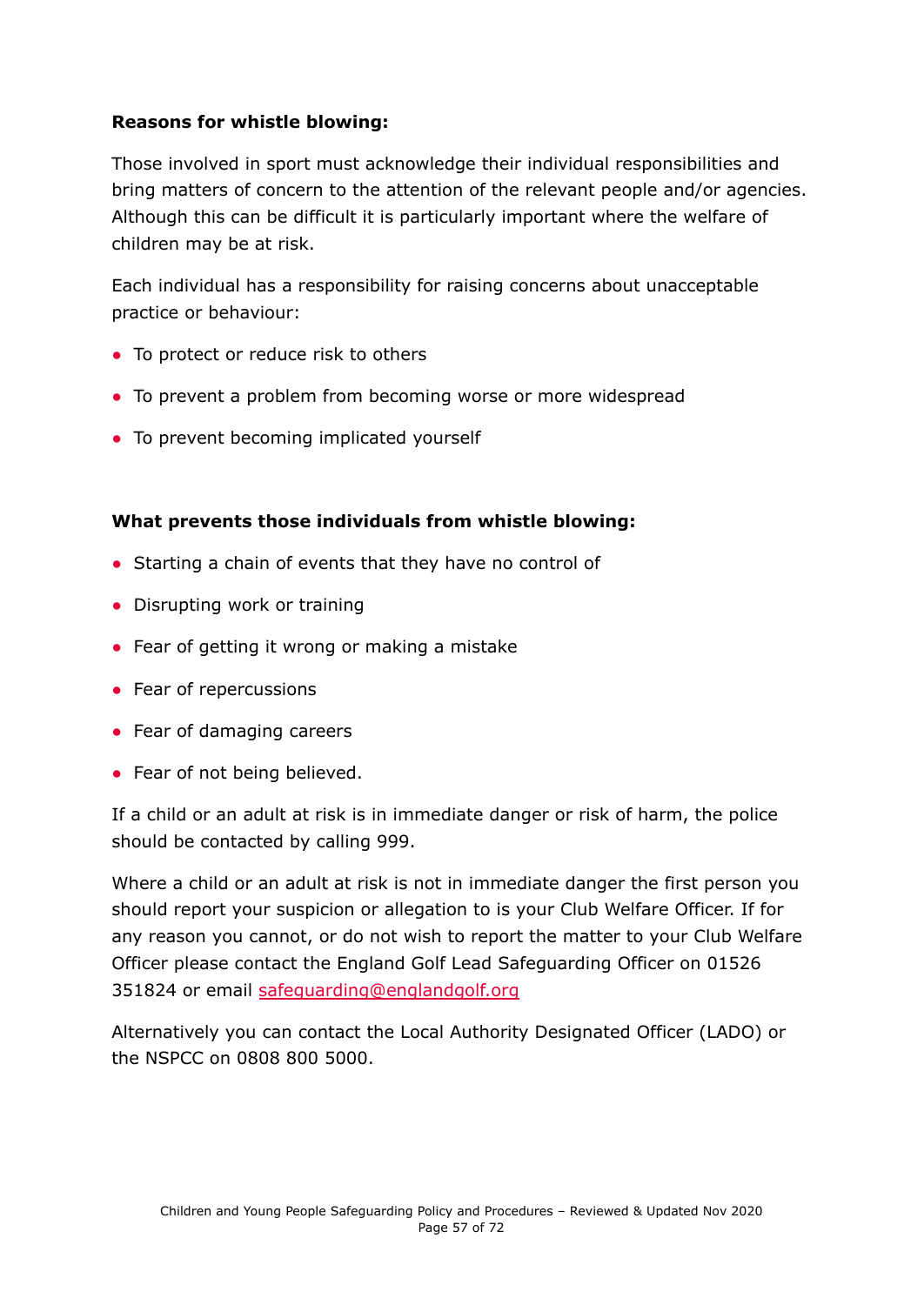#### **Information to include when raising a concern**

The whistle blower should provide as much information as possible regarding the incident or circumstance which has given rise to the concern, including:

- their name and contact details (unless they wish to remain anonymous);
- names of individuals involved;
- date, time and location of incident/circumstance; and
- whether any witnesses were present.

HOPE GC assures that all involved will be treated fairly and that all concerns will be properly considered. In cases where suspicions prove to be unfounded, no action will be taken against those who report their concerns, provided they acted in good faith and without malicious intent.

#### **What happens next?**

- $\bullet$  You should be given information on the nature and progress of any enguiries this may vary depending on the nature and result of the investigations.
- All concerns will be treated in confidence. During the process of investigating the matter, every effort will be made to keep the identity of those raising the concern to the minimum number of individuals practicable.
- Your Club has a responsibility to protect you from harassment or victimisation
- No action will be taken against you if the concern proves to be unfounded and was raised in good faith
- Malicious allegations may be considered a disciplinary offence

The Public Interest Disclosure Act 1998 protects whistle blowers from victimisation, discipline or dismissal where they raise genuine concerns of misconduct or malpractice.

If the whistle blower does not believe that the concern has been dealt with appropriately and wishes to speak to someone outside the club or the England Golf Governance Department the NSPCC Whistleblowing advice line should be contacted on 0800 028 0285 or by emailing [help@nspcc.org.uk.](mailto:help@nspcc.org.uk)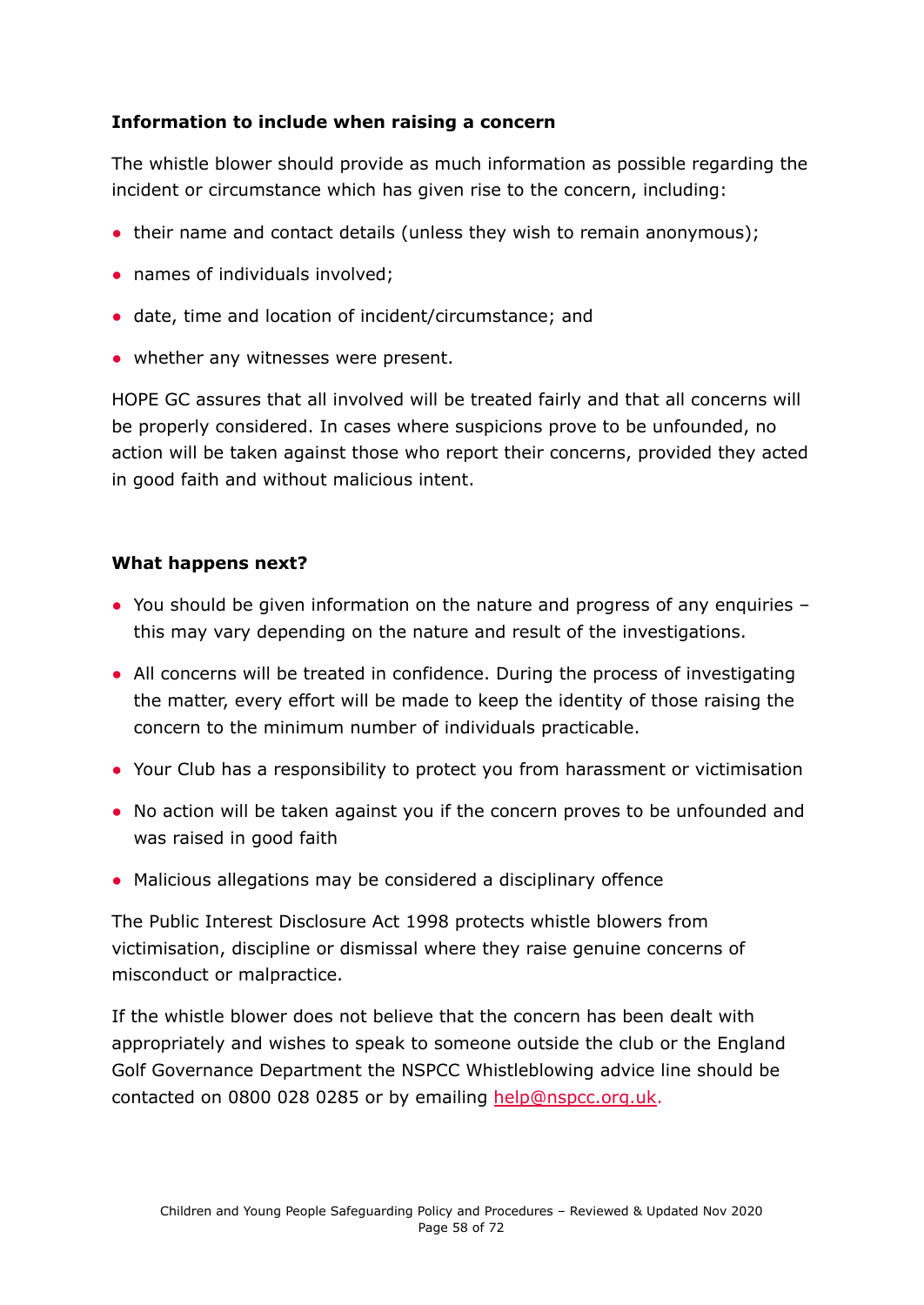## England Golf DBS Flowchart



definition - it is suggested that annually would be insufficient but an argument for eligibility could be made if the individual does an acitivity once a month or a number of times over the summer period, for example.

\*\*Supervision must be 'reasonable in all the circumstances to ensure the protection of children'. It must be 'regular and day to day' (supervision must not be concentrated in first few weeks and then tail off). Supervision must be undertaken by someone who is in Regulated Activity themselves.

# Appendix 17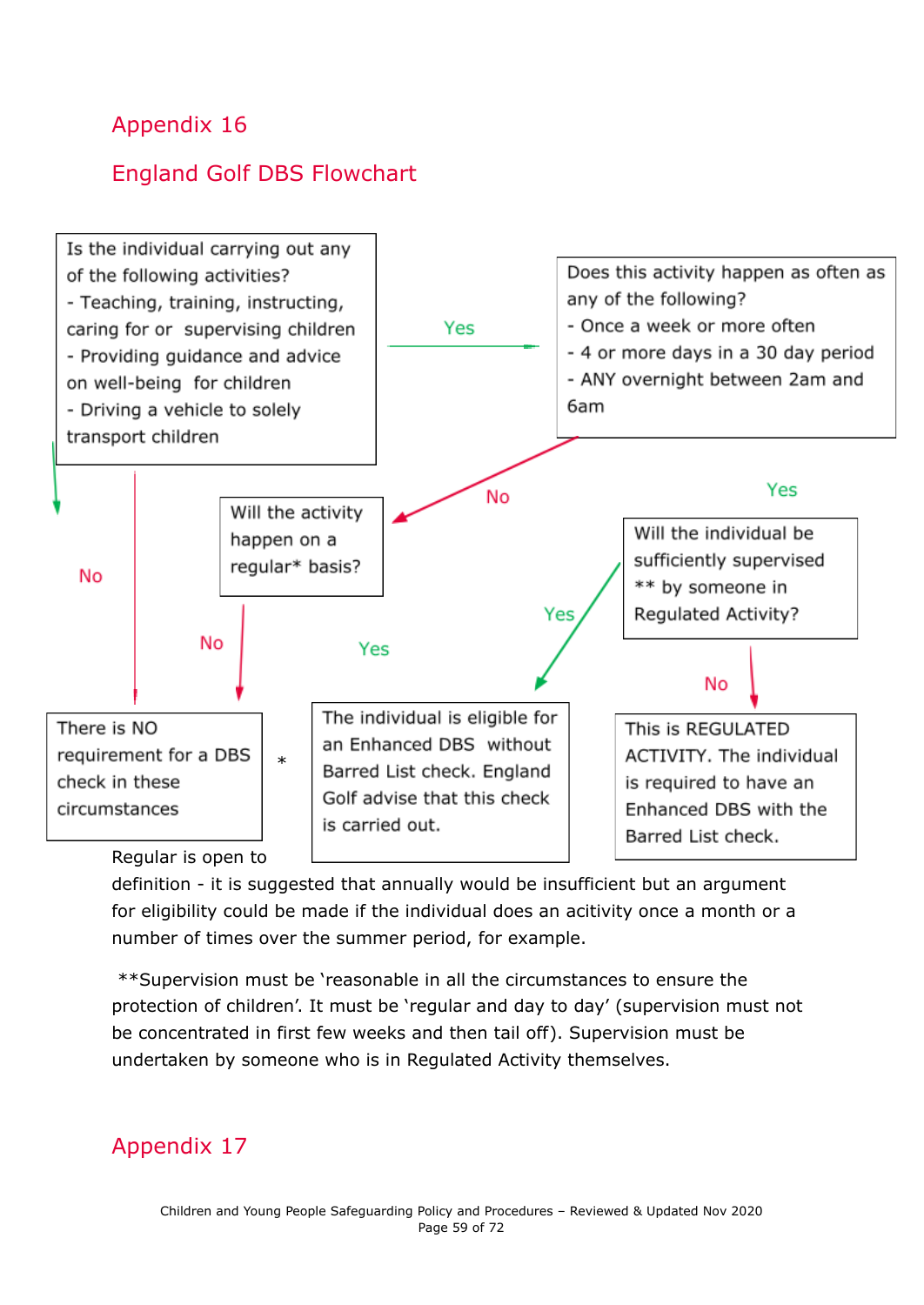### **Categories of child abuse**

## **Abuse can happen on any occasion or in any place where children and young people are present.**

Child abuse is any form of physical, emotional or sexual mistreatment or lack of care that leads to injury or harm. Children may be abused in a family or in an institutional or community setting by those known to them or, more rarely, by a stranger. Children can be abused by adults, either male or female, or by other children.

Safeguarding is defined as:

- Protecting children from maltreatment;
- Preventing impairment of children's health or development;
- Ensuring that children are growing up in circumstances consistent with the provision of safe and effective care; and
- Taking action to enable all children to have the best life chances.

Child Protection is the activity that is undertaken to protect specific children who are suffering or are likely to suffer significant harm.

There are 4 main types of abuse: neglect, physical abuse, sexual abuse and emotional abuse. Children and young people can also be harmed through poor practice and bullying within a sport setting.

**Neglect** is when adults consistently or repeatedly fail to meet a child's basic physical and/or psychological needs which could result in the serious impairment of the child's health or development e.g. failure to provide adequate food, shelter and clothing; failing to protect a child from physical harm or danger; or the failure to ensure access to appropriate medical care or treatment. It may also include refusal to give love, affection and attention.

Examples in sport could include a coach or supervisor repeatedly failing to ensure children are safe, exposing them to undue cold, heat or extreme weather conditions without ensuring adequate clothing or hydration; exposing them to unnecessary risk of injury e.g. by ignoring safe practice guidelines, failing to ensure the use of safety equipment, or by requiring young people to participate when injured or unwell.

**Physical abuse** is when someone physically hurts or injures children by hitting, shaking, throwing, poisoning, burning, biting, scalding, suffocating, drowning or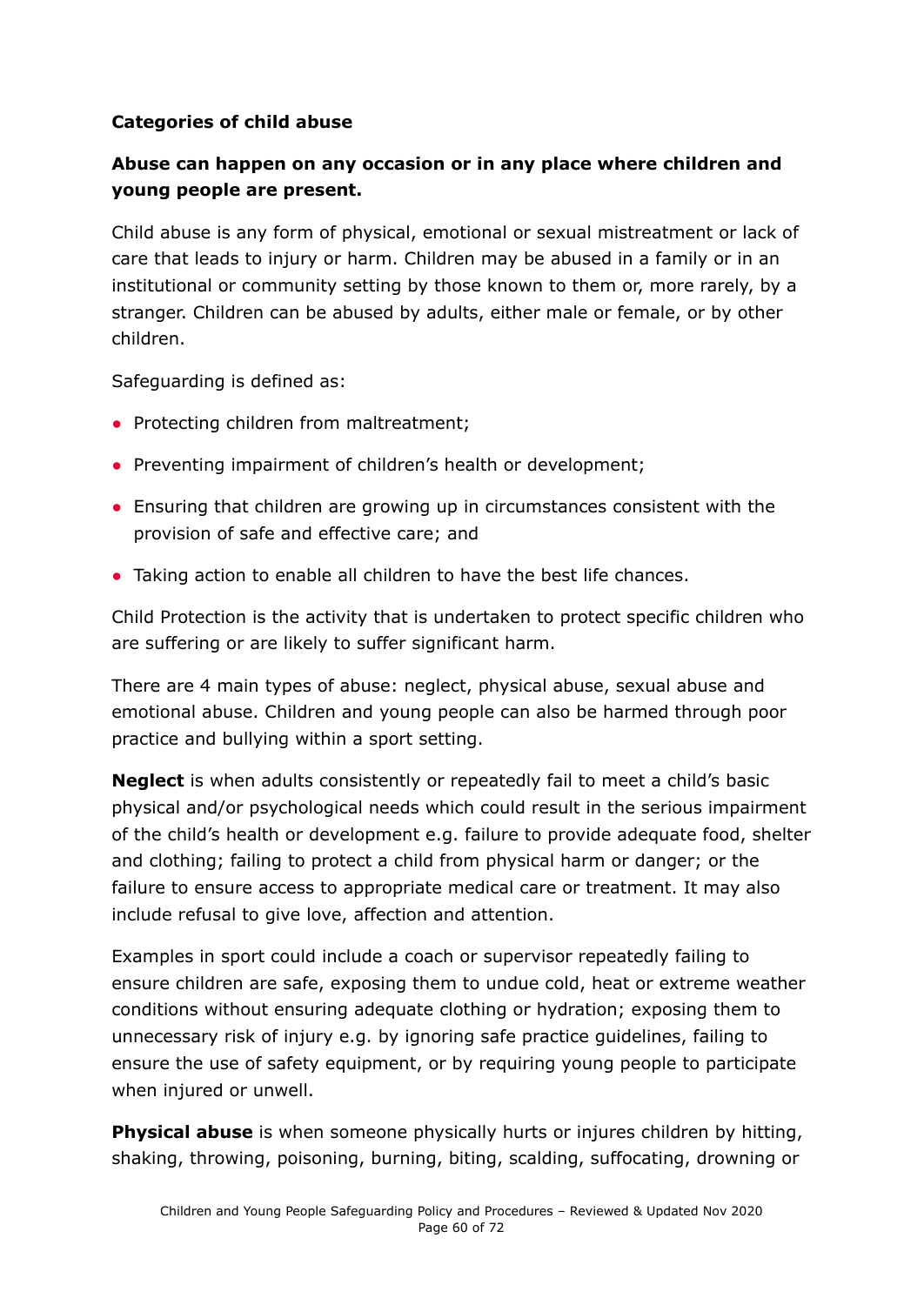otherwise causing harm. Physical harm may also be caused when a parent or carer feigns the symptoms of, or deliberately causes, ill health to a child whom they are looking after.

Examples in sport may be when the nature and intensity of training or competition exceeds the capacity of the child's immature and growing body; where coaches encourage the use of drugs or harmful substances to enhance performance or delay puberty; if athletes are required to participate when injured; or when sanctions used by coaches imposed involve inflicting pain.

**Sexual abuse** is where children and young people are abused by adults (both male and female) or other children who use them to meet their own sexual needs. This could include full sexual intercourse, masturbation, oral sex, anal intercourse, kissing and sexual fondling. Showing children pornographic material (books, videos, pictures) or taking pornographic images of them are also forms of sexual abuse.

Sexual abusers groom children, protective adults and clubs/organisations in order to create opportunities to abuse and reduce the likelihood of being reported.

Examples in sport may include coaching techniques involving physical contact with children creating situations where sexual abuse can be disguised and may therefore go unnoticed. The power and authority of, or dependence on, the coach if misused, may also lead to abusive situations developing. Contacts made within sport and pursued e.g. through texts, Facebook or Twitter have been used to groom children for abuse.

**Child Sexual Exploitation** is a form of child sexual abuse. It occurs where an individual or group takes advantage of an imbalance of power to coerce, manipulate or deceive a child or young person under the age of 18 into sexual activity

(a) in exchange for something the victim needs or wants, and/or

(b) for the financial advantage or increased status of the perpetrator or facilitator.

The victim may have been sexually exploited even if the sexual activity appears consensual. Child sexual exploitation does not always involve physical contact; it can also occur through the use of technology.

**Emotional abuse** is the persistent emotional ill-treatment of a child so as to cause severe and persistent adverse effects on the child's emotional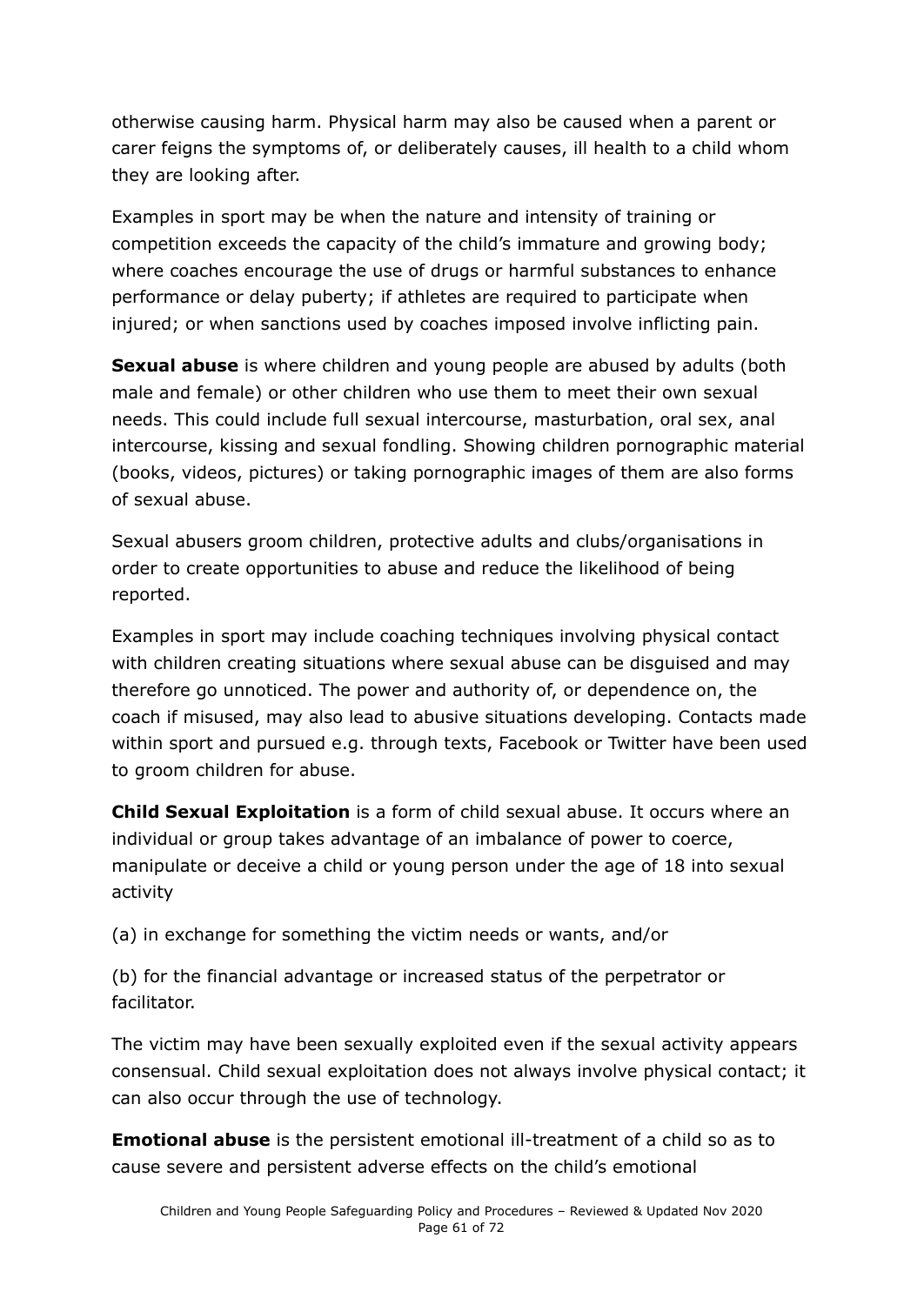development. It may involve conveying to children that they are worthless or unloved, inadequate, or valued only insofar as they meet the needs of another person.

It may feature age or developmentally inappropriate expectations being imposed on children or even the over protection of a child. It may involve causing children to feel frightened or in danger by being constantly shouted at, threatened or taunted which may make the child very nervous and withdrawn. Some level of emotional abuse is involved in all types of ill-treatment of a child.

Examples in sport may include children who are subjected to constant criticism, name-calling, sarcasm, bullying, racism or pressure to perform to unrealistically high expectations; or when their value or worth is dependent on sporting success or achievement.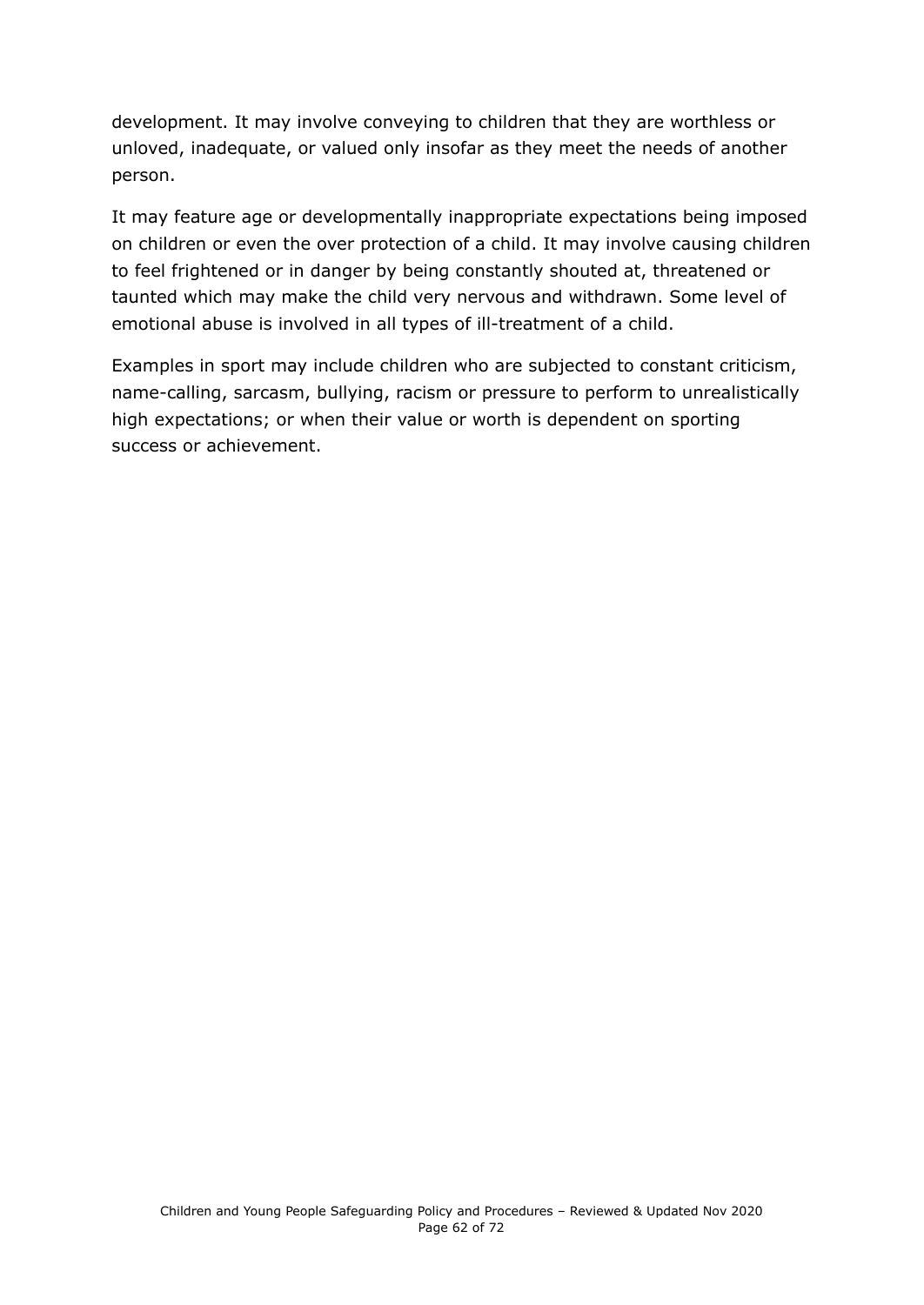Please add a picture of your CWO, so they are easily identifiable, as well as their name, contact information and a short summary about them. You can download this editable poster from our website [here.](https://www.englandgolf.org/download/club-welfare-officer-editable-poster/)

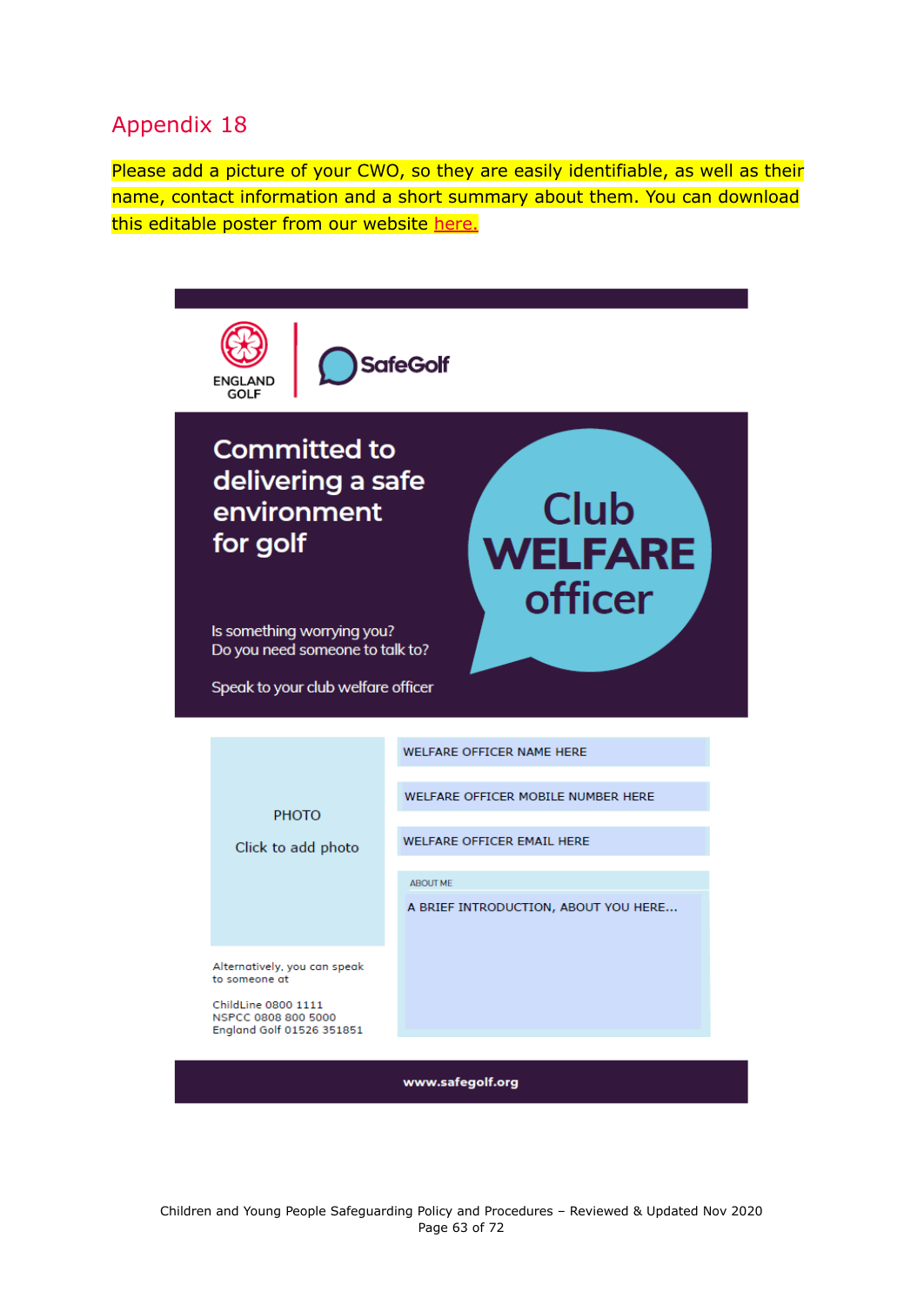

*The purpose of this document is to make all Club members aware of their safeguarding responsibility, identify particular areas of the Safeguarding Policy that they should be aware of and give some guidance on reporting procedures if a concern is identified. A club may choose to display this on a notice board or give a copy to all new/existing members.*

## **Safeguarding Children and Young People – A Short Guide for Club Members**

HOPE GC is committed to ensure that the sport of golf is one within which children and young people involved can thrive and flourish in a safe environment and that all children, young people and adults at risk have a fun, safe and positive experience when playing golf.

HOPE GC is an affiliated member of England Golf and follows the England Golf Safeguarding Children and Young People Policy and procedures.

You might be thinking "**What has safeguarding got to do with me?"**

Government guidance makes it clear that 'Safeguarding is everyone's responsibility'.

Anyone who has a negative experience of sport at a young age is less likely to become a regular long-term participant. It's important for the future of your club and the sport as a whole that children and young people have an enjoyable experience.

### **All club members have a part to play in making that happen.**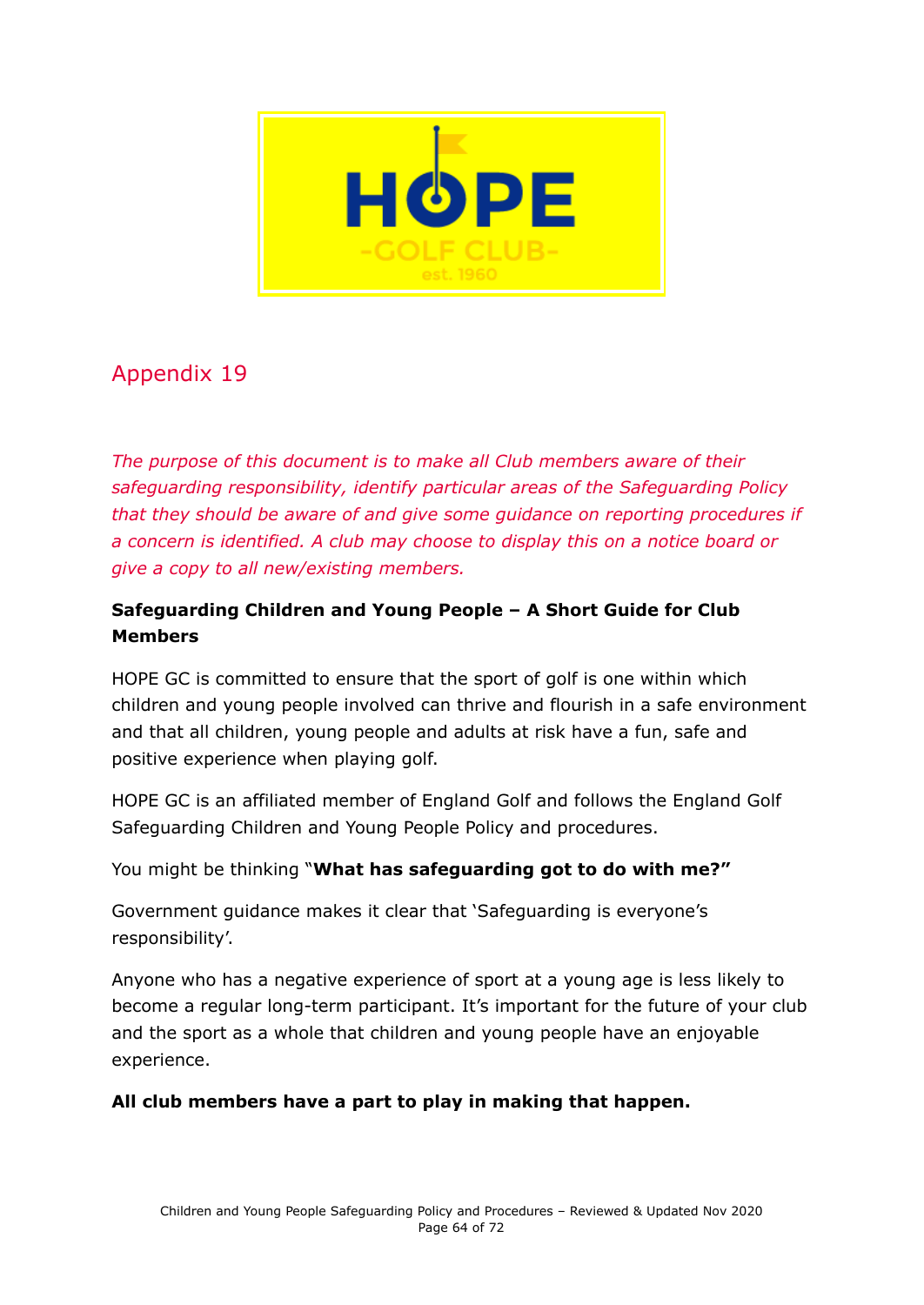All adults should contribute to the club meeting its overall duty of care, be aware of our club's safeguarding policy, and know what to do if they are concerned about a young person.

HOPE GC asks our members to

### **● Familiarise yourself with the HOPE GC Safeguarding Policy.**

*The full copy of the HOPE GC Safeguarding Children and Young People Policy is available on our website www.hopegolfclub.co.uk*

● In particular familiarise yourself with: *(Golf Clubs can add relevant information from their Safeguarding Policy in each section)*

#### **1. HOPE GC Codes of Conduct**

*For example - Adults should always be aware that age related differences exist and conduct themselves in a manner that both recognises this and prioritises the welfare of children and young people.*

#### **2. Anti-Bullying Policy**

*For example - HOPE GC believe that every effort must be made to eradicate bullying in all its forms. The Club will not tolerate bullying in any of its forms during club matches, competitions, coaching or at any other time while at the club.*

#### **3. Transport Policy**

*For example - The club believes it is primarily the responsibility of parents/carers to transport their child/children to and from events.*

#### **4. Changing Room Policy**

*For example - The changing rooms are used by all members & visitors. Wherever possible adults will avoid changing or showering at the same time as children but parents will be made aware that with limited changing room space there will be occasions when adults and children may need to share the facilities. Where a parent/carer does not consent to their child accessing the changing rooms, it is their responsibility to either supervise the child while in the changing rooms or ensure that they do not use them.*

#### **5. Photography, Videoing and the use of Social Media Policies**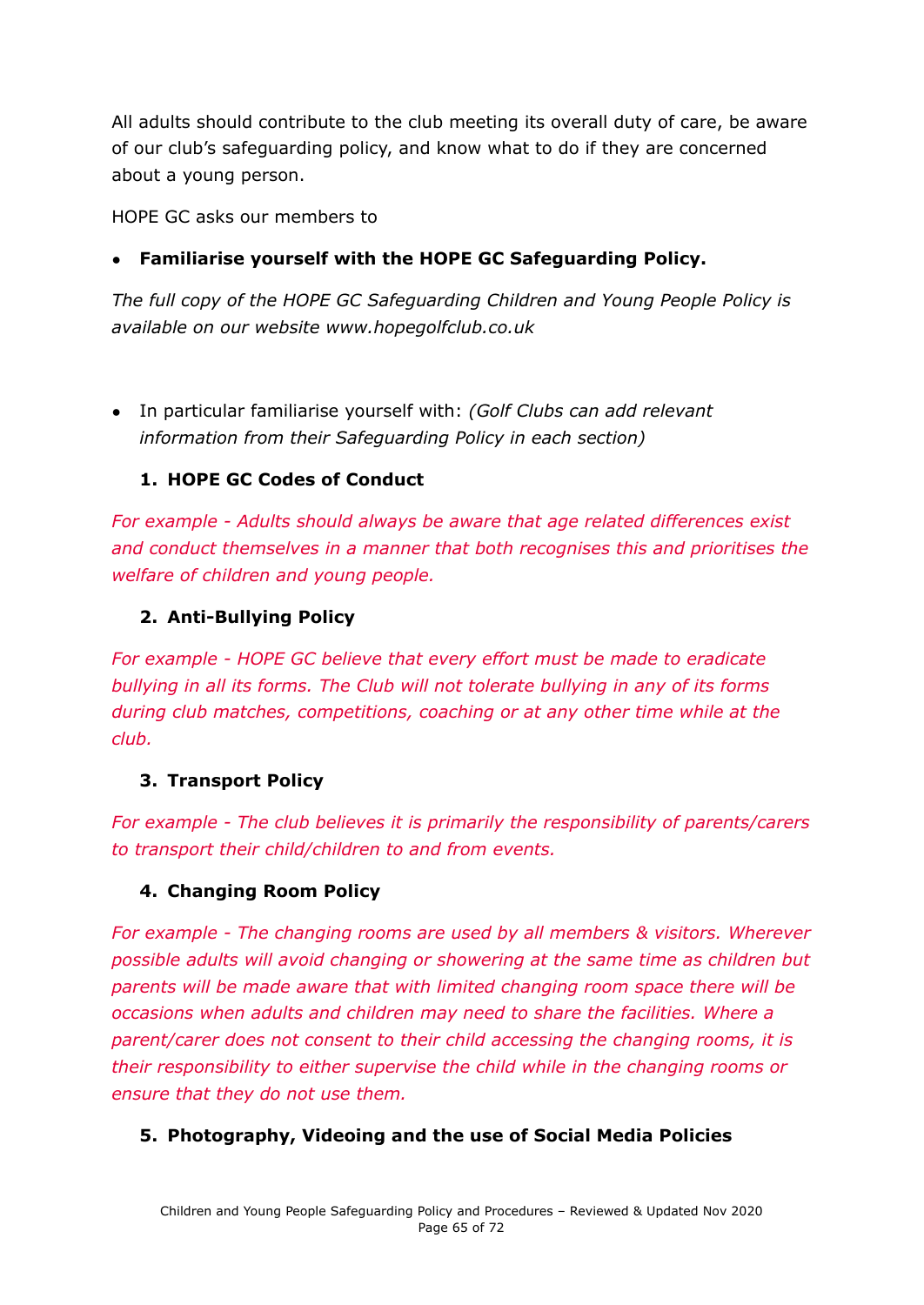*Think very carefully before contacting a young person via mobile phone, e-mail or social media.*

*Do not accept children as contacts on social networking sites if you hold a position of trust with children/young people.*

*In general stick to group communications, copy the communication to a parent and only communicate about organisational matters.*

#### **What should I do if I'm concerned about a child or young person?**

A concern may involve the behaviour of an adult towards a child at the club, or something that has happened to the child outside the club.

Children and young people may confide in adults they trust, in a place where they feel comfortable.

An allegation may range from verbal bullying, to inappropriate contact online, to neglect or emotional abuse, to physical or sexual abuse.

If you are concerned about a child, it is not your responsibility to investigate further, but it is your responsibility to act on your concerns and share them.

Pass the information to Hope GC Welfare Officer who will follow the club's Safeguarding procedures.

Name: **Ashley Briggs** 

Email Address: ashbriggs45@gmail.com

Telephone Number: 07964473871

If you believe the child is at immediate risk of harm, call the Police.

Other useful contacts:

NSPCC 24-hour helpline Tel: 0808 800 5000 | England Golf Lead Safeguarding Officer 01526 351824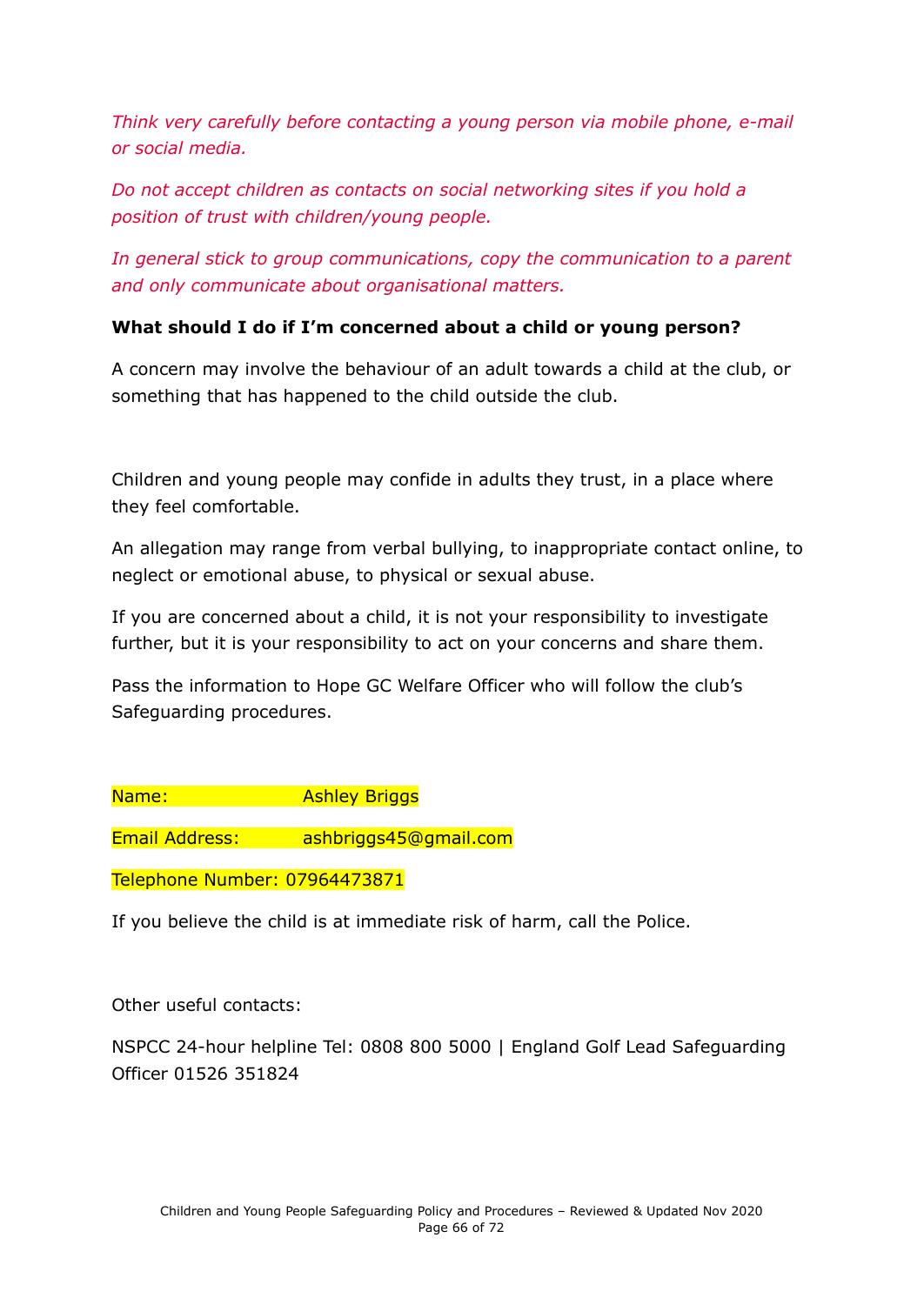#### **Photography Policy – HOPE GC**

Whilst the HOPE GC does not seek to prohibit those with a legitimate interest in filming or photographing children participating in sporting activities it recognises that such activity should take place within an appropriate policy framework.

This policy applies at any HOPE GC event at which children under the age of 18 are participating.

#### **Policy**

The HOPE GC policy is as follows;

The welfare of children taking part in golf is paramount.

Children and their parents/carers and/or the HOPE GC should have control over the images taken of children at HOPE GC events.

The golfing activity should not be misused purely for the purpose of obtaining images of children.

Images should not be sexual or exploitative in nature or open to misinterpretation and misuse.

The identity of children in a published image should be protected so as not to make the children vulnerable. (If the name of an individual golfer is published with their photograph to celebrate an achievement other personal contact details should never accompany the picture).

#### **Procedure**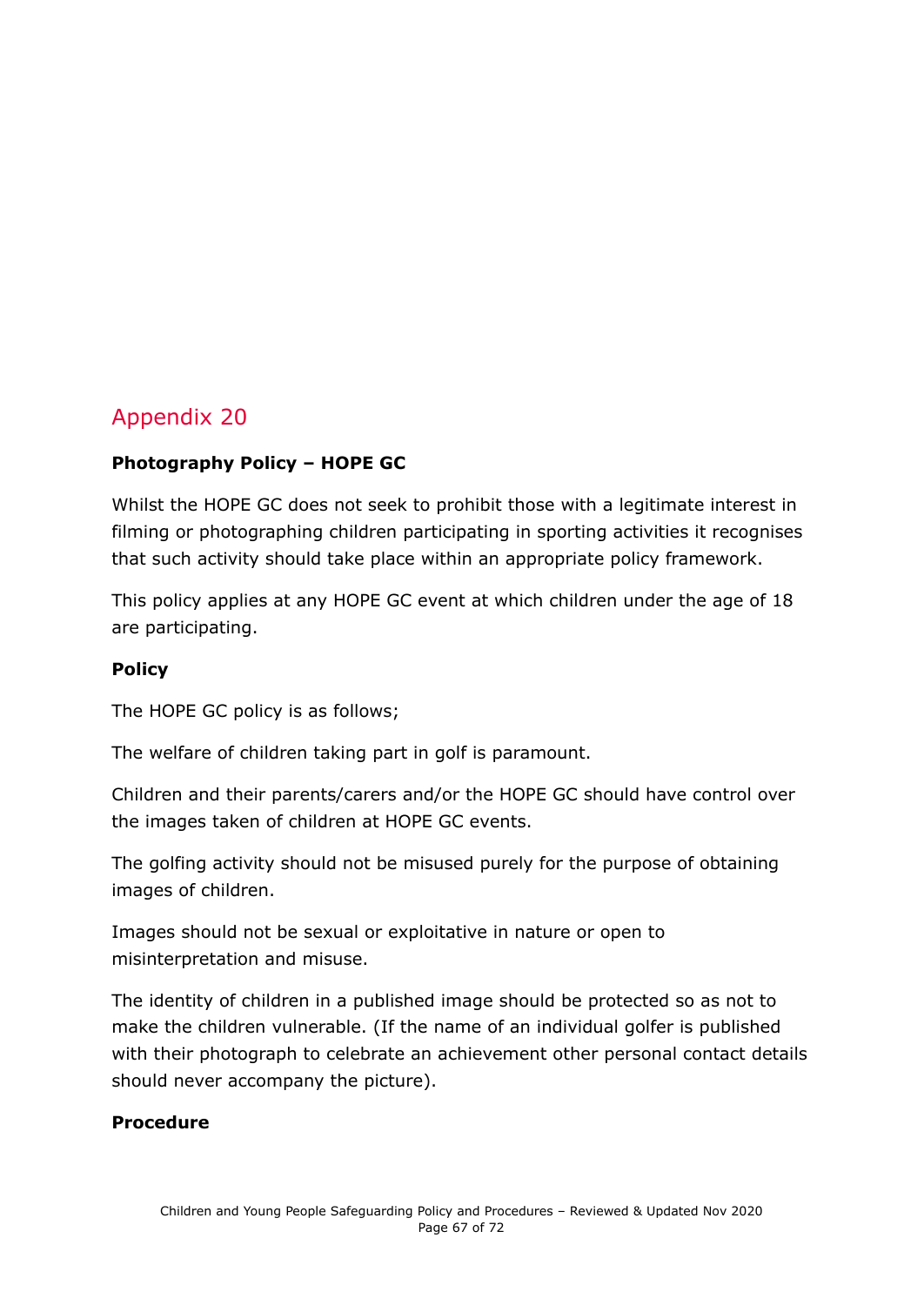## **Official/professional photographers and those using 'professional' equipment**

The HOPE GC requires that anyone wishing to take photographic or video images, at any HOPE GC event at which children under the age of 18 are participating, in an official or professional capacity or using 'professional' camera or video equipment registers their details with the HOPE GC Championship Office. This must be done before carrying out any such activity on the golf course (including the practice ground) or surrounding area or in the clubhouse.

Once registered an identification label will be issued as confirmation of registration. Anyone found using photographic or video equipment without an appropriate identification label will be questioned.

The HOPE GC reserves the right to refuse to grant permission to take photographic or video images if it sees fit.

Photographers must obtain consent from parents to take and use their child's image.

### **Parents/carers/family members of competitors**

Parents, carers and family members taking occasional informal photographs with mobile devices of their own child, ward or family member at a HOPE GC event do not need to register their details with the HOPE GC.

If such photographs include other children (eg at a prize presentation) they should not be publicly displayed or published on social media unless the prior permission of the parents/carers of all the children in the photographs has been obtained.

#### **Concerns**

If competitors or parents have any concerns they should raise them by contacting the HOPE GC Championship Office immediately.

The HOPE GC will notify the relevant authorities should it have any doubts as to the authenticity of any individual taking photographs.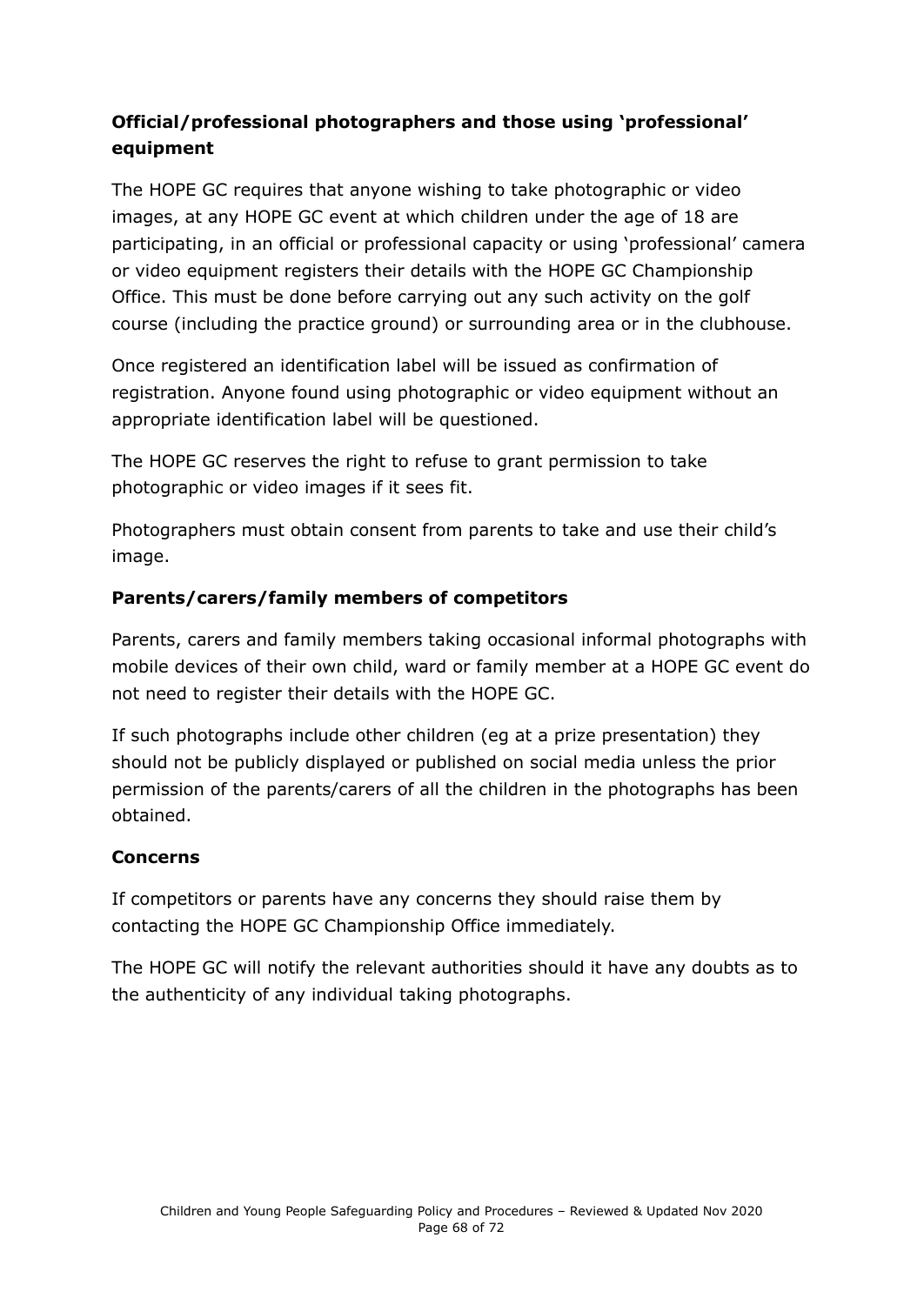#### **Anti-bullying policy – HOPE GC**

#### **The HOPE GC will:**

- recognise its duty of care and responsibility to safeguard all participants from harm
- promote and implement this anti-bullying policy in addition to our safeguarding policy and procedures
- seek to ensure that bullying behaviour is not accepted or condoned
- require all members of the HOPE GC to be given information about, and sign up to, this policy
- take action to investigate and respond to any alleged incidents of bullying
- encourage and facilitate children and young people to play an active part in developing and adopting a code of conduct to address bullying
- ensure that staff, volunteers and coaches are given access to information, guidance and/or training on bullying.

#### **Each participant, coach, volunteer or official will:**

- respect every child's need for, and rights to, a play environment where safety, security, praise, recognition and opportunity for taking responsibility are available
- respect the feelings and views of others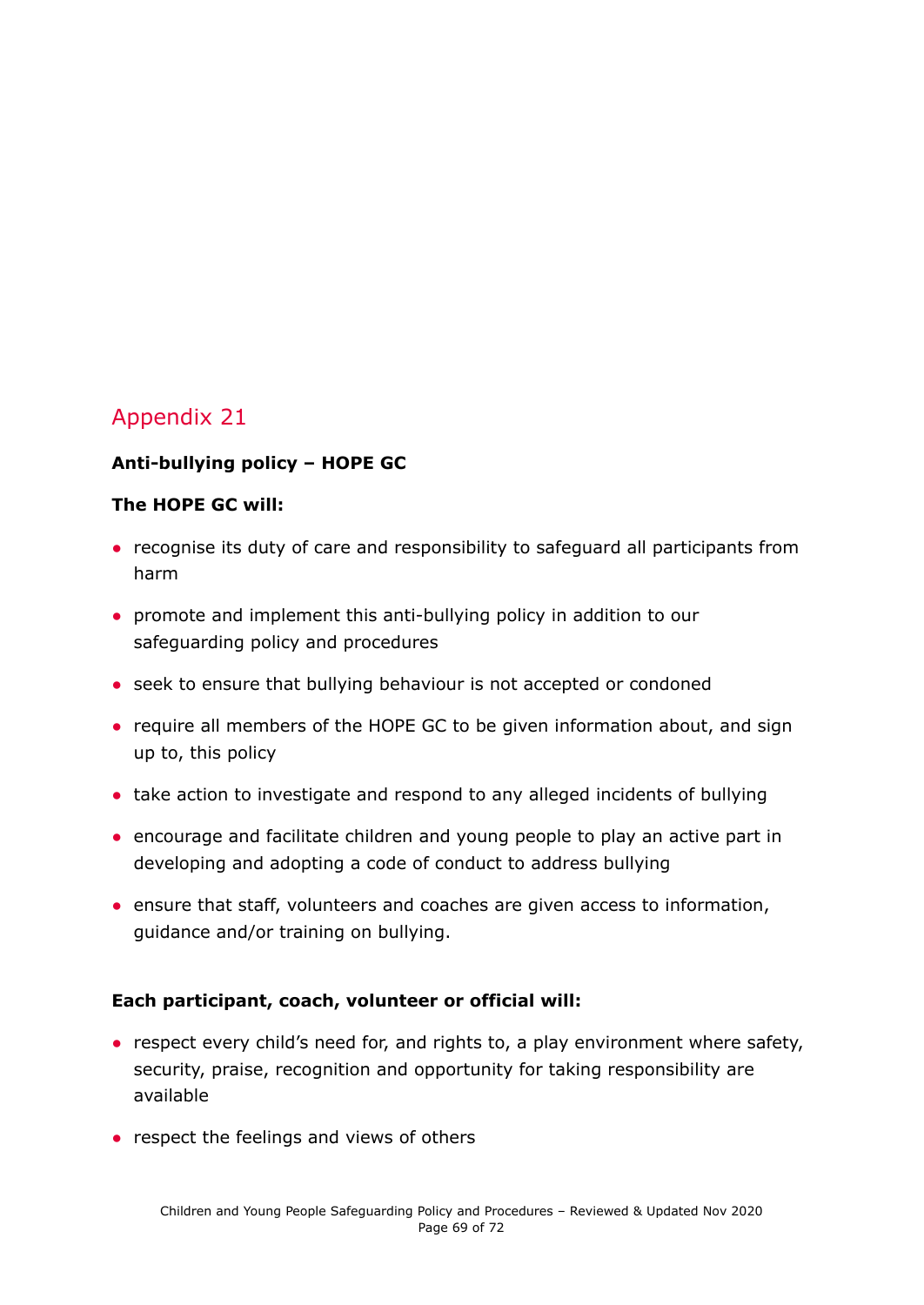- recognise that everyone is important and that our differences make each of us special and should be valued
- show appreciation of others by acknowledging individual qualities, contributions and progress
- be committed to the early identification of bullying, and prompt and collective action to deal with it
- ensure safety by having rules and practices carefully explained and displayed for all to see
- report incidents of bullying they see  $-$  by doing nothing you are condoning bullying.

#### **Bullying**

- all forms of bullying will be addressed
- everybody in the HOPE GC has a responsibility to work together to stop bullying
- bullying can include online as well as offline behaviour
- bullying can include:
	- physical pushing, kicking, hitting, pinching etc.
	- name calling, sarcasm, spreading rumours, persistent teasing and emotional torment through ridicule, humiliation or the continual ignoring of individuals
	- posting of derogatory or abusive comments, videos or images on social network sites
	- racial taunts, graffiti, gestures, sectarianism sexual comments, suggestions or behaviour
	- unwanted physical contact
- children with a disability, from ethnic minorities, young people who are gay or lesbian, or those with learning difficulties are more vulnerable to this form of abuse and are more likely to be targeted.

#### **Support to the child**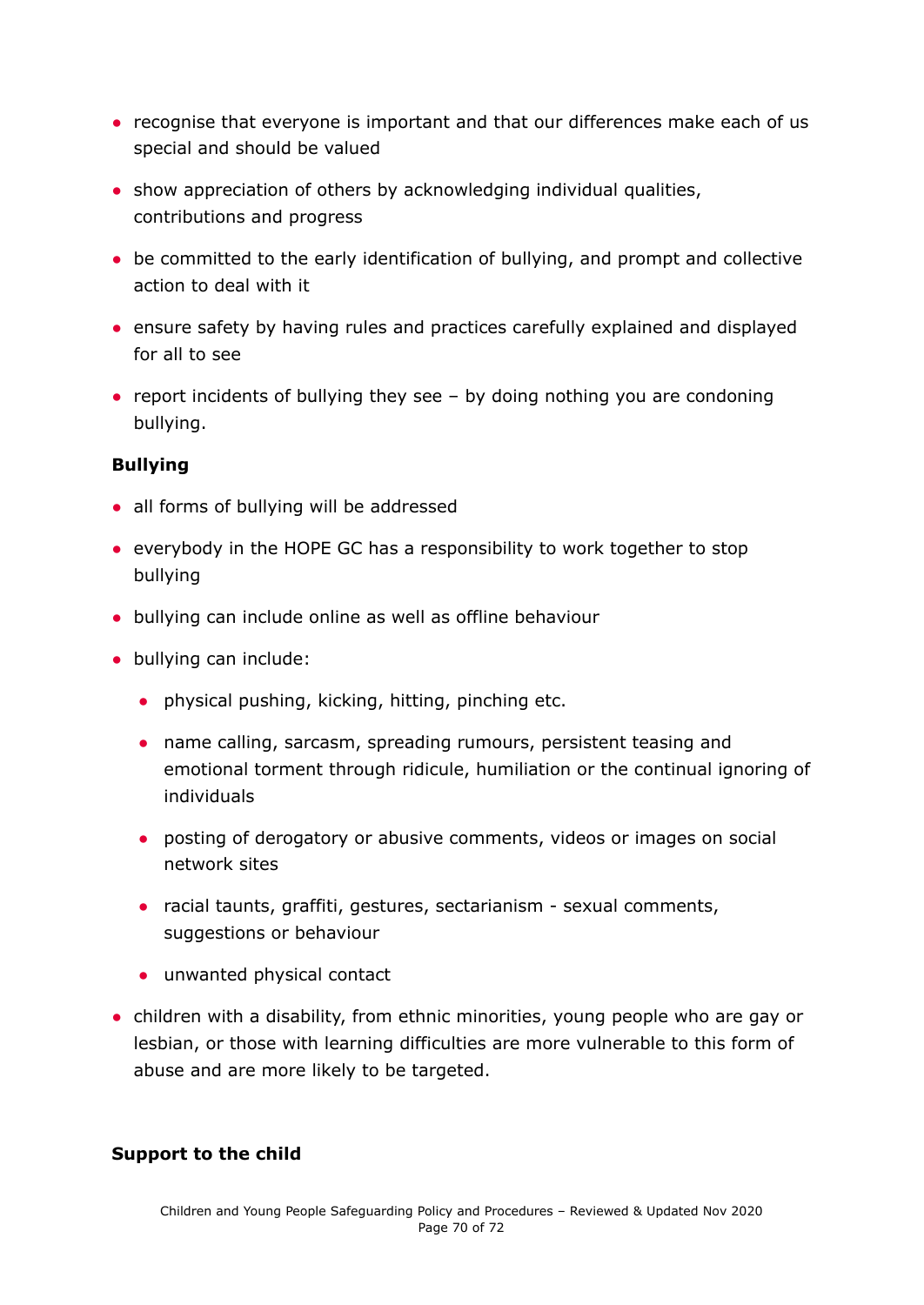- children should know who will listen to and support them
- systems should be established to open the door to children wishing to talk about bullying or any other issue that affects them
- potential barriers to talking (including those associated with a child's disability or impairment) need to be identified and addressed at the outset to enable children to approach adults for help
- children should have access to helpline numbers
- anyone who reports an incident of bullying will be listened to carefully and be supported
- any reported incident of bullying will be investigated objectively and will involve listening carefully to all those involved
- children being bullied will be supported and assistance given to uphold their right to play and live in a safe environment which allows their healthy development
- those who bully will be supported and encouraged to stop bullying
- sanctions for those bullying others that involve long periods of isolation, or which diminish and make individuals look or feel foolish in front of others, will be avoided.

#### **Support to the parents/carers**

- parents/carers to be advised on HOPE GC bullying policy and practice
- any incident of bullying will be discussed with the child's parents/carers
- parents/carers will be consulted on action to be taken (for both victim and bully) and agreements made as to what action should be taken
- information and advice on coping with bullying will be made available
- support should be offered to the parents/carers including information on other agencies or support lines.

#### **Useful contacts**